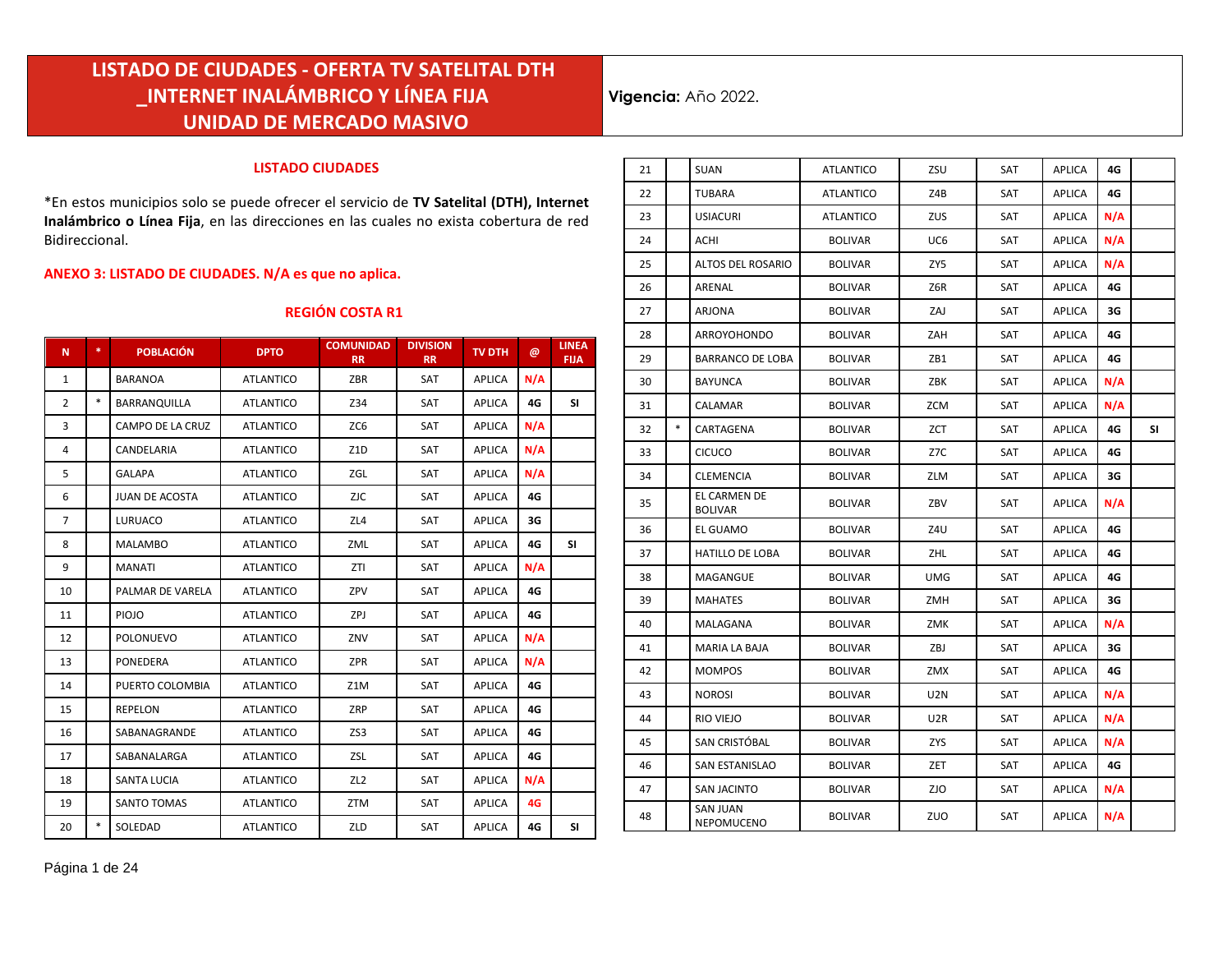| 49 | SANTA CATALINA                | <b>BOLIVAR</b> | ZNA             | SAT        | <b>APLICA</b> | 4G  |  |
|----|-------------------------------|----------------|-----------------|------------|---------------|-----|--|
| 50 | SAN MARTIN DE<br>LOBA         | <b>BOLIVAR</b> | ZM3             | SAT        | <b>APLICA</b> | N/A |  |
| 51 | <b>SAN PABLO</b>              | <b>BOLIVAR</b> | Z7A             | SAT        | <b>APLICA</b> | N/A |  |
| 52 | SANTA ROSA DE<br><b>LIMA</b>  | <b>BOLIVAR</b> | ZRS             | SAT        | <b>APLICA</b> | N/A |  |
| 53 | SANTA ROSA DEL<br><b>SUR</b>  | <b>BOLIVAR</b> | U2W             | SAT        | <b>APLICA</b> | N/A |  |
| 54 | <b>SIMITI</b>                 | <b>BOLIVAR</b> | USW             | SAT        | APLICA        | N/A |  |
| 55 | SOPLAVIENTO                   | <b>BOLIVAR</b> | ZV <sub>2</sub> | SAT        | <b>APLICA</b> | 3G  |  |
| 56 | <b>TALAIGUA NUEVO</b>         | <b>BOLIVAR</b> | Z7G             | SAT        | <b>APLICA</b> | N/A |  |
| 57 | <b>TURBACO</b>                | <b>BOLIVAR</b> | Z6T             | SAT        | <b>APLICA</b> | 4G  |  |
| 58 | TURBANA                       | <b>BOLIVAR</b> | ZTB             | <b>SAT</b> | <b>APLICA</b> | 4G  |  |
| 59 | VILLANUEVA                    | <b>BOLIVAR</b> | ZBM             | SAT        | <b>APLICA</b> | N/A |  |
| 60 | ZAMBRANO                      | <b>BOLIVAR</b> | ZZM             | SAT        | <b>APLICA</b> | N/A |  |
| 61 | <b>AGUACHICA</b>              | <b>CESAR</b>   | ZAG             | SAT        | <b>APLICA</b> | 4G  |  |
| 62 | <b>ASTREA</b>                 | <b>CESAR</b>   | ZDC             | SAT        | <b>APLICA</b> | N/A |  |
| 63 | <b>BECERRIL</b>               | <b>CESAR</b>   | ZRL             | SAT        | <b>APLICA</b> | 4G  |  |
| 64 | <b>BOSCONIA</b>               | <b>CESAR</b>   | ZN5             | <b>SAT</b> | <b>APLICA</b> | N/A |  |
| 65 | CHIMICHAGUA                   | <b>CESAR</b>   | ZHG             | SAT        | APLICA        | 4G  |  |
| 66 | CHIRIGUANA                    | <b>CESAR</b>   | ZHC             | SAT        | APLICA        | N/A |  |
| 67 | CODAZZI / AGUSTIN<br>CODAZZI  | CESAR          | ZCD             | SAT        | <b>APLICA</b> | N/A |  |
| 68 | <b>CURUMANI</b>               | <b>CESAR</b>   | ZUR             | SAT        | <b>APLICA</b> | 4G  |  |
| 69 | <b>EL COPEY</b>               | CESAR          | ZCY             | SAT        | APLICA        | 4G  |  |
| 70 | EL PASO                       | <b>CESAR</b>   | ZEL             | SAT        | <b>APLICA</b> | 4G  |  |
| 71 | <b>GAMARRA</b>                | <b>CESAR</b>   | ZG1             | SAT        | <b>APLICA</b> | N/A |  |
| 72 | LA GLORIA                     | <b>CESAR</b>   | 271             | SAT        | <b>APLICA</b> | 4G  |  |
| 73 | LA JAGUA DE<br><b>IBIRICO</b> | CESAR          | ZJI             | SAT        | APLICA        | 4G  |  |
| 74 | LA LOMA                       | <b>CESAR</b>   | Z1L             | SAT        | <b>APLICA</b> | N/A |  |
| 75 | LOS ROBLES (LA PAZ)           | CESAR          | ZLZ             | SAT        | APLICA        | N/A |  |

| 76  |        | <b>MANAURE BALCON</b><br><b>DEL CESAR</b> | <b>CESAR</b>   | UC3              | SAT        | <b>APLICA</b> | N/A |           |
|-----|--------|-------------------------------------------|----------------|------------------|------------|---------------|-----|-----------|
| 77  |        | <b>PAILITAS</b>                           | <b>CESAR</b>   | ZAS              | SAT        | APLICA        | 4G  |           |
| 78  |        | PATILLAL                                  | <b>CESAR</b>   | Z4P              | SAT        | APLICA        | N/A |           |
| 79  |        | PELAYA                                    | <b>CESAR</b>   | Z2Y              | SAT        | APLICA        | 4G  |           |
| 80  |        | PUEBLO BELLO                              | <b>CESAR</b>   | Z7B              | <b>SAT</b> | <b>APLICA</b> | 4G  |           |
| 81  |        | RIO DE ORO                                | <b>CESAR</b>   | ZOR              | SAT        | APLICA        | 4G  |           |
| 82  |        | SAN ALBERTO                               | <b>CESAR</b>   | Z2B              | SAT        | APLICA        | 4G  |           |
| 83  |        | SAN DIEGO                                 | <b>CESAR</b>   | ZSD              | SAT        | APLICA        | 4G  |           |
| 84  |        | <b>SAN MARTIN</b>                         | <b>CESAR</b>   | Z2I              | SAT        | APLICA        | 4G  |           |
| 85  |        | TAMALAMEQUE                               | <b>CESAR</b>   | ZTE              | SAT        | APLICA        | 4G  |           |
| 86  | $\ast$ | VALLEDUPAR                                | <b>CESAR</b>   | ZVA              | SAT        | APLICA        | 4G  | <b>SI</b> |
| 87  |        | AYAPEL                                    | CORDOBA        | <b>UAY</b>       | <b>SAT</b> | <b>APLICA</b> | N/A |           |
| 88  |        | <b>BUENAVISTA</b>                         | CORDOBA        | Z6J              | <b>SAT</b> | <b>APLICA</b> | N/A |           |
| 89  |        | <b>CANALETE URBANO</b>                    | <b>CORDOBA</b> | ZKN              | SAT        | APLICA        | 4G  |           |
| 90  |        | <b>CERETE</b>                             | CORDOBA        | ZCE              | SAT        | APLICA        | 4G  |           |
| 91  |        | <b>CHIMA</b>                              | CORDOBA        | ZH1              | SAT        | APLICA        | 4G  |           |
| 92  |        | <b>CHINU</b>                              | <b>CORDOBA</b> | ZHN              | <b>SAT</b> | <b>APLICA</b> | N/A |           |
| 93  |        | <b>CIENAGA DE ORO</b>                     | <b>CORDOBA</b> | <b>ZCR</b>       | SAT        | APLICA        | 4G  |           |
| 94  |        | <b>COTORRA</b>                            | <b>CORDOBA</b> | ZRR              | SAT        | APLICA        | 4G  |           |
| 95  |        | LA APARTADA                               | CORDOBA        | <b>UDK</b>       | SAT        | APLICA        | N/A |           |
| 96  |        | <b>LOS CORDOBAS</b>                       | <b>CORDOBA</b> | ZLK              | SAT        | APLICA        | 4G  |           |
| 97  |        | <b>MOMIL</b>                              | <b>CORDOBA</b> | ZM <sub>5</sub>  | SAT        | APLICA        | 4G  |           |
| 98  |        | MONTELIBANO                               | <b>CORDOBA</b> | <b>UMT</b>       | SAT        | APLICA        | N/A |           |
| 99  | $\ast$ | <b>MONTERIA</b>                           | CORDOBA        | <b>ZMT</b>       | <b>SAT</b> | <b>APLICA</b> | 4G  | <b>SI</b> |
| 100 |        | <b>MOÑITOS</b>                            | <b>CORDOBA</b> | ZNS              | SAT        | APLICA        | N/A |           |
| 101 |        | PLANETA RICA                              | <b>CORDOBA</b> | Z <sub>2</sub> P | SAT        | APLICA        | N/A |           |
| 102 |        | PUEBLO NUEVO                              | <b>CORDOBA</b> | UNV              | SAT        | APLICA        | N/A |           |
| 103 |        | PUERTO ESCONDIDO                          | CORDOBA        | ZPE              | SAT        | APLICA        | 4G  |           |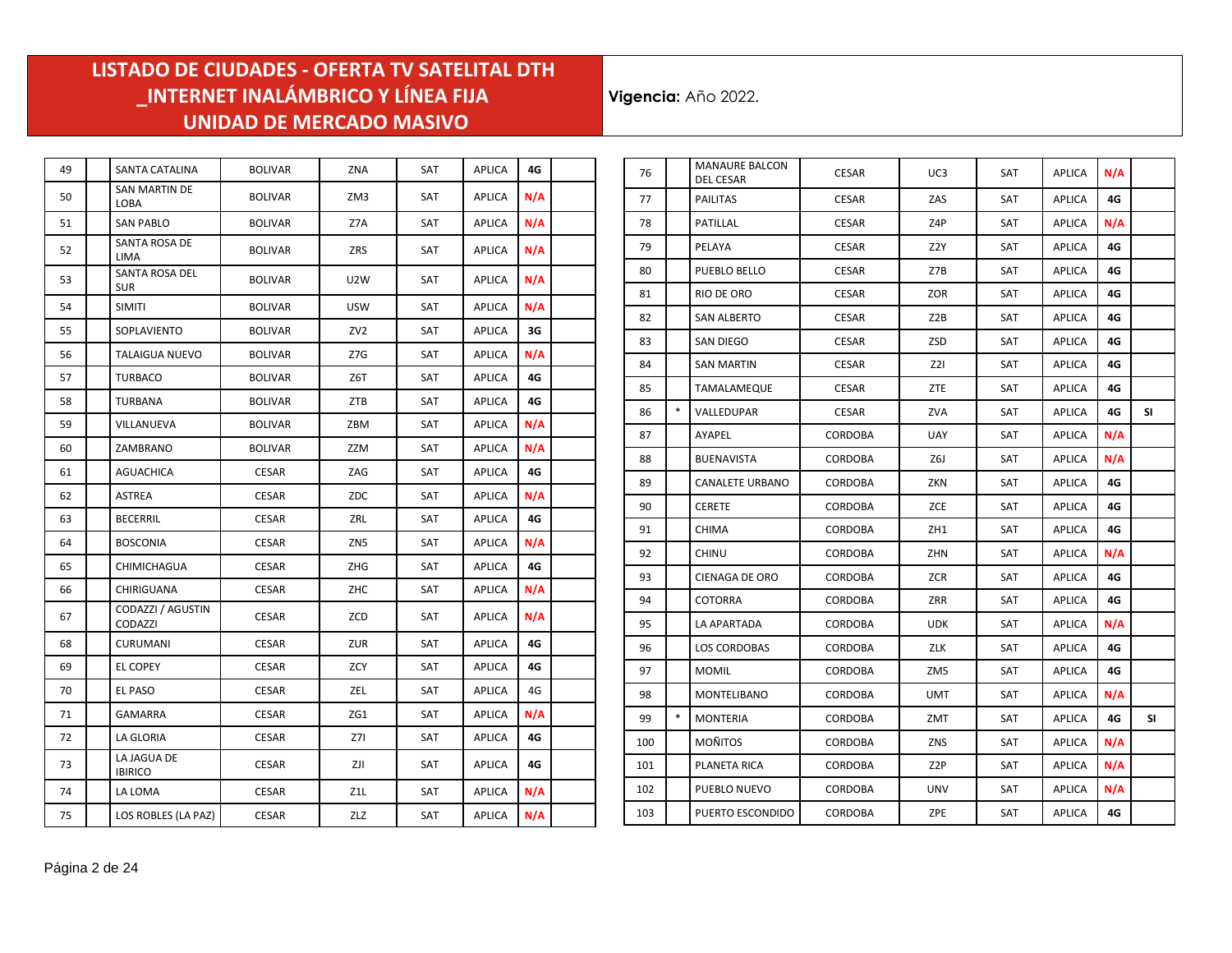| 104 |        | <b>PUERTO</b><br><b>LIBERTADOR</b>    | <b>CORDOBA</b> | UIB        | <b>SAT</b> | <b>APLICA</b> | SI. |    |
|-----|--------|---------------------------------------|----------------|------------|------------|---------------|-----|----|
| 105 |        | <b>PURISIMA</b>                       | <b>CORDOBA</b> | ZP3        | SAT        | <b>APLICA</b> | N/A |    |
| 106 |        | SAHAGUN                               | CORDOBA        | <b>ZSH</b> | <b>SAT</b> | <b>APLICA</b> | 4G  |    |
| 107 |        | <b>SAN ANDRES</b><br>SOTAVENTO        | CORDOBA        | ZAV        | SAT        | <b>APLICA</b> | N/A |    |
| 108 |        | <b>SAN ANTERO</b>                     | CORDOBA        | <b>ZST</b> | <b>SAT</b> | <b>APLICA</b> | 4G  |    |
| 109 |        | SAN BERNARDO DEL<br><b>VIENTO</b>     | <b>CORDOBA</b> | <b>ZTY</b> | SAT        | <b>APLICA</b> | N/A |    |
| 110 |        | <b>SAN CARLOS</b>                     | <b>CORDOBA</b> | <b>USS</b> | SAT        | <b>APLICA</b> | 4G  |    |
| 111 |        | <b>SAN PELAYO</b>                     | CORDOBA        | ZSP        | SAT        | APLICA        | 4G  |    |
| 112 |        | <b>SANTA CRUZ DE</b><br><b>LORICA</b> | CORDOBA        | ZL1        | SAT        | APLICA        | N/A |    |
| 113 |        | TIERRALTA                             | CORDOBA        | Z4T        | SAT        | <b>APLICA</b> | 4G  |    |
| 114 |        | TUCHIN                                | <b>CORDOBA</b> | Z5H        | <b>SAT</b> | <b>APLICA</b> | N/A |    |
| 115 |        | VALENCIA                              | CORDOBA        | Z5E        | SAT        | <b>APLICA</b> | N/A |    |
| 116 |        | ALBANIA                               | LA GUAJIRA     | ZA3        | SAT        | <b>APLICA</b> | N/A |    |
| 117 |        | <b>BARRANCAS</b>                      | LA GUAJIRA     | ZBC        | SAT        | <b>APLICA</b> | N/A |    |
| 118 |        | <b>DIBULLA</b>                        | LA GUAJIRA     | Z5D        | SAT        | APLICA        | N/A |    |
| 119 |        | <b>DISTRACCION</b>                    | LA GUAJIRA     | Z7D        | SAT        | <b>APLICA</b> | 4G  |    |
| 120 |        | EL MOLINO                             | LA GUAJIRA     | Z7M        | SAT        | <b>APLICA</b> | 4G  |    |
| 121 |        | <b>FONSECA</b>                        | LA GUAJIRA     | ZFO        | SAT        | APLICA        | 3G  |    |
| 122 |        | <b>HATONUEVO</b>                      | LA GUAJIRA     | ZHT        | <b>SAT</b> | <b>APLICA</b> | 3G  |    |
| 123 |        | LA JAGUA DEL PILAR                    | LA GUAJIRA     | <b>ZJH</b> | <b>SAT</b> | <b>APLICA</b> | 4G  |    |
| 124 |        | <b>MAICAO</b>                         | LA GUAJIRA     | ZMI        | SAT        | <b>APLICA</b> | N/A |    |
| 125 |        | <b>MANAURE</b>                        | LA GUAJIRA     | ZAU        | <b>SAT</b> | <b>APLICA</b> | N/A |    |
| 126 |        | <b>MINGUEO</b>                        | LA GUAJIRA     | Z5M        | SAT        | <b>APLICA</b> | N/A |    |
| 127 |        | PALOMINO                              | LA GUAJIRA     | Z5P        | SAT        | APLICA        | N/A |    |
| 128 |        | PARAGUACHON<br><b>MAICAO</b>          | LA GUAJIRA     | ZNH        | SAT        | APLICA        | N/A |    |
| 129 | $\ast$ | RIOHACHA                              | LA GUAJIRA     | ZRH        | SAT        | <b>APLICA</b> | 4G  | SÍ |
| 130 |        | SAN JUAN DEL<br><b>CESAR</b>          | LA GUAJIRA     | ZSJ        | SAT        | <b>APLICA</b> | N/A |    |

| 131 | URIBIA                                | LA GUAJIRA | ZU1             | <b>SAT</b> | <b>APLICA</b> | 4G  |  |
|-----|---------------------------------------|------------|-----------------|------------|---------------|-----|--|
| 132 | <b>URUMITA</b>                        | LA GUAJIRA | ZUU             | <b>SAT</b> | <b>APLICA</b> | 4G  |  |
| 133 | VILLANUEVA                            | LA GUAJIRA | ZVN             | SAT        | <b>APLICA</b> | N/A |  |
| 134 | ALGARROBO                             | MAGDALENA  | ZRB             | SAT        | APLICA        | N/A |  |
| 135 | ARACATACA                             | MAGDALENA  | ZAT             | SAT        | APLICA        | 4G  |  |
| 136 | <b>BONDA</b>                          | MAGDALENA  | Z5B             | SAT        | APLICA        | 4G  |  |
| 137 | <b>BURITACA</b>                       | MAGDALENA  | Z5U             | SAT        | APLICA        | 4G  |  |
| 138 | <b>CHIBOLO</b>                        | MAGDALENA  | ZC9             | SAT        | APLICA        | N/A |  |
| 139 | CIENAGA                               | MAGDALENA  | <b>ZCG</b>      | <b>SAT</b> | APLICA        | 4G. |  |
| 140 | EL BANCO                              | MAGDALENA  | ZEB             | SAT        | <b>APLICA</b> | 3G  |  |
| 141 | EL DIFICIL                            | MAGDALENA  | Z2D             | SAT        | APLICA        | N/A |  |
| 142 | EL PIÑON                              | MAGDALENA  | Z7N             | SAT        | <b>APLICA</b> | 4G  |  |
| 143 | EL RETEN                              | MAGDALENA  | ZER             | SAT        | APLICA        | N/A |  |
| 144 | <b>FUNDACION</b>                      | MAGDALENA  | ZFD             | SAT        | <b>APLICA</b> | N/A |  |
| 145 | GUACAMAYAL                            | MAGDALENA  | Z1G             | SAT        | APLICA        | N/A |  |
| 146 | <b>GUACHACA</b>                       | MAGDALENA  | ZY <sub>2</sub> | SAT        | <b>APLICA</b> | N/A |  |
| 147 | <b>GUAMAL</b>                         | MAGDALENA  | ZGM             | SAT        | APLICA        | N/A |  |
| 148 | ORIHUECA                              | MAGDALENA  | Z1U             | SAT        | <b>APLICA</b> | N/A |  |
| 149 | PIJIÑO                                | MAGDALENA  | Z2J             | <b>SAT</b> | <b>APLICA</b> | 4G  |  |
| 150 | PIVIJAY                               | MAGDALENA  | Z7J             | SAT        | <b>APLICA</b> | N/A |  |
| 151 | <b>PLATO</b>                          | MAGDALENA  | ZPT             | <b>SAT</b> | APLICA        | 3G  |  |
| 152 | PRADO SEVILLA                         | MAGDALENA  | ZVF             | SAT        | <b>APLICA</b> | N/A |  |
| 153 | PUEBLOVIEJO                           | MAGDALENA  | ZVE             | SAT        | <b>APLICA</b> | N/A |  |
| 154 | <b>RIOFRIO</b>                        | MAGDALENA  | Z1F             | SAT        | APLICA        | N/A |  |
| 155 | SAN SEBASTIAN DE<br><b>BUENAVISTA</b> | MAGDALENA  | ZS4             | SAT        | APLICA        | 4G  |  |
| 156 | <b>SAN ZENON</b>                      | MAGDALENA  | Z3N             | SAT        | <b>APLICA</b> | 4G  |  |
| 157 | <b>SANTA ANA</b>                      | MAGDALENA  | ZNN             | SAT        | <b>APLICA</b> | N/A |  |
| 158 | SANTA BARBARA DE<br><b>PINTO</b>      | MAGDALENA  | ZBP             | SAT        | <b>APLICA</b> | N/A |  |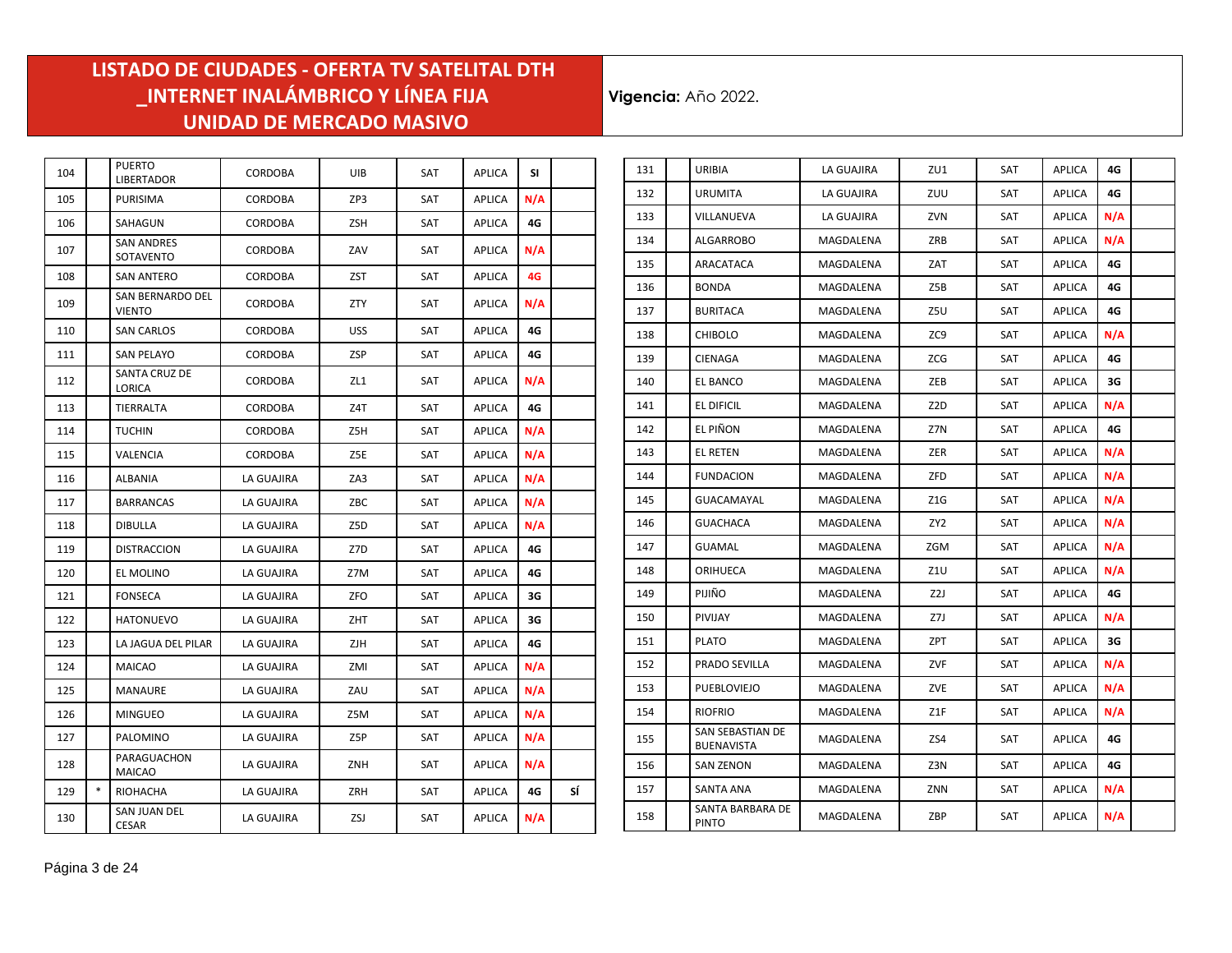**Vigencia:** Año 2022.

| 159 | $\ast$ | <b>SANTA MARTA</b>     | MAGDALENA    | ZSM              | SAT | <b>APLICA</b> | 4G  | SI |
|-----|--------|------------------------|--------------|------------------|-----|---------------|-----|----|
| 160 |        | <b>SITIONUEVO</b>      | MAGDALENA    | ZS <sub>2</sub>  | SAT | <b>APLICA</b> | N/A |    |
| 161 |        | TAGANGA                | MAGDALENA    | Z7T              | SAT | APLICA        | 4G  |    |
| 162 |        | <b>TENERIFE</b>        | MAGDALENA    | ZTF              | SAT | <b>APLICA</b> | 4G  |    |
| 163 |        | <b>TUCURINCA</b>       | MAGDALENA    | ZRU              | SAT | <b>APLICA</b> | N/A |    |
| 164 |        | SALAMINA               | MAGDALENA    | ZM4              | SAT | <b>APLICA</b> | 4G  |    |
| 165 |        | BUENAVISTA             | <b>SUCRE</b> | Z7V              | SAT | APLICA        | N/A |    |
| 166 |        | CAIMITO                | <b>SUCRE</b> | ZAO              | SAT | <b>APLICA</b> | 4G  |    |
| 167 |        | COROZAL                | <b>SUCRE</b> | ZCZ              | SAT | <b>APLICA</b> | 4G  | SI |
| 168 |        | COVEÑAS                | <b>SUCRE</b> | Z <sub>1</sub> C | SAT | APLICA        | N/A |    |
| 169 |        | EL ROBLE               | <b>SUCRE</b> | ZR <sub>2</sub>  | SAT | <b>APLICA</b> | 4G  |    |
| 170 |        | <b>GALERAS</b>         | <b>SUCRE</b> | ZGS              | SAT | <b>APLICA</b> | 3G  |    |
| 171 |        | <b>GUARANDA</b>        | <b>SUCRE</b> | Z4Q              | SAT | <b>APLICA</b> | N/A |    |
| 172 |        | LA UNION               | <b>SUCRE</b> | ZLU              | SAT | <b>APLICA</b> | 4G  |    |
| 173 |        | LOS PALMITOS           | <b>SUCRE</b> | ZPM              | SAT | APLICA        | 4G  |    |
| 174 |        | MAJAGUAL               | <b>SUCRE</b> | Z4Y              | SAT | <b>APLICA</b> | N/A |    |
| 175 |        | MORROA                 | <b>SUCRE</b> | ZOM              | SAT | <b>APLICA</b> | 4G  |    |
| 176 |        | OVEJAS                 | <b>SUCRE</b> | ZOV              | SAT | <b>APLICA</b> | 3G  |    |
| 177 |        | PALMITO                | <b>SUCRE</b> | ZL3              | SAT | <b>APLICA</b> | 4G  |    |
| 178 |        | RICAURTE (COLOSO)      | <b>SUCRE</b> | ZCS              | SAT | <b>APLICA</b> | 4G  |    |
| 179 |        | <b>SAMPUES</b>         | <b>SUCRE</b> | ZUE              | SAT | APLICA        | N/A |    |
| 180 |        | SAN BENITO ABAD        | <b>SUCRE</b> | ZJB              | SAT | <b>APLICA</b> | 4G  |    |
| 181 |        | SAN JUAN DE<br>BETULIA | <b>SUCRE</b> | ZBL              | SAT | <b>APLICA</b> | N/A |    |
| 182 |        | <b>SAN MARCOS</b>      | <b>SUCRE</b> | ZM1              | SAT | APLICA        | 4G  |    |
| 183 |        | SAN ONOFRE             | <b>SUCRE</b> | ZOF              | SAT | APLICA        | 3G  |    |
| 184 |        | <b>SAN PEDRO</b>       | <b>SUCRE</b> | Z7P              | SAT | APLICA        | N/A |    |
| 185 |        | SANTIAGO DE TOLU       | <b>SUCRE</b> | ZGT              | SAT | <b>APLICA</b> | 4G  |    |
| 186 |        | <b>SINCE</b>           | <b>SUCRE</b> | ZSI              | SAT | APLICA        | N/A |    |

| 187 | $\ast$ | SINCELEJO   | <b>SUCRE</b> | ZSE        | <b>SAT</b> | <b>APLICA</b> | 4G  | SI |
|-----|--------|-------------|--------------|------------|------------|---------------|-----|----|
| 188 |        | SUCRE       | <b>SUCRE</b> | <b>ZKR</b> | <b>SAT</b> | <b>APLICA</b> | N/A |    |
| 189 |        | <b>TOLU</b> | <b>SUCRE</b> | <b>ZTO</b> | <b>SAT</b> | <b>APLICA</b> | 4G  | SI |

#### **REGIÓN NOROCCIDENTE R2**

| $\mathbf N$    | * | <b>POBLACIÓN</b> | <b>DPTO</b>      | <b>COMUNIDAD</b><br><b>RR</b> | <b>DIVISION</b><br><b>RR</b> | TV.<br><b>DTH</b> | @   | <b>LINEA</b><br><b>FIJA</b> |
|----------------|---|------------------|------------------|-------------------------------|------------------------------|-------------------|-----|-----------------------------|
| $\mathbf 1$    |   | AMAGA            | <b>ANTIOQUIA</b> | <b>UAG</b>                    | CPA                          | <b>APLICA</b>     | 4G  |                             |
| $\overline{2}$ |   | <b>AMALFI</b>    | <b>ANTIOQUIA</b> | AML                           | <b>CPA</b>                   | <b>APLICA</b>     | N/A |                             |
| 3              |   | <b>ANDES</b>     | <b>ANTIOQUIA</b> | <b>UAE</b>                    | <b>CPA</b>                   | <b>APLICA</b>     | N/A |                             |
| 4              |   | ANGELOPOLIS      | <b>ANTIOQUIA</b> | UIS                           | CPA                          | <b>APLICA</b>     | 4G  |                             |
| 5              |   | <b>ANORI</b>     | <b>ANTIOQUIA</b> | <b>UAT</b>                    | CPA                          | <b>APLICA</b>     | 4G  |                             |
| 6              |   | <b>APARTADO</b>  | <b>ANTIOQUIA</b> | <b>USL</b>                    | CPA                          | <b>APLICA</b>     | 4G  | <b>SI</b>                   |
| $\overline{7}$ |   | <b>ARBOLETES</b> | <b>ANTIOQUIA</b> | UA <sub>2</sub>               | CPA                          | <b>APLICA</b>     | 4G  |                             |
| 8              | * | <b>BARBOSA</b>   | <b>ANTIOQUIA</b> | <b>UBA</b>                    | <b>CPA</b>                   | <b>APLICA</b>     | 4G  | <b>SI</b>                   |
| 9              | * | <b>BELLO</b>     | <b>ANTIOQUIA</b> | <b>UBE</b>                    | <b>CPA</b>                   | <b>APLICA</b>     | 4G  | <b>SI</b>                   |
| 10             |   | <b>BELMIRA</b>   | <b>ANTIOQUIA</b> | UL <sub>2</sub>               | <b>CPA</b>                   | <b>APLICA</b>     | N/A |                             |
| 11             |   | <b>BETANIA</b>   | <b>ANTIOQUIA</b> | <b>UBN</b>                    | CPA                          | <b>APLICA</b>     | 4G  |                             |
| 12             |   | <b>BETULIA</b>   | <b>ANTIOQUIA</b> | UBI                           | CPA                          | <b>APLICA</b>     | 4G  |                             |
| 13             |   | <b>CACERES</b>   | <b>ANTIOQUIA</b> | <b>UCC</b>                    | <b>CPA</b>                   | <b>APLICA</b>     | 3G  |                             |
| 14             | * | <b>CALDAS</b>    | <b>ANTIOQUIA</b> | UCL                           | <b>CPA</b>                   | <b>APLICA</b>     | 3G  |                             |
| 15             |   | CAMPOALEGRE      | <b>ANTIOQUIA</b> | <b>UCM</b>                    | CPA                          | <b>APLICA</b>     | N/A |                             |
| 16             |   | CAÑASGORDAS      | <b>ANTIOQUIA</b> | UGS                           | CPA                          | APLICA            | N/A |                             |
| 17             |   | CARACOLI         | <b>ANTIOQUIA</b> | ULI                           | CPA                          | <b>APLICA</b>     | 4G  |                             |
| 18             |   | CARAMANTA        | <b>ANTIOQUIA</b> | <b>UCT</b>                    | CPA                          | <b>APLICA</b>     | 4G  |                             |
| 19             |   | CAREPA           | <b>ANTIOQUIA</b> | <b>UCP</b>                    | CPA                          | <b>APLICA</b>     | 4G  |                             |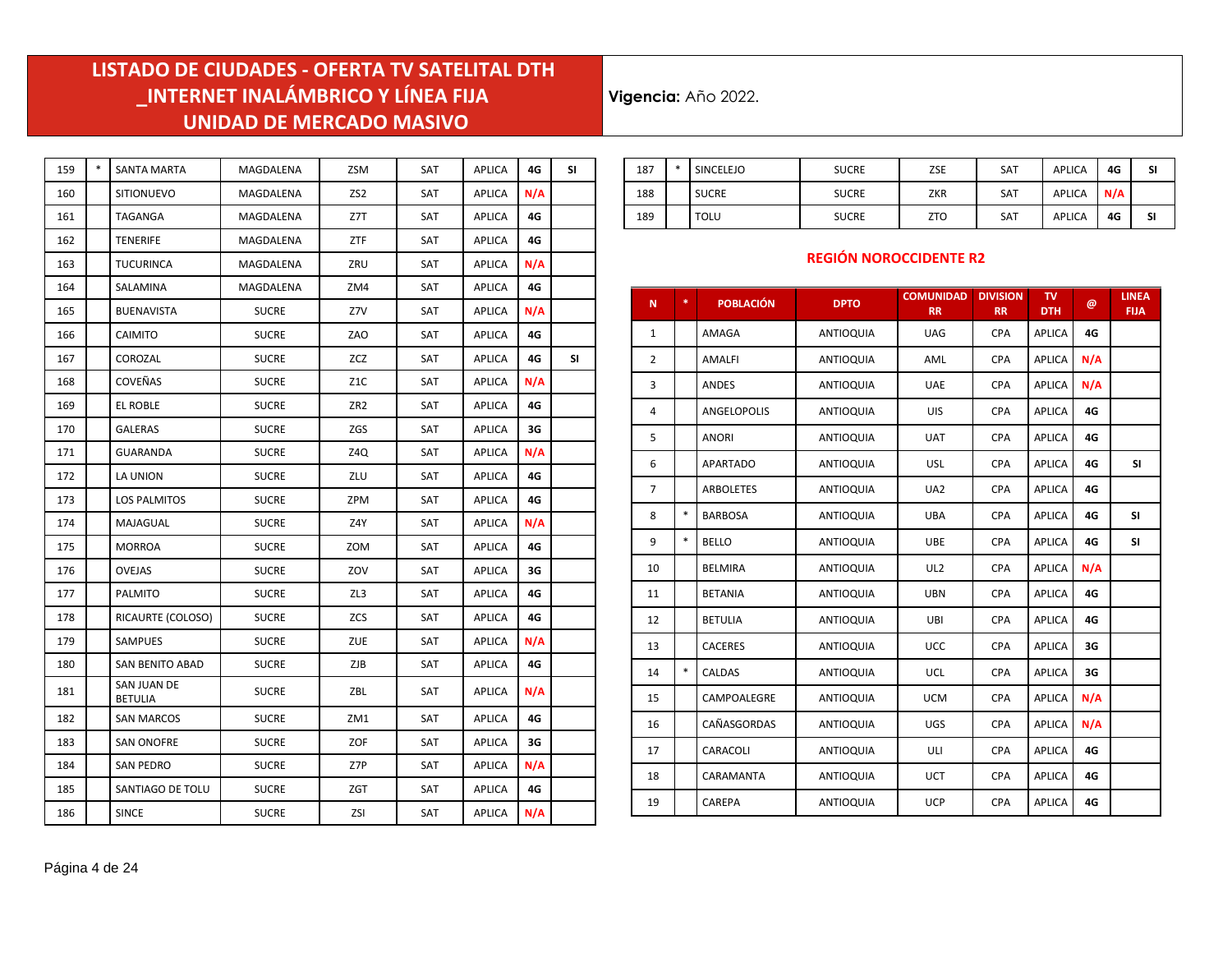÷.

| 20 |        | CAUCASIA                   | ANTIOQUIA        | USI        | <b>CPA</b> | APLICA        | 4G  |           |
|----|--------|----------------------------|------------------|------------|------------|---------------|-----|-----------|
| 21 |        | <b>CHIGORODO</b>           | ANTIOQUIA        | <b>UCG</b> | <b>CPA</b> | <b>APLICA</b> | 4G  |           |
| 22 |        | <b>CISNEROS</b>            | <b>ANTIOQUIA</b> | <b>UDB</b> | <b>CPA</b> | <b>APLICA</b> | N/A |           |
| 23 |        | CIUDAD BOLIVAR             | <b>ANTIOQUIA</b> | UOV        | <b>CPA</b> | APLICA        | 4G  |           |
| 24 |        | COCORNA                    | <b>ANTIOQUIA</b> | <b>UOC</b> | <b>CPA</b> | APLICA        | 4G  |           |
| 25 |        | CONCORDIA                  | <b>ANTIOQUIA</b> | UC4        | <b>CPA</b> | <b>APLICA</b> | 4G  |           |
| 26 | $\ast$ | COPACABANA                 | ANTIOQUIA        | <b>UCO</b> | <b>CPA</b> | <b>APLICA</b> | 4G  | SI        |
| 27 |        | DABEIBA                    | <b>ANTIOQUIA</b> | UDV        | <b>CPA</b> | <b>APLICA</b> | 4G  |           |
| 28 |        | <b>DON MATIAS</b>          | <b>ANTIOQUIA</b> | <b>UDO</b> | <b>CPA</b> | <b>APLICA</b> | 4G  |           |
| 29 |        | EBÉJICO                    | <b>ANTIOQUIA</b> | UDJ        | <b>CPA</b> | APLICA        | N/A |           |
| 30 |        | <b>EL BAGRE</b>            | <b>ANTIOQUIA</b> | UEG        | <b>CPA</b> | <b>APLICA</b> | N/A |           |
| 31 |        | EL CARMEN DE<br>VIBORAL    | <b>ANTIOQUIA</b> | <b>UCV</b> | <b>CPA</b> | <b>APLICA</b> | 4G  |           |
| 32 |        | EL DOCE                    | <b>ANTIOQUIA</b> | <b>UDC</b> | <b>CPA</b> | <b>APLICA</b> | N/A |           |
| 33 |        | <b>EL JARDIN</b><br>TAMANA | <b>ANTIOQUIA</b> | U4S        | <b>CPA</b> | <b>APLICA</b> | N/A |           |
| 34 |        | EL RETIRO                  | <b>ANTIOQUIA</b> | URT        | <b>CPA</b> | <b>APLICA</b> | 4G  |           |
| 35 |        | EL SANTUARIO               | ANTIOQUIA        | <b>UST</b> | <b>CPA</b> | <b>APLICA</b> | 4G  |           |
| 36 |        | <b>ENTRERRIOS</b>          | <b>ANTIOQUIA</b> | <b>UET</b> | <b>CPA</b> | <b>APLICA</b> | 4G  |           |
| 37 | $\ast$ | <b>ENVIGADO</b>            | <b>ANTIOQUIA</b> | <b>UEN</b> | <b>CPA</b> | APLICA        | 4G  | <b>NO</b> |
| 38 |        | <b>FREDONIA</b>            | <b>ANTIOQUIA</b> | <b>UFR</b> | <b>CPA</b> | APLICA        | N/A |           |
| 39 |        | <b>FRONTINO</b>            | <b>ANTIOQUIA</b> | <b>UFN</b> | <b>CPA</b> | <b>APLICA</b> | N/A |           |
| 40 | $\ast$ | <b>GIRARDOTA</b>           | <b>ANTIOQUIA</b> | UGD        | <b>CPA</b> | <b>APLICA</b> | 4G  | ΝO        |
| 41 |        | <b>GRANADA</b>             | ANTIOQUIA        | <b>UGN</b> | <b>CPA</b> | <b>APLICA</b> | 4G  | SI        |
| 42 |        | <b>GUARNE</b>              | <b>ANTIOQUIA</b> | UGA        | <b>CPA</b> | <b>APLICA</b> | 4G  |           |
| 43 |        | <b>GUATAPE</b>             | <b>ANTIOQUIA</b> | <b>UUA</b> | CPA        | <b>APLICA</b> | 4G  |           |
| 44 |        | <b>HELICONIA</b>           | <b>ANTIOQUIA</b> | <b>UHC</b> | <b>CPA</b> | <b>APLICA</b> | 4G  |           |

| 45 |        | <b>HISPANIA</b>                | ANTIOQUIA        | <b>UHP</b> | CPA        | APLICA        | N/A |     |
|----|--------|--------------------------------|------------------|------------|------------|---------------|-----|-----|
| 46 | $\ast$ | <b>ITAGUI</b>                  | ANTIOQUIA        | UIT        | CPA        | APLICA        | 4G  | SI  |
| 47 |        | <b>JARDIN</b>                  | <b>ANTIOQUIA</b> | <b>UJR</b> | CPA        | APLICA        | 4G  |     |
| 48 |        | <b>JERICO</b>                  | <b>ANTIOQUIA</b> | <b>UJE</b> | CPA        | APLICA        | 4G  |     |
| 49 |        | LA CEJA                        | <b>ANTIOQUIA</b> | <b>ULC</b> | <b>CPA</b> | APLICA        | 4G  | SI. |
| 50 | $\ast$ | LA ESTRELLA                    | ANTIOQUIA        | <b>UES</b> | <b>CPA</b> | APLICA        | 4G  | SI  |
| 51 |        | LA UNION                       | ANTIOQUIA        | <b>ULU</b> | <b>CPA</b> | <b>APLICA</b> | N/A |     |
| 52 |        | LA PINTADA                     | ANTIOQUIA        | <b>UPN</b> | CPA        | APLICA        | N/A |     |
| 53 |        | MACEO                          | ANTIOQUIA        | <b>UEO</b> | <b>CPA</b> | <b>APLICA</b> | 4G  |     |
| 54 |        | MARINILLA                      | ANTIOQUIA        | <b>UML</b> | CPA        | APLICA        | 4G  | SI  |
| 55 | $\ast$ | MEDELLIN                       | ANTIOQUIA        | <b>UME</b> | <b>CPA</b> | APLICA        | 4G  | SΙ  |
| 56 |        | MONTEBELLO                     | ANTIOQUIA        | <b>UEM</b> | <b>CPA</b> | APLICA        | 4G  |     |
| 57 |        | <b>MUTATA</b>                  | ANTIOQUIA        | UMU        | CPA        | <b>APLICA</b> | N/A |     |
| 58 |        | NECHI                          | ANTIOQUIA        | <b>UNC</b> | <b>CPA</b> | <b>APLICA</b> | N/A |     |
| 59 |        | <b>NECOCLI</b>                 | ANTIOQUIA        | U1E        | <b>CPA</b> | <b>APLICA</b> | 3G  |     |
| 60 |        | PALERMO                        | ANTIOQUIA        | UPL        | <b>CPA</b> | APLICA        | N/A |     |
| 61 |        | PEÑOL                          | ANTIOQUIA        | U4P        | CPA        | APLICA        | N/A |     |
| 62 |        | PUEBLO RICO                    | ANTIOQUIA        | <b>UPO</b> | <b>CPA</b> | <b>APLICA</b> | 4G  |     |
| 63 |        | PUERTO BERRIO                  | ANTIOQUIA        | <b>UPB</b> | <b>CPA</b> | APLICA        | 3G  |     |
| 64 |        | <b>PUERTO NARE</b>             | ANTIOQUIA        | ZPK        | CPA        | APLICA        | N/A |     |
| 65 |        | PUERTO TRIUNFO                 | ANTIOQUIA        | UTR        | CPA        | APLICA        | 4G  |     |
| 66 |        | <b>REMEDIOS</b>                | ANTIOQUIA        | <b>URE</b> | <b>CPA</b> | APLICA        | N/A |     |
| 67 | $\ast$ | <b>RIONEGRO</b>                | ANTIOQUIA        | URN        | <b>CPA</b> | APLICA        | 4G  | SI  |
| 68 | $\ast$ | SABANETA                       | ANTIOQUIA        | <b>USG</b> | CPA        | APLICA        | 4G  | SI  |
| 69 |        | SALGAR                         | <b>ANTIOQUIA</b> | <b>UGR</b> | <b>CPA</b> | <b>APLICA</b> | N/A |     |
| 70 | $\ast$ | SAN ANTONIO DE<br><b>PRADO</b> | <b>ANTIOQUIA</b> | <b>USD</b> | CPA        | APLICA        | 4G  |     |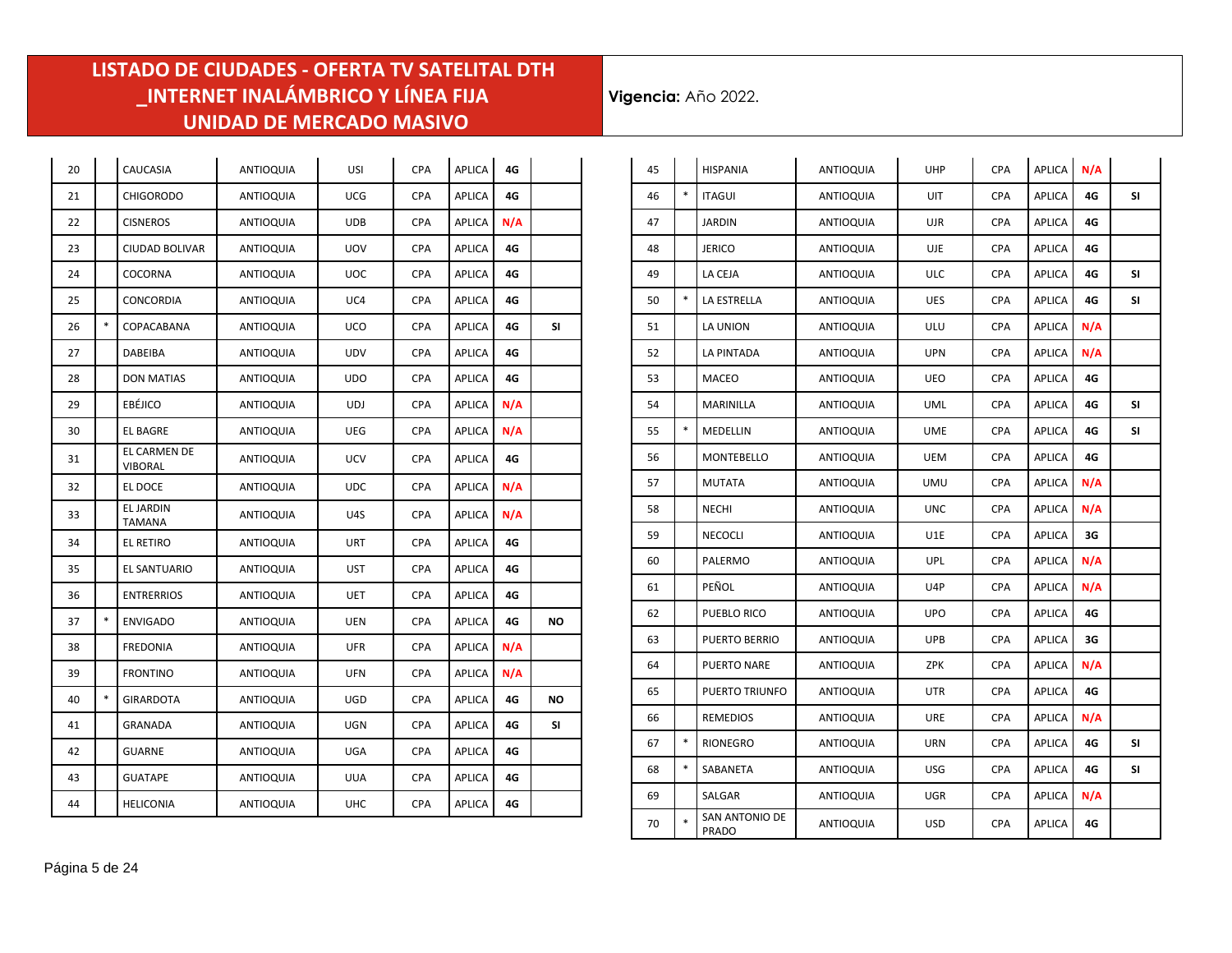÷.

 $\mathbb{R}^2$ 

| 71 | <b>SAN CARLOS</b>                           | ANTIOQUIA        | <b>UOS</b>       | <b>CPA</b> | APLICA        | 4G  |  |
|----|---------------------------------------------|------------------|------------------|------------|---------------|-----|--|
| 72 | SAN JERONIMO                                | <b>ANTIOQUIA</b> | <b>USJ</b>       | <b>CPA</b> | <b>APLICA</b> | 4G  |  |
| 73 | SAN JOSE DE LA<br>MONTAÑA                   | <b>ANTIOQUIA</b> | <b>UEF</b>       | CPA        | <b>APLICA</b> | 4G  |  |
| 74 | SAN JUAN DE<br><b>URABA</b>                 | <b>ANTIOQUIA</b> | US5              | <b>CPA</b> | <b>APLICA</b> | 4G  |  |
| 75 | <b>SAN LUIS</b>                             | ANTIOQUIA        | UL1              | <b>CPA</b> | <b>APLICA</b> | 4G  |  |
| 76 | SAN PEDRO (SAN<br>PEDRO DE LOS<br>MILAGROS) | <b>ANTIOQUIA</b> | <b>USP</b>       | <b>CPA</b> | <b>APLICA</b> | 4G  |  |
| 77 | SAN PEDRO DE<br><b>URABA</b>                | <b>ANTIOQUIA</b> | <b>UNP</b>       | <b>CPA</b> | <b>APLICA</b> | N/A |  |
| 78 | <b>SAN RAFAEL</b>                           | <b>ANTIOQUIA</b> | <b>UFA</b>       | CPA        | APLICA        | 4G  |  |
| 79 | <b>SAN ROQUE</b>                            | <b>ANTIOQUIA</b> | <b>UEH</b>       | <b>CPA</b> | <b>APLICA</b> | 4G  |  |
| 80 | <b>SAN VICENTE</b>                          | <b>ANTIOQUIA</b> | U1S              | CPA        | <b>APLICA</b> | N/A |  |
| 81 | <b>SANTA BARBARA</b>                        | <b>ANTIOQUIA</b> | <b>USB</b>       | <b>CPA</b> | <b>APLICA</b> | N/A |  |
| 82 | SANTA ROSA DE<br><b>OSOS</b>                | <b>ANTIOQUIA</b> | U <sub>2</sub> S | CPA        | APLICA        | 4G  |  |
| 83 | SANTAFE DE<br><b>ANTIOQUIA</b>              | <b>ANTIOQUIA</b> | <b>USA</b>       | <b>CPA</b> | <b>APLICA</b> | 4G  |  |
| 84 | SANTO DOMINGO                               | <b>ANTIOQUIA</b> | <b>UDM</b>       | <b>CPA</b> | <b>APLICA</b> | 4G  |  |
| 85 | SEGOVIA                                     | <b>ANTIOQUIA</b> | <b>USE</b>       | <b>CPA</b> | <b>APLICA</b> | 3G  |  |
| 86 | SOPETRAN                                    | <b>ANTIOQUIA</b> | <b>USR</b>       | <b>CPA</b> | <b>APLICA</b> | N/A |  |
| 87 | <b>TAMESIS</b>                              | ANTIOQUIA        | <b>UTA</b>       | <b>CPA</b> | <b>APLICA</b> | 4G  |  |
| 88 | <b>TARAZA</b>                               | <b>ANTIOQUIA</b> | UTZ              | <b>CPA</b> | <b>APLICA</b> | 4G  |  |
| 89 | <b>TARSO</b>                                | <b>ANTIOQUIA</b> | <b>UTS</b>       | <b>CPA</b> | <b>APLICA</b> | 4G  |  |
| 90 | <b>TITIRIBI</b>                             | <b>ANTIOQUIA</b> | UTI              | <b>CPA</b> | <b>APLICA</b> | N/A |  |
| 91 | <b>TURBO</b>                                | <b>ANTIOQUIA</b> | <b>UTB</b>       | CPA        | <b>APLICA</b> | 4G  |  |
| 92 | <b>URAMITA</b>                              | <b>ANTIOQUIA</b> | <b>URM</b>       | <b>CPA</b> | <b>APLICA</b> | 4G  |  |
| 93 | <b>URRAO</b>                                | <b>ANTIOQUIA</b> | ZUA              | CPA        | <b>APLICA</b> | 4G  |  |
| 94 | VALDIVIA                                    | <b>ANTIOQUIA</b> | <b>UVA</b>       | CPA        | <b>APLICA</b> | 4G  |  |

| 95  |        | VALPARAISO       | ANTIOQUIA        | <b>UVP</b> | <b>CPA</b> | <b>APLICA</b> | 4G  |    |
|-----|--------|------------------|------------------|------------|------------|---------------|-----|----|
| 96  |        | VEGACHI          | ANTIOQUIA        | ZVB        | <b>CPA</b> | <b>APLICA</b> | 4G  |    |
| 97  |        | VENECIA          | ANTIOQUIA        | <b>UVE</b> | CPA        | <b>APLICA</b> | N/A |    |
| 98  |        | YALI             | ANTIOQUIA        | UYI        | <b>CPA</b> | APLICA        | N/A |    |
| 99  |        | YARUMAL          | ANTIOQUIA        | <b>UYA</b> | CPA        | APLICA        | 4G  |    |
| 100 |        | YOLOMBO          | ANTIOQUIA        | <b>UYL</b> | <b>CPA</b> | <b>APLICA</b> | N/A |    |
| 101 |        | YONDO            | <b>ANTIOQUIA</b> | U4Y        | <b>CPA</b> | APLICA        | N/A |    |
| 102 |        | ZARAGOZA         | ANTIOQUIA        | UZR        | <b>CPA</b> | APLICA        | 4G  |    |
| 103 |        | AGUADAS          | CALDAS           | UAD        | CPE        | <b>APLICA</b> | N/A |    |
| 104 |        | ANSERMA          | CALDAS           | UAS        | <b>CPE</b> | APLICA        | 4G  |    |
| 105 |        | ARANZAZU         | CALDAS           | UZU        | CPE        | <b>APLICA</b> | N/A |    |
| 106 |        | ARAUCA           | CALDAS           | <b>UAQ</b> | CPE        | <b>APLICA</b> | 4G  |    |
| 107 |        | BELALCAZAR       | CALDAS           | <b>UBL</b> | CPE        | APLICA        | 4G  | SI |
| 108 | $\ast$ | <b>CHINCHINA</b> | CALDAS           | UCH        | <b>CPE</b> | <b>APLICA</b> | 4G  | SΙ |
| 109 |        | FILADELFIA       | CALDAS           | <b>UFF</b> | CPE        | <b>APLICA</b> | 4G  |    |
| 110 |        | LA DORADA        | CALDAS           | UD1        | <b>CPE</b> | <b>APLICA</b> | 4G  | SI |
| 111 |        | LA MERCED        | CALDAS           | ULM        | CPE        | APLICA        | 4G  |    |
| 112 | $\ast$ | MANIZALES        | CALDAS           | <b>UMA</b> | CPE        | <b>APLICA</b> | 4G  | SI |
| 113 |        | MANZANARES       | CALDAS           | ZZS        | CPE        | <b>APLICA</b> | 4G  |    |
| 114 |        | MARMATO          | CALDAS           | UMM        | CPE        | APLICA        | 4G  |    |
| 115 |        | MARQUETALIA      | CALDAS           | ZQT        | CPE        | APLICA        | 4G  |    |
| 116 |        | MARULANDA        | CALDAS           | ZND        | CPE        | APLICA        | 4G  |    |
| 117 |        | NEIRA            | CALDAS           | <b>UNE</b> | <b>CPE</b> | <b>APLICA</b> | N/A |    |
| 118 |        | NORCASIA         | CALDAS           | UNO        | CPE        | APLICA        | 4G  |    |
| 119 |        | PACORA           | CALDAS           | URA        | <b>CPE</b> | <b>APLICA</b> | 4G  |    |
| 120 |        | PALESTINA        | CALDAS           | UPI        | CPE        | APLICA        | 3G  |    |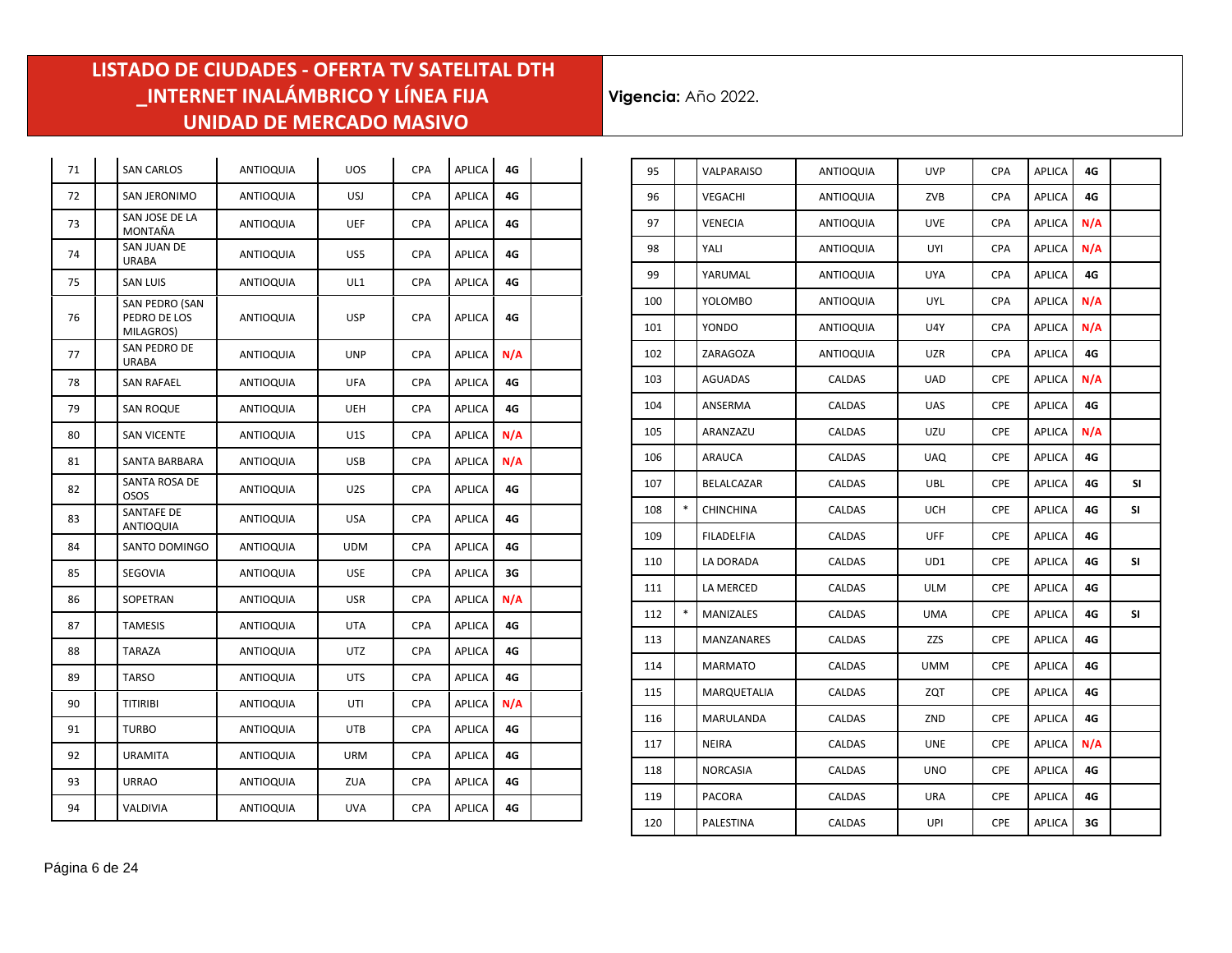**Vigencia:** Año 2022.

| 121 |        | PENSILVANIA                | CALDAS  | ZSV        | CPE        | APLICA        | N/A |           |
|-----|--------|----------------------------|---------|------------|------------|---------------|-----|-----------|
| 122 |        | <b>RIOSUCIO</b>            | CALDAS  | <b>URS</b> | <b>CPE</b> | <b>APLICA</b> | N/A |           |
| 123 |        | RISARALDA                  | CALDAS  | URI        | <b>CPE</b> | <b>APLICA</b> | 4G  | SI        |
| 124 |        | SALAMINA                   | CALDAS  | <b>USM</b> | <b>CPE</b> | <b>APLICA</b> | 3G  |           |
| 125 |        | SAMANA                     | CALDAS  | ZSN        | <b>CPE</b> | <b>APLICA</b> | 4G  | SI        |
| 126 |        | <b>SAN JOSE</b>            | CALDAS  | <b>UJO</b> | <b>CPE</b> | <b>APLICA</b> | 4G  |           |
| 127 |        | <b>SUPIA</b>               | CALDAS  | USU        | CPE        | <b>APLICA</b> | N/A |           |
| 128 |        | <b>VICTORIA</b>            | CALDAS  | ZVC        | CPE        | <b>APLICA</b> | 4G  | <b>SI</b> |
| 129 | $\ast$ | VILLAMARIA                 | CALDAS  | Z1V        | CPE        | <b>APLICA</b> | 4G  | SI        |
| 130 |        | <b>VITERBO</b>             | CALDAS  | <b>UVT</b> | <b>CPE</b> | <b>APLICA</b> | 4G  |           |
| 131 |        | ANIMAS                     | CHOCO   | U4N        | CPA        | <b>APLICA</b> | N/A |           |
| 132 |        | CONDOTO                    | CHOCO   | U4C        | <b>CPA</b> | <b>APLICA</b> | N/A |           |
| 133 |        | CERTEGUI                   | CHOCO   | <b>UUG</b> | <b>CPA</b> | APLICA        | 4G  |           |
| 134 |        | <b>ISTMINA</b>             | CHOCO   | UAI        | <b>CPA</b> | <b>APLICA</b> | N/A |           |
| 135 |        | SAN FRANCISCO<br>DE QUIBDO | CHOCO   | <b>UYN</b> | <b>CPA</b> | APLICA        | 4G  |           |
| 136 |        | SAN JOSE DE<br>PALMAR      | CHOCO   | UJP        | <b>CPA</b> | <b>APLICA</b> | N/A |           |
| 137 |        | <b>TADO</b>                | CHOCO   | <b>UAO</b> | <b>CPA</b> | <b>APLICA</b> | N/A |           |
| 138 |        | <b>YUTO</b>                | CHOCO   | <b>UYT</b> | CPA        | <b>APLICA</b> | N/A |           |
| 139 | $\ast$ | ARMENIA                    | QUINDIO | <b>UAX</b> | <b>CPE</b> | APLICA        | 4G  | SI        |
| 140 |        | BARCELONA                  | QUINDIO | UBR        | <b>CPE</b> | <b>APLICA</b> | 4G  |           |
| 141 |        | <b>BUENAVISTA</b>          | QUINDIO | UBV        | <b>CPE</b> | <b>APLICA</b> | 4G  | SI.       |
| 142 |        | CALARCA                    | QUINDIO | UCR        | CPE        | <b>APLICA</b> | 4G  | SΙ        |
| 143 |        | CIRCASIA                   | QUINDIO | UCI        | <b>CPE</b> | <b>APLICA</b> | 4G  |           |
| 144 |        | CORDOBA                    | QUINDIO | UCB        | CPE        | <b>APLICA</b> | 4G  |           |
| 145 |        | <b>FILANDIA</b>            | QUINDIO | UFI        | <b>CPE</b> | APLICA        | 4G  |           |

| 146 |        | <b>GENOVA</b>          | QUINDIO   | UGE        | CPE        | APLICA        | 4G  |           |
|-----|--------|------------------------|-----------|------------|------------|---------------|-----|-----------|
| 147 |        | LA TEBAIDA             | QUINDIO   | <b>ULT</b> | <b>CPE</b> | APLICA        | N/A |           |
| 148 |        | MONTENEGRO             | QUINDIO   | <b>UMO</b> | CPE        | <b>APLICA</b> | 4G  |           |
| 149 |        | PIJAO                  | QUINDIO   | UPJ        | <b>CPE</b> | APLICA        | 4G  |           |
| 150 |        | PUEBLO TAPADO          | QUINDIO   | <b>UPK</b> | <b>CPE</b> | APLICA        | N/A |           |
| 151 |        | QUIMBAYA               | QUINDIO   | UQI        | CPE        | APLICA        | 4G  |           |
| 152 |        | SALENTO                | QUINDIO   | <b>UNT</b> | <b>CPE</b> | <b>APLICA</b> | 4G  |           |
| 153 |        | <b>APIA</b>            | RISARALDA | <b>UAP</b> | <b>CPE</b> | APLICA        | 4G  |           |
| 154 |        | <b>BALBOA</b>          | RISARALDA | UB3        | CPE        | <b>APLICA</b> | 4G  |           |
| 155 |        | <b>BELEN DE UMBRIA</b> | RISARALDA | <b>UBB</b> | <b>CPE</b> | <b>APLICA</b> | 4G  |           |
| 156 | $\ast$ | <b>DOSQUEBRADAS</b>    | RISARALDA | <b>UDS</b> | <b>CPE</b> | APLICA        | 4G  | <b>SI</b> |
| 157 |        | GUATICA                | RISARALDA | UGT        | CPE        | APLICA        | 4G  |           |
| 158 |        | <b>IRRA</b>            | RISARALDA | U3R        | <b>CPE</b> | APLICA        | N/A |           |
| 159 |        | LA CELIA               | RISARALDA | <b>ULA</b> | CPE        | <b>APLICA</b> | 4G  |           |
| 160 |        | LA VIRGINIA            | RISARALDA | ZLA        | CPE        | APLICA        | 4G  | SI        |
| 161 |        | MARSELLA               | RISARALDA | UM1        | <b>CPE</b> | APLICA        | 4G  |           |
| 162 |        | <b>MISTRATO</b>        | RISARALDA | <b>UMS</b> | <b>CPE</b> | APLICA        | 4G  |           |
| 163 | $\ast$ | PEREIRA                | RISARALDA | UP4        | <b>CPE</b> | <b>APLICA</b> | 4G  | SΙ        |
| 164 |        | PUEBLO RICO            | RISARALDA | U1P        | <b>CPE</b> | APLICA        | 4G  |           |
| 165 |        | QUINCHIA               | RISARALDA | UQU        | CPE        | APLICA        | N/A |           |
| 166 | $\ast$ | SANTA ROSA DE<br>CABAL | RISARALDA | ZR4        | <b>CPE</b> | APLICA        | 4G  | <b>SI</b> |
| 167 |        | SANTUARIO              | RISARALDA | US3        | <b>CPE</b> | APLICA        | 4G  |           |

#### **REGIÓN OCCIDENTE R3**

|  |  | ek. | POBLACIÓN | <b>DPTO</b> | <b>COMUNI</b><br><b>DAD RR</b> | <b>DIVISION RR</b> | <b>TV DTH</b> | $\omega$ | ZINEAZ<br>FIJA |
|--|--|-----|-----------|-------------|--------------------------------|--------------------|---------------|----------|----------------|
|--|--|-----|-----------|-------------|--------------------------------|--------------------|---------------|----------|----------------|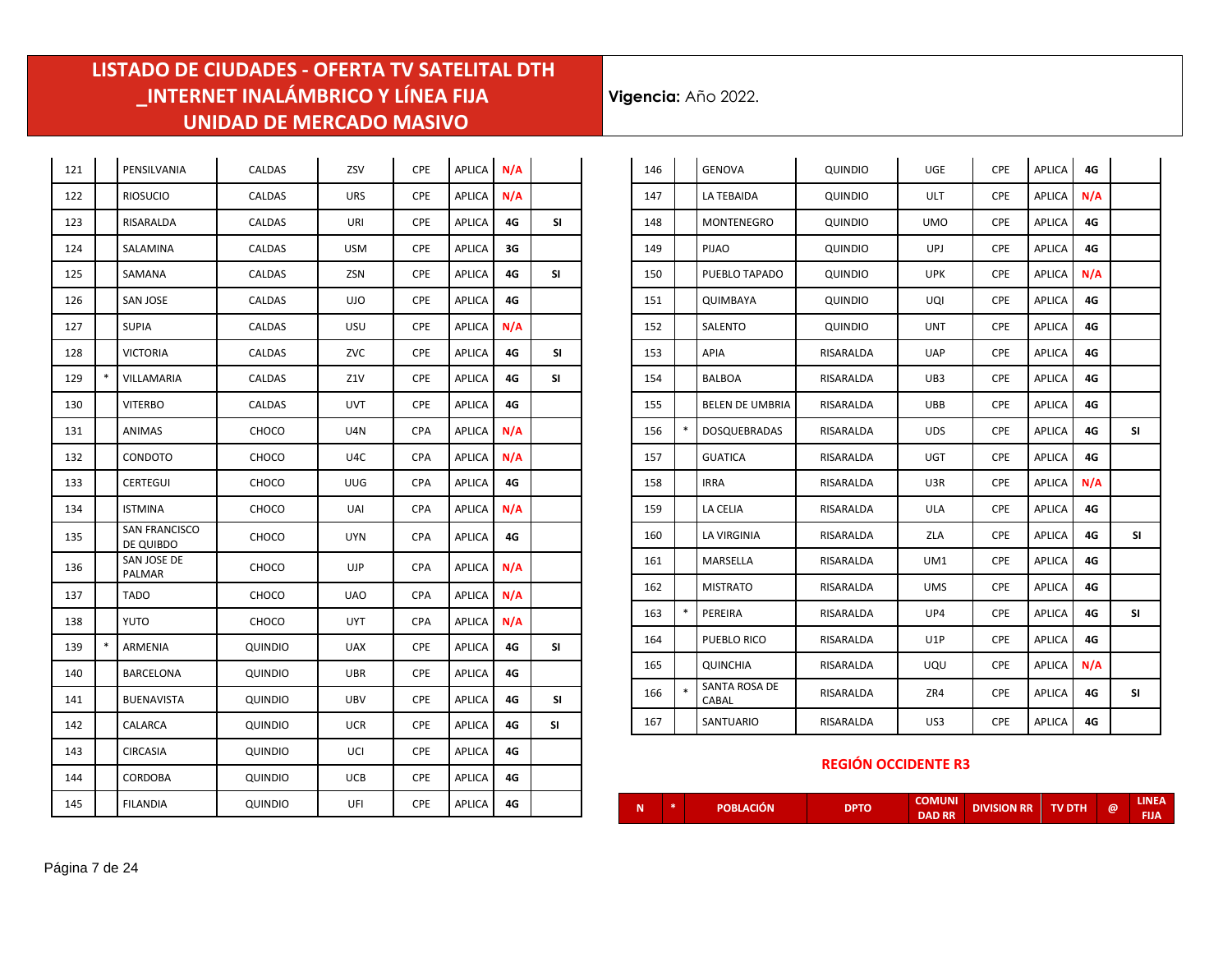| $\mathbf{1}$   |   | ALBANIA                          | CAQUETA      | Z5N        | CCC        | <b>APLICA</b> | 4G  |    |
|----------------|---|----------------------------------|--------------|------------|------------|---------------|-----|----|
| 2              |   | <b>BELEN DE LOS</b><br>ANDAQUIES | CAQUETA      | ZBN        | <b>CCC</b> | APLICA        | 4G  |    |
| 3              |   | CARTAGENA DEL<br>CHAIRA          | CAQUETA      | ZKT        | <b>CCC</b> | <b>APLICA</b> | 4G  |    |
| 4              |   | <b>CURILLO</b>                   | CAQUETA      | Z3I        | <b>CCC</b> | <b>APLICA</b> | 4G  |    |
| 5              |   | EL DONCELLO                      | CAQUETA      | ZED        | <b>CCC</b> | APLICA        | N/A |    |
| 6              |   | EL PAUJIL                        | CAQUETA      | ZP7        | <b>CCC</b> | <b>APLICA</b> | N/A |    |
| $\overline{7}$ | * | <b>FLORENCIA</b>                 | CAQUETA      | ZFL        | <b>CCC</b> | <b>APLICA</b> | 4G  | SI |
| 8              |   | LA MONTAÑITA                     | CAQUETA      | ZL7        | CCC        | APLICA        | 4G  |    |
| 9              |   | <b>MILAN</b>                     | CAQUETA      | Z3L        | CCC        | APLICA        | 4G  |    |
| 10             |   | MORELIA                          | CAQUETA      | Z3M        | <b>CCC</b> | APLICA        | 4G  |    |
| 11             |   | PUERTO RICO                      | CAQUETA      | ZPD        | <b>CCC</b> | <b>APLICA</b> | N/A |    |
| 12             |   | SAN JOSE DEL FRAGUA              | CAQUETA      | Z4S        | <b>CCC</b> | <b>APLICA</b> | 4G  |    |
| 13             |   | SAN VICENTE DEL<br>CAGUAN        | CAQUETA      | ZSK        | <b>CCC</b> | <b>APLICA</b> | N/A |    |
| 14             |   | SOLITA                           | CAQUETA      | Z4X        | CCC        | APLICA        | 4G  |    |
| 15             |   | VALPARAISO                       | CAQUETA      | Z4V        | <b>CCC</b> | APLICA        | N/A |    |
| 16             |   | ALMAGUER                         | <b>CAUCA</b> | UE2        | <b>CPV</b> | <b>APLICA</b> | 3G  |    |
| 17             |   | ARGELIA                          | <b>CAUCA</b> | <b>UCF</b> | <b>CPV</b> | <b>APLICA</b> | N/A |    |
| 18             |   | <b>BALBOA</b>                    | CAUCA        | <b>UOA</b> | <b>CPV</b> | <b>APLICA</b> | 4G  |    |
| 19             |   | BELALCAZAR                       | CAUCA        | <b>UAH</b> | <b>CPV</b> | <b>APLICA</b> | N/A |    |
| 20             |   | <b>BOLIVAR</b>                   | CAUCA        | UB4        | <b>CPV</b> | <b>APLICA</b> | 3G  |    |
| 21             |   | <b>BUENOS AIRES</b>              | CAUCA        | UB1        | <b>CPV</b> | <b>APLICA</b> | N/A |    |

| 22 |        | CAJIBIO                   | CAUCA | UCJ        | <b>CPV</b> | APLICA        | 4G  |    |
|----|--------|---------------------------|-------|------------|------------|---------------|-----|----|
| 23 |        | CALDONO                   | CAUCA | <b>ULD</b> | <b>CPV</b> | APLICA        | N/A |    |
| 24 |        | CALOTO                    | CAUCA | UKL        | CPV        | APLICA        | 4G  |    |
| 25 |        | COCONUCO                  | CAUCA | <b>UCK</b> | CPV        | APLICA        | N/A |    |
| 26 |        | <b>CORINTO</b>            | CAUCA | ZRN        | <b>CPV</b> | APLICA        | 4G  |    |
| 27 |        | EL BORDO                  | CAUCA | <b>UEE</b> | CPV        | APLICA        | N/A |    |
| 28 |        | EL TAMBO                  | CAUCA | UT3        | CPV        | APLICA        | 4G  |    |
| 29 |        | <b>FLORENCIA</b>          | CAUCA | <b>UBF</b> | <b>CPV</b> | APLICA        | N/A |    |
| 30 |        | <b>GUACHENE</b>           | CAUCA | <b>UDH</b> | <b>CPV</b> | APLICA        | N/A |    |
| 31 |        | INZA                      | CAUCA | UIN        | <b>CPV</b> | APLICA        | N/A |    |
| 32 |        | JAMBALO                   | CAUCA | <b>UJM</b> | CPV        | APLICA        | N/A |    |
| 33 |        | LA SIERRA                 | CAUCA | <b>ULS</b> | CPV        | APLICA        | 4G  |    |
| 34 |        | MERCADERES                | CAUCA | Z2N        | <b>CPV</b> | APLICA        | 4G  |    |
| 35 |        | MIRANDA                   | CAUCA | <b>UMR</b> | <b>CPV</b> | APLICA        | 4G  |    |
| 36 |        | <b>MORALES</b>            | CAUCA | ULE        | CPV        | APLICA        | N/A |    |
| 37 |        | PADILLA                   | CAUCA | <b>UPD</b> | CPV        | APLICA        | 3G  |    |
| 38 |        | PIENDAMO                  | CAUCA | <b>UPP</b> | <b>CPV</b> | APLICA        | 4G  |    |
| 39 | $\ast$ | POPAYAN                   | CAUCA | <b>UPY</b> | <b>CPV</b> | APLICA        | 4G  | SI |
| 40 |        | PUERTO TEJADA             | CAUCA | <b>UPT</b> | <b>CPV</b> | APLICA        | N/A |    |
| 41 |        | <b>ROSAS</b>              | CAUCA | UR1        | <b>CPV</b> | APLICA        | 4G  |    |
| 42 | $\ast$ | SANTANDER DE<br>QUILICHAO | CAUCA | <b>USQ</b> | <b>CPV</b> | <b>APLICA</b> | 4G  | SI |
| 43 |        | SILVIA                    | CAUCA | UIA        | CPV        | APLICA        | N/A |    |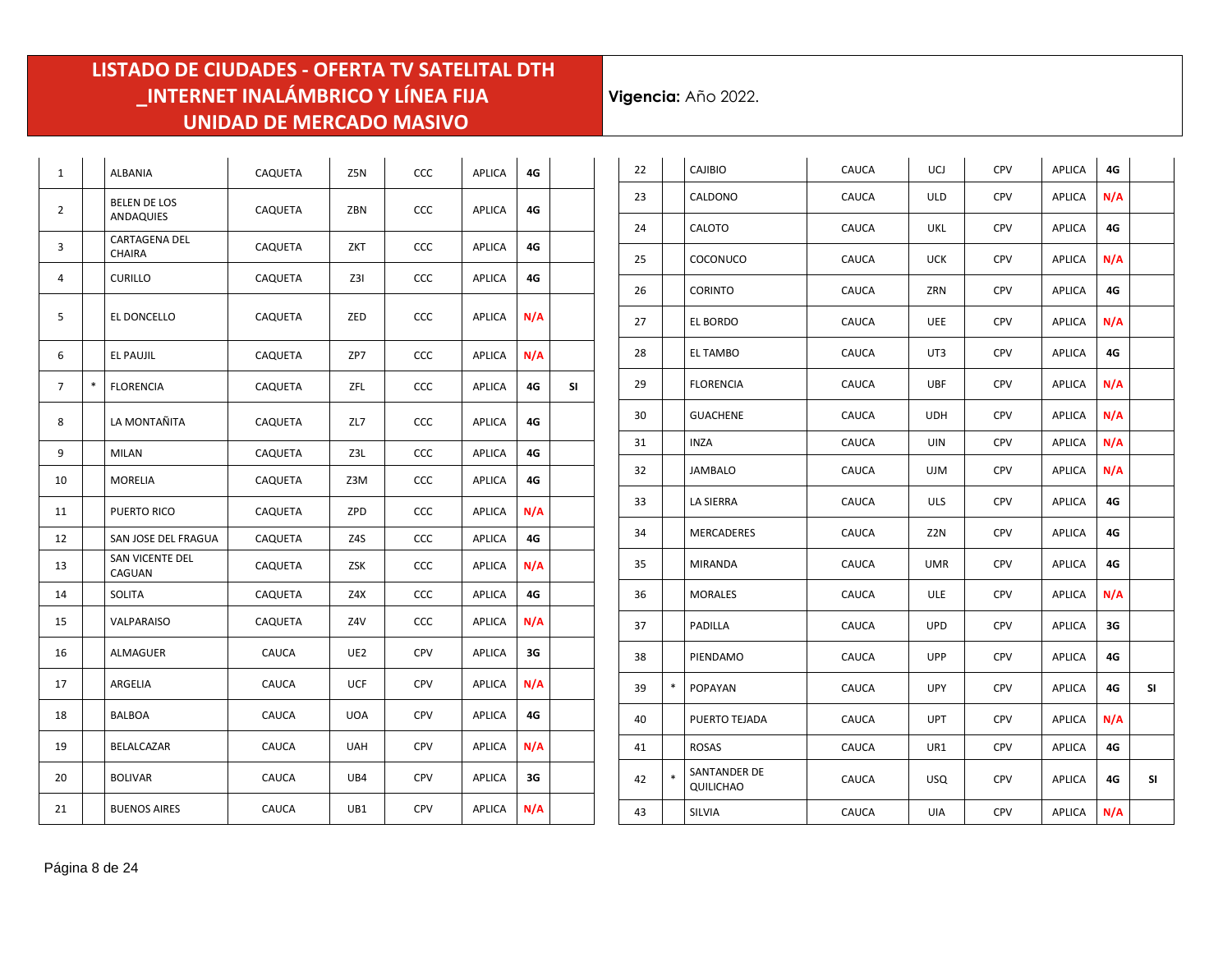| 44 | SOTARA            | CAUCA        | US1        | CPV        | APLICA        | N/A |    |
|----|-------------------|--------------|------------|------------|---------------|-----|----|
| 45 | SUAREZ            | <b>CAUCA</b> | USZ        | CPV        | APLICA        | N/A |    |
| 46 | <b>SUCRE</b>      | <b>CAUCA</b> | <b>UCQ</b> | <b>CPV</b> | <b>APLICA</b> | 4G  |    |
| 47 | <b>TIMBIO</b>     | CAUCA        | <b>UTM</b> | <b>CPV</b> | APLICA        | 4G  | SI |
| 48 | <b>TORIBIO</b>    | CAUCA        | ZOO        | <b>CPV</b> | APLICA        | N/A |    |
| 49 | <b>TOTORO</b>     | CAUCA        | UTT        | <b>CPV</b> | APLICA        | N/A |    |
| 50 | <b>VILLA RICA</b> | CAUCA        | <b>UVR</b> | CPV        | APLICA        | N/A |    |
| 52 | ACEVEDO           | <b>HUILA</b> | ZVD        | CCC        | APLICA        | 4G  |    |
| 53 | AGRADO            | <b>HUILA</b> | ZGD        | CCC        | APLICA        | N/A |    |
| 54 | AIPE              | <b>HUILA</b> | ZAI        | CCC        | <b>APLICA</b> | 4G  |    |
| 55 | <b>ALGECIRAS</b>  | <b>HUILA</b> | ZGE        | CCC        | APLICA        | N/A |    |
| 56 | <b>ALTAMIRA</b>   | <b>HUILA</b> | ZAL        | CCC        | APLICA        | 4G  |    |
| 57 | BARAYA            | <b>HUILA</b> | ZYA        | <b>CCC</b> | APLICA        | 4G  |    |
| 58 | CAMPOALEGRE       | HUILA        | ZCP        | CCC        | APLICA        | 4G  |    |
| 59 | <b>COLOMBIA</b>   | <b>HUILA</b> | ZDH        | CCC        | <b>APLICA</b> | 3G  |    |
| 60 | <b>ELIAS</b>      | <b>HUILA</b> | ZEI        | CCC        | APLICA        | N/A |    |
| 61 | GARZON            | <b>HUILA</b> | ZGZ        | CCC        | APLICA        | 4G  |    |
| 62 | GIGANTE           | HUILA        | ZGG        | CCC        | APLICA        | N/A |    |
| 63 | <b>GUADALUPE</b>  | <b>HUILA</b> | ZGU        | CCC        | APLICA        | 4G  |    |
| 64 | HOBO              | <b>HUILA</b> | ZHB        | <b>CCC</b> | APLICA        | N/A |    |
| 65 | <b>IQUIRA</b>     | <b>HUILA</b> | Z2Q        | CCC        | APLICA        | 4G  |    |
| 66 | LA ARGENTINA      | <b>HUILA</b> | ZL5        | CCC        | APLICA        | N/A |    |
| 67 | <b>LA PLATA</b>   | <b>HUILA</b> | ZT9        | CCC        | APLICA        | 4G  |    |

| 68 |        | <b>NATAGA</b>      | <b>HUILA</b> | ZN <sub>2</sub> | ccc        | APLICA | N/A |    |
|----|--------|--------------------|--------------|-----------------|------------|--------|-----|----|
| 69 | $\ast$ | NEIVA              | <b>HUILA</b> | ZNE             | ccc        | APLICA | 4G  | SI |
| 70 |        | <b>OPORAPA</b>     | <b>HUILA</b> | ZOP             | ccc        | APLICA | N/A |    |
| 71 |        | <b>PAICOL</b>      | <b>HUILA</b> | ZOL             | <b>CCC</b> | APLICA | N/A |    |
| 72 |        | PALERMO            | <b>HUILA</b> | Z5L             | ccc        | APLICA | N/A |    |
| 73 |        | PALESTINA          | <b>HUILA</b> | ZIN             | ccc        | APLICA | N/A |    |
| 74 |        | PITAL              | <b>HUILA</b> | ZP <sub>2</sub> | CCC        | APLICA | N/A |    |
| 75 |        | <b>PITALITO</b>    | <b>HUILA</b> | ZPO             | ccc        | APLICA | 4G  |    |
| 76 |        | <b>RIVERA</b>      | <b>HUILA</b> | ZRV             | CCC        | APLICA | N/A |    |
| 77 |        | SALADOBLANCO       | <b>HUILA</b> | ZDK             | <b>CCC</b> | APLICA | 4G  |    |
| 78 |        | <b>SAN AGUSTIN</b> | <b>HUILA</b> | ZG7             | CCC        | APLICA | N/A |    |
| 79 |        | SAN JOSE DE ISNOS  | <b>HUILA</b> | ZJN             | CCC        | APLICA | N/A |    |
| 80 |        | SANTA MARIA        | <b>HUILA</b> | ZKH             | ccc        | APLICA | N/A |    |
| 81 |        | SUAZA              | <b>HUILA</b> | ZAZ             | CCC        | APLICA | 4G  |    |
| 82 |        | <b>TARQUI</b>      | <b>HUILA</b> | <b>ZTQ</b>      | CCC        | APLICA | 4G  |    |
| 83 |        | TELLO              | <b>HUILA</b> | ZTL             | <b>CCC</b> | APLICA | N/A |    |
| 84 |        | <b>TERUEL</b>      | HUILA        | ZTR             | <b>CCC</b> | APLICA | N/A |    |
| 85 |        | <b>TESALIA</b>     | <b>HUILA</b> | ZT8             | CCC        | APLICA | N/A |    |
| 86 |        | TIMANA             | <b>HUILA</b> | ZMN             | ccc        | APLICA | N/A |    |
| 87 |        | VILLAVIEJA         | <b>HUILA</b> | ZEJ             | CCC        | APLICA | 4G  | SI |
| 88 |        | YAGUARA            | <b>HUILA</b> | ZYG             | ccc        | APLICA | N/A |    |
| 89 |        | ALBAN              | NARIÑO       | ZA2             | CPV        | APLICA | N/A |    |
| 90 |        | ALDANA             | NARIÑO       | <b>UAA</b>      | <b>CPV</b> | APLICA | 4G  |    |
| 91 |        | <b>ANCUYA</b>      | NARIÑO       | <b>UAK</b>      | CPV        | APLICA | N/A |    |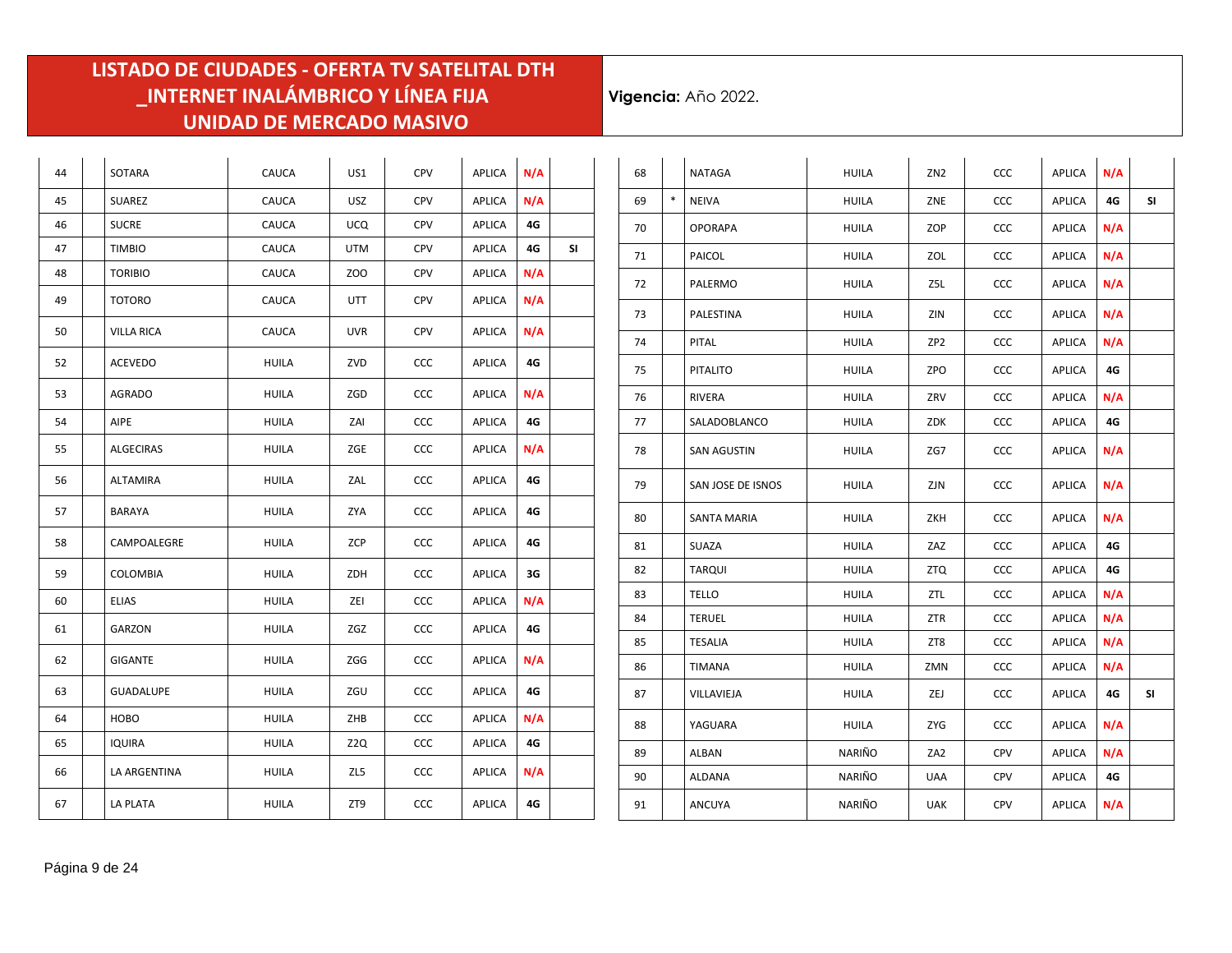| 92  |   | ARBOLEDA BERRUECOS | NARIÑO | ZAD             | CPV        | <b>APLICA</b> | N/A |    |
|-----|---|--------------------|--------|-----------------|------------|---------------|-----|----|
| 93  |   | BELEN              | NARIÑO | UB <sub>2</sub> | <b>CPV</b> | APLICA        | 4G  |    |
| 94  |   | <b>BUESACO</b>     | NARIÑO | ZBS             | CPV        | <b>APLICA</b> | 4G  | SI |
| 95  |   | CARLOSAMA CUASPUD  | NARIÑO | <b>UDD</b>      | <b>CPV</b> | <b>APLICA</b> | 4G  |    |
| 96  |   | CHACHAGUI          | NARIÑO | ZHH             | <b>CPV</b> | APLICA        | N/A |    |
| 97  |   | CONSACA            | NARIÑO | <b>UNS</b>      | CPV        | <b>APLICA</b> | 4G  |    |
| 98  |   | CONTADERO          | NARIÑO | <b>UDR</b>      | <b>CPV</b> | <b>APLICA</b> | 4G  |    |
| 99  |   | CORDOBA            | NARIÑO | UEV             | <b>CPV</b> | <b>APLICA</b> | N/A |    |
| 100 |   | <b>CUMBAL</b>      | NARIÑO | UC1             | <b>CPV</b> | <b>APLICA</b> | N/A |    |
| 101 |   | <b>FUNES</b>       | NARIÑO | UFU             | <b>CPV</b> | <b>APLICA</b> | N/A |    |
| 102 |   | <b>GUACHAVES</b>   | NARIÑO | <b>UZT</b>      | <b>CPV</b> | <b>APLICA</b> | N/A |    |
| 103 |   | GUACHUCAL          | NARIÑO | UGC             | <b>CPV</b> | <b>APLICA</b> | 4G  |    |
| 104 |   | <b>GUAITARILLA</b> | NARIÑO | UGL             | CPV        | APLICA        | 4G  |    |
| 105 |   | <b>GUALMATAN</b>   | NARIÑO | <b>UGM</b>      | <b>CPV</b> | <b>APLICA</b> | 4G  |    |
| 106 |   | <b>ILES</b>        | NARIÑO | UIL             | <b>CPV</b> | <b>APLICA</b> | 4G  |    |
| 107 |   | <b>IMUES</b>       | NARIÑO | <b>UIM</b>      | <b>CPV</b> | <b>APLICA</b> | N/A |    |
| 108 |   | <b>IPIALES</b>     | NARIÑO | ZII             | <b>CPV</b> | <b>APLICA</b> | N/A |    |
| 109 |   | LA CRUZ            | NARIÑO | UZZ             | CPV        | <b>APLICA</b> | 4G  |    |
| 110 |   | LA FLORIDA         | NARIÑO | <b>ULF</b>      | <b>CPV</b> | <b>APLICA</b> | 4G  |    |
| 111 |   | LA UNION           | NARIÑO | <b>UNN</b>      | CPV        | <b>APLICA</b> | 4G  |    |
| 112 |   | NARIÑO             | NARIÑO | <b>UNA</b>      | <b>CPV</b> | APLICA        | N/A |    |
| 113 |   | <b>OSPINA</b>      | NARIÑO | <b>UOP</b>      | CPV        | <b>APLICA</b> | N/A |    |
| 114 | * | <b>PASTO</b>       | NARIÑO | <b>UPS</b>      | <b>CPV</b> | <b>APLICA</b> | 4G  | SΙ |

| 115 | <b>POTOSI</b>                           | NARIÑO          | <b>UPZ</b> | <b>CPV</b> | APLICA        | 4G  |    |
|-----|-----------------------------------------|-----------------|------------|------------|---------------|-----|----|
| 116 | <b>PUERRES</b>                          | NARIÑO          | UP1        | <b>CPV</b> | APLICA        | 4G  |    |
| 117 | <b>PUPIALES</b>                         | NARIÑO          | UPU        | <b>CPV</b> | <b>APLICA</b> | 4G  |    |
| 118 | <b>RICAURTE</b>                         | NARIÑO          | <b>URK</b> | <b>CPV</b> | APLICA        | N/A |    |
| 119 | SAMANIEGO                               | NARIÑO          | <b>UKS</b> | <b>CPV</b> | <b>APLICA</b> | N/A |    |
| 120 | SAN BERNARDO                            | NARIÑO          | ZBD        | <b>CPV</b> | <b>APLICA</b> | N/A |    |
| 121 | <b>SAN LORENZO</b>                      | NARIÑO          | UZL        | CPV        | <b>APLICA</b> | 4G  | SΙ |
| 122 | SAN PEDRO DE<br>CARTAGO                 | NARIÑO          | SPC        | <b>CPV</b> | APLICA        | N/A |    |
| 123 | SANDONA                                 | NARIÑO          | <b>USN</b> | <b>CPV</b> | APLICA        | 4G  |    |
| 124 | SAPUYES                                 | NARIÑO          | UZY        | <b>CPV</b> | APLICA        | 4G  |    |
| 125 | <b>TABLON DE GOMEZ</b><br>(Tablón Bajo) | NARIÑO          | <b>UTG</b> | <b>CPV</b> | APLICA        | 4G  |    |
| 126 | TAMBO ALTO<br>(El Tambo)                | NARIÑO          | Z3T        | CPV        | APLICA        | N/A |    |
| 127 | <b>TAMINANGO</b>                        | NARIÑO          | UZG        | <b>CPV</b> | <b>APLICA</b> | N/A |    |
| 128 | TANGUA                                  | NARIÑO          | <b>UTN</b> | <b>CPV</b> | APLICA        | 4G  | SI |
| 129 | <b>TUMACO</b>                           | NARIÑO          | UT5        | <b>CPV</b> | APLICA        | 4G  |    |
| 130 | <b>TUQUERRES</b>                        | NARIÑO          | UT6        | <b>CPV</b> | APLICA        | N/A |    |
| 131 | YACUANQUER                              | NARIÑO          | UYQ        | <b>CPV</b> | <b>APLICA</b> | 4G  |    |
| 132 | COLON                                   | <b>PUTUMAYO</b> | ZCL        | <b>CCC</b> | <b>APLICA</b> | N/A |    |
| 133 | LA DORADA (SAN<br>MIGUEL)               | PUTUMAYO        | Z6P        | CCC        | APLICA        | 4G  |    |
| 134 | LA HORMIGA                              | PUTUMAYO        | ZHM        | ccc        | APLICA        | N/A |    |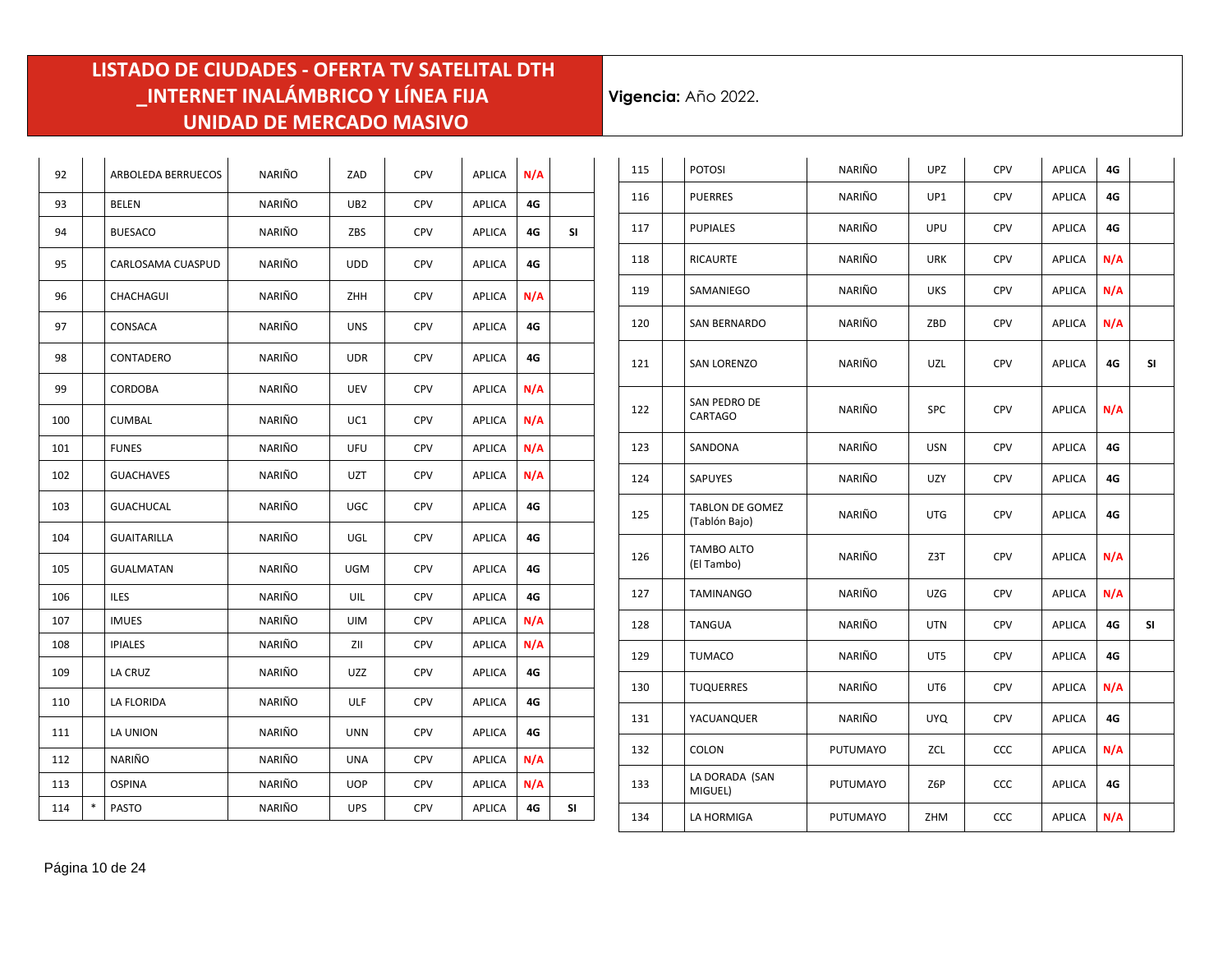| 135 | MOCOA                | <b>PUTUMAYO</b> | ZMC | CCC        | <b>APLICA</b> | 4G  |    |
|-----|----------------------|-----------------|-----|------------|---------------|-----|----|
| 136 | ORITO                | <b>PUTUMAYO</b> | ZOT | CCC        | <b>APLICA</b> | N/A |    |
| 137 | PUERTO ASIS          | PUTUMAYO        | ZPS | CCC        | <b>APLICA</b> | 3G  |    |
| 138 | PUERTO CAICEDO       | PUTUMAYO        | ZDO | CCC        | <b>APLICA</b> | 4G  |    |
| 139 | PUERTO LEGUIZAMO     | <b>PUTUMAYO</b> | ZL9 | CCC        | <b>APLICA</b> | N/A |    |
| 140 | <b>SAN FRANCISCO</b> | PUTUMAYO        | ZSF | CCC        | APLICA        | 4G  |    |
| 141 | SANTIAGO             | PUTUMAYO        | ZIG | CCC        | APLICA        | N/A |    |
| 142 | <b>SIBUNDOY</b>      | <b>PUTUMAYO</b> | ZSB | CCC        | <b>APLICA</b> | N/A |    |
| 143 | <b>VILLA GARZON</b>  | PUTUMAYO        | ZVG | <b>CCC</b> | <b>APLICA</b> | 4G  |    |
| 144 | ALPUJARRA            | <b>TOLIMA</b>   | Z3A | CCC        | APLICA        | 4G  |    |
| 145 | <b>ALVARADO</b>      | <b>TOLIMA</b>   | ZV5 | CCC        | APLICA        | 4G  | SI |
| 146 | AMBALEMA             | <b>TOLIMA</b>   | ZAA | CCC        | <b>APLICA</b> | 4G  |    |
| 147 | ANZOATEGUI           | <b>TOLIMA</b>   | Z3Z | CCC        | APLICA        | 4G  |    |
| 148 | ATACO                | <b>TOLIMA</b>   | ZA6 | <b>CCC</b> | APLICA        | 4G  |    |
| 149 | CAJAMARCA            | <b>TOLIMA</b>   | ZCJ | CCC        | APLICA        | N/A |    |
| 150 | CASABIANCA           | TOLIMA          | ZBI | CCC        | APLICA        | 4G  |    |
| 151 | CHAPARRAL            | <b>TOLIMA</b>   | ZHP | CCC        | <b>APLICA</b> | N/A |    |
| 152 | COYAIMA              | <b>TOLIMA</b>   | ZQY | CCC        | <b>APLICA</b> | 4G  |    |
| 153 | CUNDAY               | <b>TOLIMA</b>   | Z3F | CCC        | <b>APLICA</b> | 4G  |    |
| 154 | <b>DOLORES</b>       | <b>TOLIMA</b>   | ZDL | CCC        | <b>APLICA</b> | 4G  |    |
| 155 | <b>FALAN</b>         | <b>TOLIMA</b>   | ZLN | CCC        | <b>APLICA</b> | 4G  |    |
| 156 | <b>FRESNO</b>        | <b>TOLIMA</b>   | ZFR | CCC        | APLICA        | N/A |    |

| 157 |        | <b>GUAYABAL</b>    | <b>TOLIMA</b> | ZG6 | CCC        | APLICA        | N/A |    |
|-----|--------|--------------------|---------------|-----|------------|---------------|-----|----|
| 158 |        | <b>HERVEO</b>      | <b>TOLIMA</b> | ZHV | CCC        | APLICA        | 4G  |    |
| 159 |        | <b>HONDA</b>       | <b>TOLIMA</b> | ZHO | ccc        | <b>APLICA</b> | 4G  |    |
| 160 | $\ast$ | <b>IBAGUE</b>      | TOLIMA        | ZIB | CCC        | <b>APLICA</b> | 4G  | SI |
| 161 |        | <b>ICONONZO</b>    | <b>TOLIMA</b> | ZIK | ccc        | <b>APLICA</b> | 4G  |    |
| 162 |        | LERIDA             | <b>TOLIMA</b> | ZLR | CCC        | APLICA        | 4G  |    |
| 163 |        | LIBANO             | <b>TOLIMA</b> | ZLI | ccc        | APLICA        | 4G  |    |
| 164 |        | MARIQUITA          | <b>TOLIMA</b> | ZMR | ccc        | <b>APLICA</b> | 4G  |    |
| 165 |        | <b>MURILLO</b>     | <b>TOLIMA</b> | ZUL | ccc        | <b>APLICA</b> | 4G  |    |
| 166 |        | NATAGAIMA          | <b>TOLIMA</b> | ZN1 | <b>CCC</b> | APLICA        | 4G  |    |
| 167 |        | ORTEGA             | <b>TOLIMA</b> | ZOB | CCC        | <b>APLICA</b> | 4G  |    |
| 168 |        | PALOCABILDO        | <b>TOLIMA</b> | ZCB | ccc        | <b>APLICA</b> | 4G  |    |
| 169 |        | PIEDRAS            | <b>TOLIMA</b> | Z3H | ccc        | APLICA        | 4G  |    |
| 170 |        | PLANADAS           | <b>TOLIMA</b> | ZP9 | ccc        | APLICA        | N/A |    |
| 171 |        | <b>PRADO</b>       | <b>TOLIMA</b> | ZR7 | CCC        | <b>APLICA</b> | 4G  |    |
| 172 |        | PURIFICACION       | <b>TOLIMA</b> | ZPF | ccc        | APLICA        | N/A |    |
| 173 |        | RIOBLANCO          | <b>TOLIMA</b> | ZR8 | ccc        | APLICA        | 4G  |    |
| 174 |        | <b>ROVIRA</b>      | <b>TOLIMA</b> | ZR5 | CCC        | <b>APLICA</b> | N/A |    |
| 175 |        | SALDAÑA            | <b>TOLIMA</b> | Z1S | CCC        | APLICA        | 4G  |    |
| 176 |        | <b>SAN ANTONIO</b> | <b>TOLIMA</b> | Z1T | CCC        | <b>APLICA</b> | 4G  |    |
| 177 |        | <b>SAN LUIS</b>    | <b>TOLIMA</b> | ZS1 | ccc        | APLICA        | 4G  |    |
| 178 |        | SANTA ISABEL       | <b>TOLIMA</b> | ZBE | ccc        | <b>APLICA</b> | 4G  |    |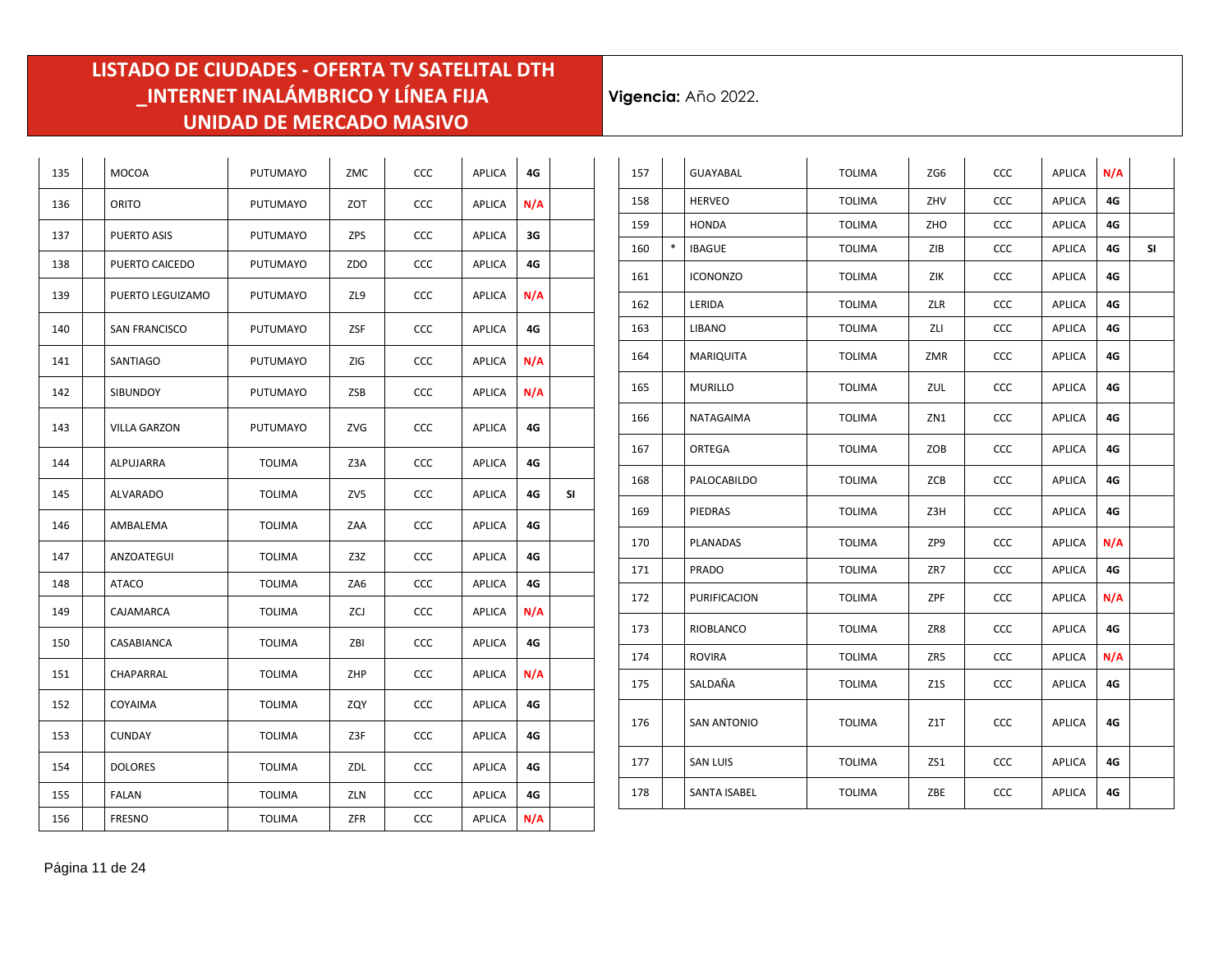| 179 |   | VALLE DE SAN JUAN               | <b>TOLIMA</b>   | ZVJ        | <b>CCC</b> | APLICA        | 4G  |           |
|-----|---|---------------------------------|-----------------|------------|------------|---------------|-----|-----------|
| 180 |   | VENADILLO                       | <b>TOLIMA</b>   | ZLO        | CCC        | APLICA        | 4G  |           |
| 181 |   | VILLA HERMOSA (SAN<br>ANTONIO)  | <b>TOLIMA</b>   | Z4D        | CCC        | APLICA        | 4G  |           |
| 182 |   | VILLA HERMOSA<br>(VILLAHERMOSA) | <b>TOLIMA</b>   | ZVH        | <b>CCC</b> | APLICA        | 4G  |           |
| 183 |   | VILLARRICA                      | <b>TOLIMA</b>   | Z6I        | <b>CCC</b> | <b>APLICA</b> | 4G  |           |
| 184 |   | <b>ALCALA</b>                   | VALLE DEL CAUCA | UAL        | <b>CPE</b> | <b>APLICA</b> | 4G  |           |
| 185 |   | ANDALUCIA                       | VALLE DEL CAUCA | <b>UAN</b> | <b>CPV</b> | <b>APLICA</b> | N/A |           |
| 186 |   | ANSERMANUEVO                    | VALLE DEL CAUCA | UA1        | <b>CPV</b> | <b>APLICA</b> | 4G  |           |
| 187 |   | ARGELIA                         | VALLE DEL CAUCA | <b>UAF</b> | <b>CPV</b> | <b>APLICA</b> | 4G  |           |
| 188 |   | <b>BOLIVAR</b>                  | VALLE DEL CAUCA | <b>UBO</b> | CPE        | <b>APLICA</b> | N/A |           |
| 189 |   | <b>BORRERO AYERBE</b>           | VALLE DEL CAUCA | <b>UBY</b> | <b>CPV</b> | <b>APLICA</b> | N/A |           |
| 190 |   | BUENAVENTURA                    | VALLE DEL CAUCA | <b>UBD</b> | <b>CPV</b> | <b>APLICA</b> | 4G  | <b>SI</b> |
| 191 |   | BUGALAGRANDE                    | VALLE DEL CAUCA | <b>UBG</b> | <b>CPV</b> | <b>APLICA</b> | 3G  |           |
| 192 |   | CAICEDONIA                      | VALLE DEL CAUCA | <b>UCD</b> | <b>CPE</b> | <b>APLICA</b> | 4G  |           |
| 193 | * | CALI<br>(MONTEBELLO)            | VALLE DEL CAUCA | <b>UCA</b> | <b>CPV</b> | <b>APLICA</b> | 4G  | SΙ        |

| 194 | $\ast$ | CANDELARIA<br>(EL CABUYAL)           | VALLE DEL CAUCA | <b>UCN</b> | <b>CPV</b> | <b>APLICA</b> | 4G  |     |
|-----|--------|--------------------------------------|-----------------|------------|------------|---------------|-----|-----|
| 195 |        | CARTAGO                              | VALLE DEL CAUCA | <b>UGO</b> | <b>CPV</b> | <b>APLICA</b> | 4G  |     |
| 196 |        | CEILAN                               | VALLE DEL CAUCA | UC2        | CPV        | APLICA        | N/A |     |
| 197 |        | <b>COSTA RICA</b>                    | VALLE DEL CAUCA | UCZ        | <b>CPV</b> | APLICA        | N/A |     |
| 198 |        | <b>DAGUA</b>                         | VALLE DEL CAUCA | <b>UDA</b> | <b>CPV</b> | APLICA        | N/A |     |
| 199 |        | <b>DARIEN</b>                        | VALLE DEL CAUCA | <b>UDE</b> | <b>CPV</b> | <b>APLICA</b> | N/A |     |
| 200 |        | EL AGUILA                            | VALLE DEL CAUCA | UEA        | CPV        | APLICA        | 4G  |     |
| 201 |        | EL CAIRO                             | VALLE DEL CAUCA | Z33        | <b>CPV</b> | APLICA        | 4G  |     |
| 202 | $\ast$ | <b>EL CERRITO</b>                    | VALLE DEL CAUCA | UCE        | <b>CPV</b> | APLICA        | 3G  |     |
| 203 |        | EL DOVIO                             | VALLE DEL CAUCA | ZDV        | CPV        | APLICA        | 4G  |     |
| 204 |        | EL QUEREMAL                          | VALLE DEL CAUCA | <b>UQM</b> | <b>CPV</b> | <b>APLICA</b> | N/A |     |
| 205 |        | <b>FLORIDA</b>                       | VALLE DEL CAUCA | UFL.       | <b>CPV</b> | APLICA        | 4G  | SI. |
| 206 |        | GINEBRA                              | VALLE DEL CAUCA | <b>UGF</b> | CPV        | APLICA        | N/A |     |
| 207 |        | <b>GUACARI</b>                       | VALLE DEL CAUCA | UGU        | <b>CPV</b> | APLICA        | 3G  |     |
| 208 | $\ast$ | <b>GUADALAJARA DE</b><br><b>BUGA</b> | VALLE DEL CAUCA | UBU        | <b>CPV</b> | APLICA        | 4G  |     |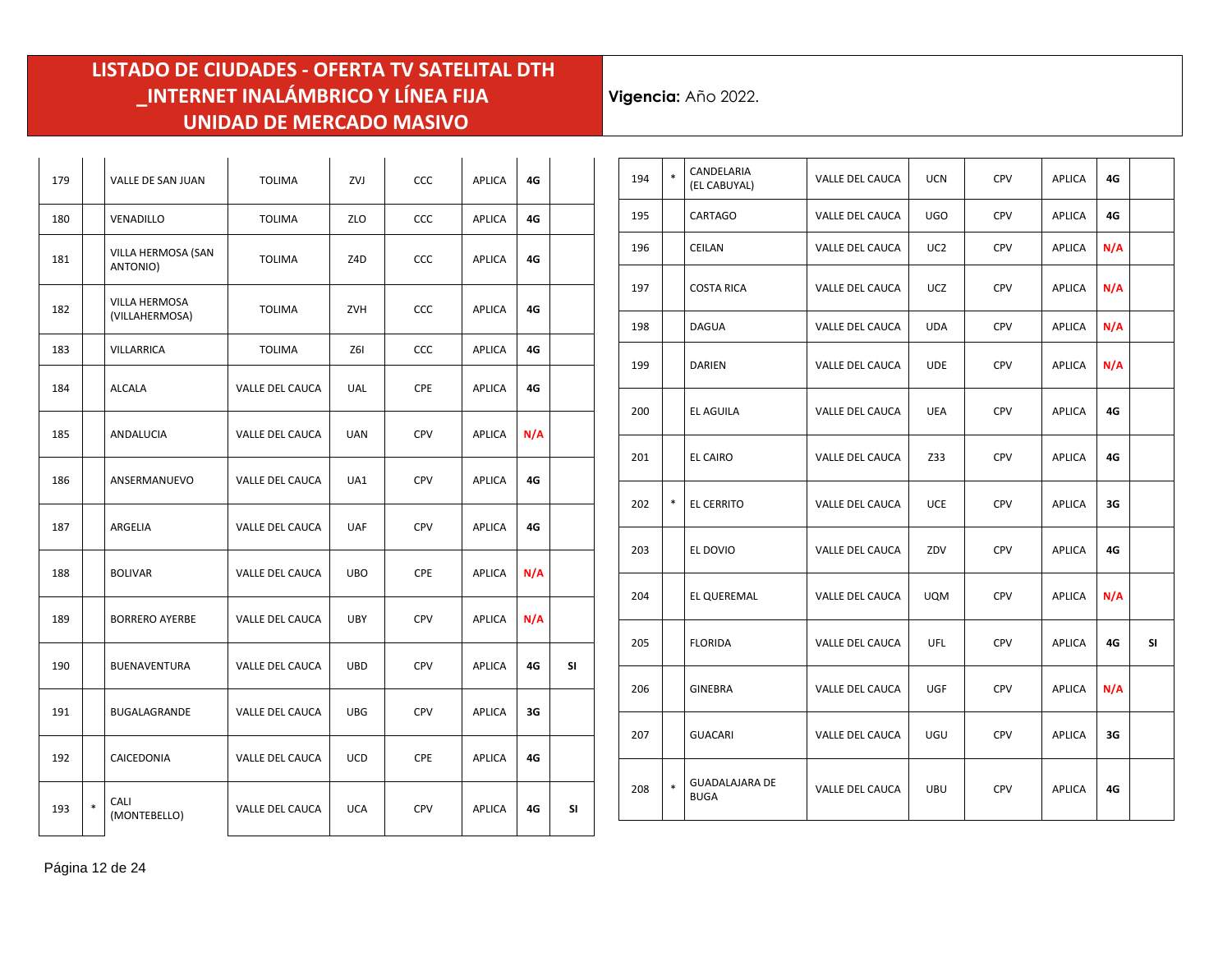| 209 | $\ast$ | <b>JAMUNDI</b>                                                    | VALLE DEL CAUCA        | <b>UJA</b> | <b>CPV</b> | <b>APLICA</b> | 4G  | <b>SI</b> |
|-----|--------|-------------------------------------------------------------------|------------------------|------------|------------|---------------|-----|-----------|
| 210 |        | LA CUMBRE                                                         | VALLE DEL CAUCA        | <b>UUM</b> | <b>CPV</b> | APLICA        | 4G  | SI        |
| 211 |        | LA MARINA                                                         | VALLE DEL CAUCA        | ZL6        | <b>CPV</b> | APLICA        | N/A |           |
| 212 |        | LA PAILA                                                          | <b>VALLE DEL CAUCA</b> | <b>ULP</b> | <b>CPE</b> | <b>APLICA</b> | N/A |           |
| 213 |        | LA VICTORIA                                                       | VALLE DEL CAUCA        | <b>ULV</b> | <b>CPV</b> | APLICA        | N/A |           |
| 214 |        | <b>OBANDO</b>                                                     | VALLE DEL CAUCA        | <b>UOB</b> | <b>CPE</b> | APLICA        | 4G  |           |
| 215 | $\ast$ | PALMIRA (AMAIME, EL<br>PLACER, EL BOLO<br>BUITRERA,<br>CAUCASECO) | VALLE DEL CAUCA        | <b>UPA</b> | <b>CPV</b> | APLICA        | 4G  | SI.       |
| 216 |        | PRADERA                                                           | VALLE DEL CAUCA        | <b>UPR</b> | <b>CPV</b> | <b>APLICA</b> | 4G  |           |
| 217 |        | <b>RESTREPO</b>                                                   | VALLE DEL CAUCA        | <b>URC</b> | <b>CPV</b> | APLICA        | 4G  |           |
| 218 |        | <b>RIOFRIO</b>                                                    | VALLE DEL CAUCA        | <b>URF</b> | <b>CPV</b> | APLICA        | N/A |           |
| 219 |        | <b>ROBLES</b>                                                     | VALLE DEL CAUCA        | URB        | <b>CPV</b> | APLICA        | N/A |           |
| 220 |        | ROLDANILLO                                                        | VALLE DEL CAUCA        | URO        | <b>CPE</b> | APLICA        | 4G  | SI        |
| 221 |        | <b>ROZO</b>                                                       | VALLE DEL CAUCA        | <b>URZ</b> | <b>CPV</b> | APLICA        | N/A |           |
| 222 |        | SALONICA                                                          | VALLE DEL CAUCA        | ZK1        | <b>CPV</b> | APLICA        | N/A |           |

| 223 |        | <b>SAN PEDRO</b>       | VALLE DEL CAUCA        | <b>UPE</b>       | <b>CPV</b> | APLICA        | N/A |           |
|-----|--------|------------------------|------------------------|------------------|------------|---------------|-----|-----------|
| 224 |        | SEVILLA                | <b>VALLE DEL CAUCA</b> | <b>USV</b>       | <b>CPE</b> | <b>APLICA</b> | N/A |           |
| 225 |        | SONSO                  | VALLE DEL CAUCA        | <b>USO</b>       | <b>CPV</b> | APLICA        | N/A |           |
| 226 |        | <b>TORO</b>            | VALLE DEL CAUCA        | <b>UTO</b>       | <b>CPE</b> | APLICA        | 4G  |           |
| 227 |        | <b>TRUJILLO</b>        | <b>VALLE DEL CAUCA</b> | Z <sub>5</sub> T | <b>CPV</b> | APLICA        | N/A |           |
| 228 | $\ast$ | <b>TULUA</b>           | VALLE DEL CAUCA        | <b>UTU</b>       | <b>CPV</b> | APLICA        | 4G  | <b>SI</b> |
| 229 |        | <b>ULLOA</b>           | VALLE DEL CAUCA        | UUL              | <b>CPE</b> | <b>APLICA</b> | 4G  |           |
| 230 |        | <b>UNION VALLE</b>     | VALLE DEL CAUCA        | <b>UUN</b>       | CPE        | APLICA        | N/A |           |
| 231 |        | VERSALLES              | VALLE DEL CAUCA        | <b>UVB</b>       | <b>CPV</b> | <b>APLICA</b> | N/A |           |
| 232 |        | <b>VIJES</b>           | <b>VALLE DEL CAUCA</b> | <b>UVI</b>       | <b>CPV</b> | <b>APLICA</b> | 4G  |           |
| 233 |        | VILLA GORGONA          | VALLE DEL CAUCA        | <b>UVG</b>       | <b>CPV</b> | APLICA        | N/A |           |
| 234 |        | YOTOCO<br>(MEDIACANOA) | <b>VALLE DEL CAUCA</b> | <b>UYO</b>       | <b>CPV</b> | <b>APLICA</b> | 3G  |           |
| 235 | $\ast$ | YUMBO                  | VALLE DEL CAUCA        | <b>UYU</b>       | <b>CPV</b> | <b>APLICA</b> | 4G  | <b>SI</b> |
| 236 |        | ZARZAL                 | VALLE DEL CAUCA        | <b>UZA</b>       | CPE        | <b>APLICA</b> | 4G  | <b>SI</b> |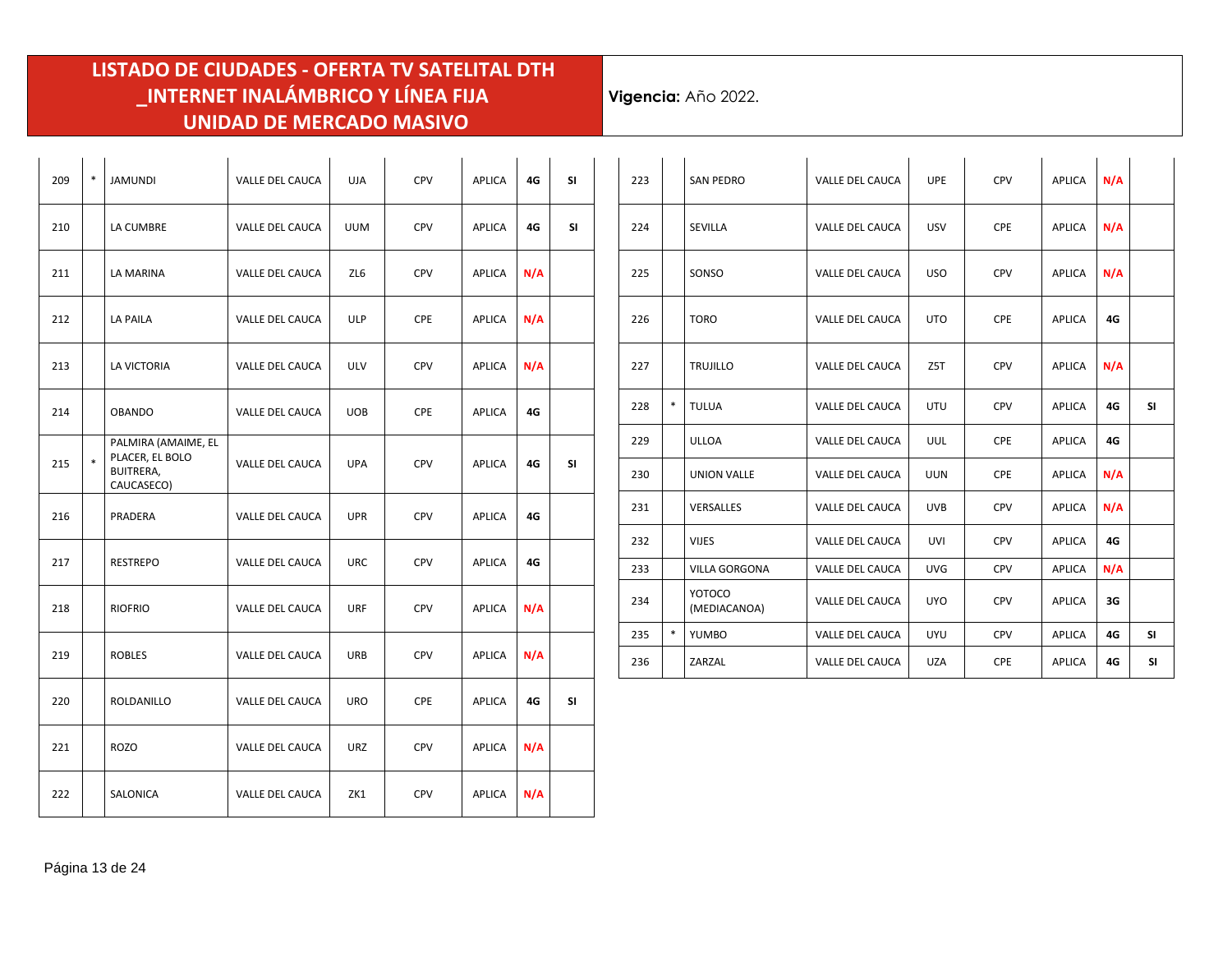**Vigencia:** Año 2022.

#### **REGIÓN CENTRO R4**

| N              | *. | <b>POBLACIÓN</b>  | <b>DPTO</b>         | <b>COMUNIDAD</b><br><b>RR</b> | <b>DIVISION</b><br><b>RR</b> | TV.<br><b>DTH</b> | @   | <b>LINEA</b><br><b>FIJA</b> |
|----------------|----|-------------------|---------------------|-------------------------------|------------------------------|-------------------|-----|-----------------------------|
| $\mathbf{1}$   | *  | <b>BOGOTA</b>     | BOGOTA, D.C.        | ZBO                           | <b>CCB</b>                   | APLICA            | 4G  | <b>SI</b>                   |
| $\overline{2}$ |    | <b>BOJACA</b>     | <b>CUNDINAMARCA</b> | ZBQ                           | <b>CCB</b>                   | APLICA            | N/A |                             |
| 3              | *  | CAJICA            | CUNDINAMARCA        | <b>ZCA</b>                    | <b>CCB</b>                   | APLICA            | 4G  | <b>SI</b>                   |
| 4              | *  | CHIA              | CUNDINAMARCA        | ZCH                           | CCB                          | APLICA            | 4G  | <b>SI</b>                   |
| 5              |    | CHOACHI           | <b>CUNDINAMARCA</b> | <b>ZCX</b>                    | <b>CCC</b>                   | APLICA            | 4G  | <b>SI</b>                   |
| 6              |    | COGUA             | <b>CUNDINAMARCA</b> | ZGW                           | CCC                          | APLICA            | 4G  | <b>SI</b>                   |
| $\overline{7}$ | *  | COTA              | <b>CUNDINAMARCA</b> | ZCO                           | <b>CCB</b>                   | APLICA            | 4G  | <b>SI</b>                   |
| 8              |    | <b>EL ROSAL</b>   | <b>CUNDINAMARCA</b> | ZEZ                           | <b>CCC</b>                   | APLICA            | 4G  |                             |
| 9              | *  | <b>FACATATIVA</b> | <b>CUNDINAMARCA</b> | <b>ZFA</b>                    | <b>CCB</b>                   | APLICA            | 4G  | <b>SI</b>                   |
| 10             | *  | <b>FUNZA</b>      | <b>CUNDINAMARCA</b> | ZFU                           | <b>CCB</b>                   | APLICA            | 4G  | <b>SI</b>                   |
| 11             |    | <b>GACHANCIPA</b> | <b>CUNDINAMARCA</b> | ZGF                           | CCC                          | APLICA            | N/A |                             |
| 12             |    | <b>GUASCA</b>     | CUNDINAMARCA        | ZK <sub>2</sub>               | CCC                          | APLICA            | 4G  |                             |
| 13             |    | <b>GUATAVITA</b>  | CUNDINAMARCA        | Z4G                           | CCC                          | APLICA            | 4G  |                             |
| 14             | *  | LA CALERA         | CUNDINAMARCA        | ZLC                           | CCB                          | APLICA            | 4G  | <b>SI</b>                   |
| 15             | *  | <b>MADRID</b>     | <b>CUNDINAMARCA</b> | ZMA                           | <b>CCB</b>                   | APLICA            | 4G  | <b>SI</b>                   |

| 16 | $\ast$ | MOSQUERA         | CUNDINAMARCA        | ZMO              | CCB        | <b>APLICA</b> | 4G | <b>SI</b> |
|----|--------|------------------|---------------------|------------------|------------|---------------|----|-----------|
| 17 |        | <b>NEMOCON</b>   | <b>CUNDINAMARCA</b> | ZN <sub>3</sub>  | <b>CCB</b> | <b>APLICA</b> | 4G |           |
| 18 |        | <b>SESQUILE</b>  | <b>CUNDINAMARCA</b> | Z1Q              | <b>CCC</b> | <b>APLICA</b> | 4G |           |
| 19 |        | <b>SIBATE</b>    | <b>CUNDINAMARCA</b> | ZXS              | CCC        | <b>APLICA</b> | 4G | <b>SI</b> |
| 20 | $\ast$ | SOACHA           | <b>CUNDINAMARCA</b> | <b>ZSA</b>       | <b>CCB</b> | <b>APLICA</b> | 4G | <b>SI</b> |
| 21 | $\ast$ | SOPO             | <b>CUNDINAMARCA</b> | <b>ZSO</b>       | <b>CCB</b> | <b>APLICA</b> | 4G | <b>SI</b> |
| 22 |        | SUBACHOQUE       | <b>CUNDINAMARCA</b> | ZZU              | <b>CCB</b> | <b>APLICA</b> | 4G | <b>SI</b> |
| 23 |        | <b>SUESCA</b>    | <b>CUNDINAMARCA</b> | ZS7              | <b>CCB</b> | <b>APLICA</b> | 4G |           |
| 24 |        | <b>TABIO</b>     | CUNDINAMARCA        | <b>ZTD</b>       | <b>CCB</b> | <b>APLICA</b> | 4G | <b>SI</b> |
| 25 |        | <b>TENJO</b>     | <b>CUNDINAMARCA</b> | ZT5              | <b>CCB</b> | <b>APLICA</b> | 4G | <b>SI</b> |
| 26 | *      | <b>TOCANCIPA</b> | <b>CUNDINAMARCA</b> | <b>ZTK</b>       | <b>CCB</b> | <b>APLICA</b> | 4G | <b>SI</b> |
| 27 |        | <b>ZIPACON</b>   | <b>CUNDINAMARCA</b> | Z <sub>2</sub> Z | <b>CCC</b> | <b>APLICA</b> | 4G | <b>SI</b> |
| 28 | $\ast$ | ZIPAQUIRA        | <b>CUNDINAMARCA</b> | ZZI              | CCB        | <b>APLICA</b> | 4G | <b>SI</b> |

#### **REGIÓN NORORIENTE R5**

| N              | $\ast$ | <b>POBLACIÓN</b> | <b>DPTO</b>     | <b>COMUNIDAD</b><br><b>RR</b> | <b>DIVISION</b><br><b>RR</b> | <b>TV</b><br><b>DTH</b> | @   | <b>LINEA</b><br><b>FIJA</b> |
|----------------|--------|------------------|-----------------|-------------------------------|------------------------------|-------------------------|-----|-----------------------------|
| 1              |        | <b>LETICIA</b>   | <b>AMAZONAS</b> | <b>ZLE</b>                    | CCC                          | APLICA                  | N/A |                             |
| $\overline{2}$ |        | <b>ARAUCA</b>    | ARAUCA          | ZAK                           | <b>CCC</b>                   | <b>APLICA</b>           | N/A |                             |
| 3              |        | ARAUQUITA        | ARAUCA          | Z6U                           | <b>CCC</b>                   | <b>APLICA</b>           | 4G  |                             |
| 4              |        | <b>FORTUL</b>    | ARAUCA          | ZY4                           | <b>CCC</b>                   | <b>APLICA</b>           | N/A |                             |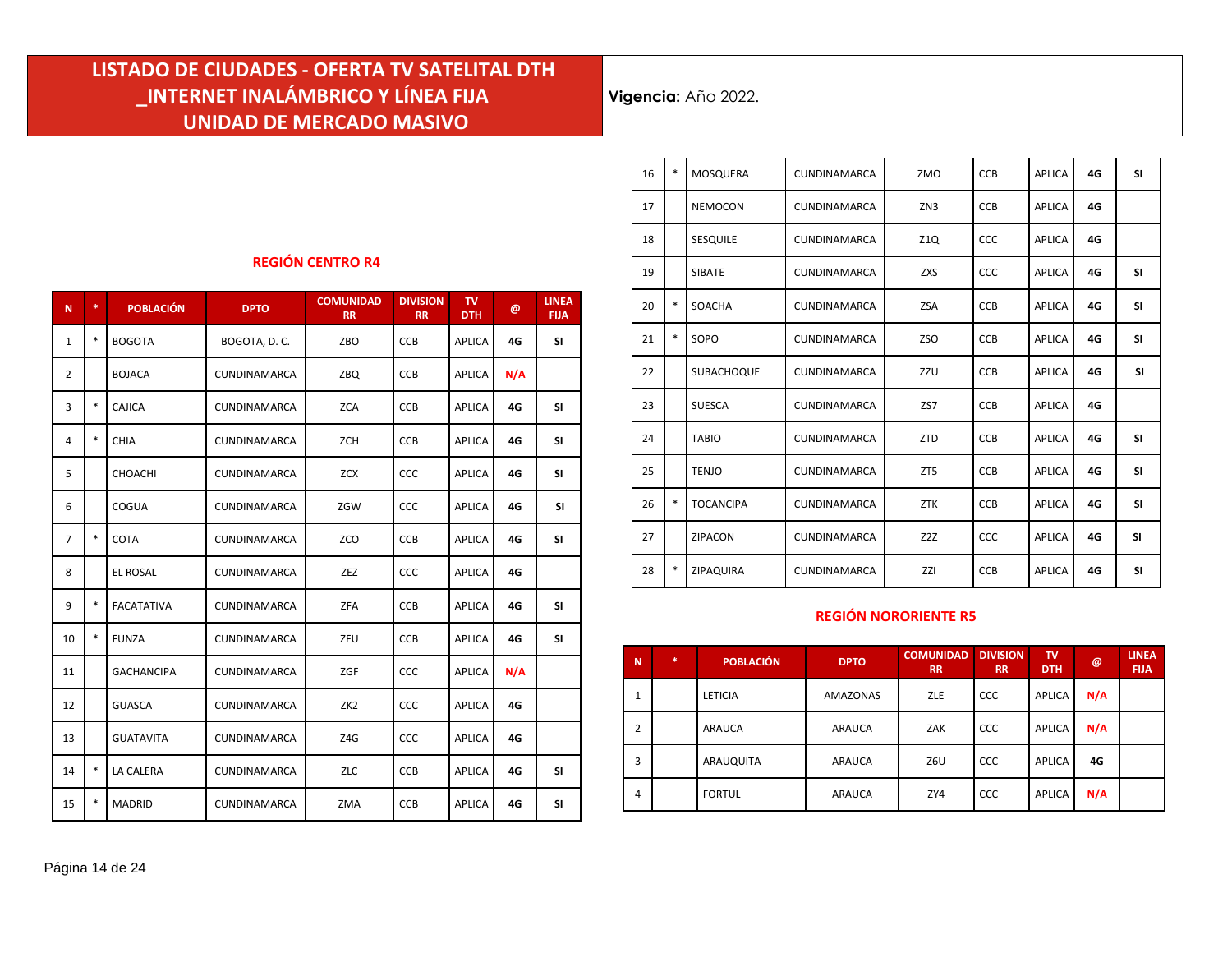÷.

| 5  | PUERTO RONDÓN           | ARAUCA   | Z6D              | CCC        | <b>APLICA</b> | 4G  |    |
|----|-------------------------|----------|------------------|------------|---------------|-----|----|
| 6  | SARAVENA                | ARAUCA   | Z5S              | <b>CCC</b> | APLICA        | N/A |    |
| 7  | TAME                    | ARAUCA   | Z2E              | <b>CCC</b> | APLICA        | N/A |    |
| 8  | AGUAZUL                 | CASANARE | ZG2              | CCC        | <b>APLICA</b> | 4G  | SI |
| 9  | CHAMEZA                 | CASANARE | ZY1              | <b>CCC</b> | <b>APLICA</b> | 4G  |    |
| 10 | EL MORRO                | CASANARE | Z6K              | <b>CCC</b> | <b>APLICA</b> | N/A |    |
| 11 | HATO COROZAL            | CASANARE | ZH4              | <b>CCC</b> | <b>APLICA</b> | N/A |    |
| 12 | LA CHAPARRERA           | CASANARE | Z6H              | CCC        | <b>APLICA</b> | N/A |    |
| 13 | LA SALINA               | CASANARE | Z6A              | CCC        | <b>APLICA</b> | 4G  |    |
| 14 | MANI                    | CASANARE | ZM9              | CCC        | APLICA        | N/A |    |
| 15 | MONTERREY               | CASANARE | ZRY              | <b>CCC</b> | <b>APLICA</b> | 4G  |    |
| 16 | <b>NUNCHIA</b>          | CASANARE | Z2H              | CCC        | APLICA        | 4G  |    |
| 17 | <b>OROCUE</b>           | CASANARE | Z1E              | CCC        | <b>APLICA</b> | N/A |    |
| 18 | PAZ DE ARIPORO          | CASANARE | ZZP              | CCC        | <b>APLICA</b> | 4G  |    |
| 19 | <b>PORE</b>             | CASANARE | ZO1              | CCC        | <b>APLICA</b> | 4G  |    |
| 20 | SABANALARGA             | CASANARE | Z <sub>2</sub> S | CCC        | <b>APLICA</b> | 4G  |    |
| 21 | SACAMA                  | CASANARE | Z5C              | CCC        | <b>APLICA</b> | 4G  |    |
| 22 | SAN LUIS DE<br>PALENQUE | CASANARE | Z4K              | <b>CCC</b> | <b>APLICA</b> | 4G  |    |
| 23 | <b>TAMARA</b>           | CASANARE | ZZR              | <b>CCC</b> | <b>APLICA</b> | 4G  |    |
| 24 | TAURAMENA               | CASANARE | ZTA              | ccc        | APLICA        | N/A |    |

| 25 |        | TRINIDAD                          | CASANARE            | Z3R             | CCC        | <b>APLICA</b> | N/A |     |
|----|--------|-----------------------------------|---------------------|-----------------|------------|---------------|-----|-----|
| 26 |        | VILLANUEVA                        | CASANARE            | ZVV             | <b>CCC</b> | <b>APLICA</b> | 4G  |     |
| 27 | $\ast$ | YOPAL                             | CASANARE            | ZYO             | <b>CCC</b> | <b>APLICA</b> | 4G  | SI  |
| 28 |        | AGUA DE DIOS                      | <b>CUNDINAMARCA</b> | ZA7             | CCC        | <b>APLICA</b> | 4G  |     |
| 29 |        | ALBAN                             | <b>CUNDINAMARCA</b> | ZA4             | <b>CCB</b> | APLICA        | 4G  | SΙ  |
| 30 |        | <b>ANAPOIMA</b>                   | <b>CUNDINAMARCA</b> | ZAN             | <b>CCC</b> | <b>APLICA</b> | 4G  | SΙ  |
| 31 |        | ANOLAIMA                          | CUNDINAMARCA        | ZA8             | CCC        | <b>APLICA</b> | 4G  |     |
| 32 |        | APULO                             | CUNDINAMARCA        | ZA9             | <b>CCC</b> | <b>APLICA</b> | 4G  | SI  |
| 33 |        | ARBELAEZ                          | <b>CUNDINAMARCA</b> | ZZ1             | <b>CCC</b> | APLICA        | N/A |     |
| 34 |        | <b>BELTRAN</b>                    | <b>CUNDINAMARCA</b> | Z6E             | <b>CCB</b> | <b>APLICA</b> | 4G  |     |
| 35 |        | <b>BITUIMA</b>                    | <b>CUNDINAMARCA</b> | ZB <sub>2</sub> | <b>CCB</b> | <b>APLICA</b> | 4G  |     |
| 36 |        | CABRERA                           | CUNDINAMARCA        | ZKC             | <b>CCB</b> | APLICA        | N/A |     |
| 37 |        | <b>CACHIPAY</b>                   | CUNDINAMARCA        | ZHJ             | CCC        | APLICA        | 4G  | SΙ  |
| 38 |        | CAPARRAPI                         | <b>CUNDINAMARCA</b> | URR             | <b>CCB</b> | <b>APLICA</b> | 4G  |     |
| 39 |        | CAQUEZA                           | <b>CUNDINAMARCA</b> | ZCK             | <b>CCB</b> | <b>APLICA</b> | 3G  | SI. |
| 40 |        | <b>CARMEN DE</b><br><b>CARUPA</b> | CUNDINAMARCA        | ZC3             | <b>CCB</b> | <b>APLICA</b> | 4G  |     |
| 41 |        | CHAGUANI                          | CUNDINAMARCA        | ZC1             | <b>CCB</b> | <b>APLICA</b> | 4G  |     |
| 42 |        | CHINAUTA                          | <b>CUNDINAMARCA</b> | ZHE             | <b>CCC</b> | APLICA        | N/A |     |
| 43 |        | <b>CHIPAQUE</b>                   | CUNDINAMARCA        | ZH2             | <b>CCC</b> | <b>APLICA</b> | 4G  |     |
| 44 |        | <b>CHOCONTA</b>                   | <b>CUNDINAMARCA</b> | ZC4             | <b>CCB</b> | <b>APLICA</b> | N/A |     |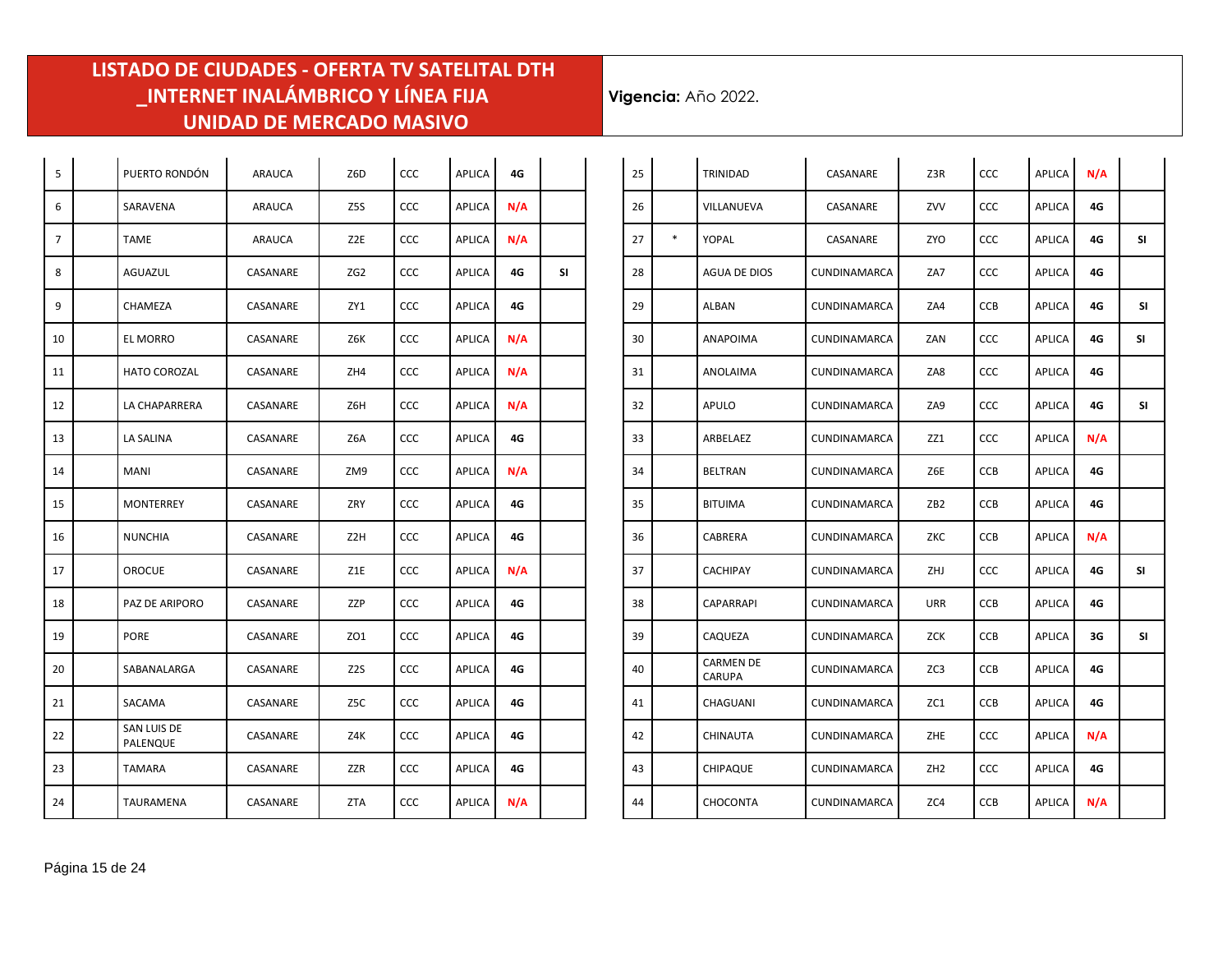| 45 |        | <b>CUCUNUBA</b>               | CUNDINAMARCA        | ZC5        | CCB        | <b>APLICA</b> | 4G  |     |
|----|--------|-------------------------------|---------------------|------------|------------|---------------|-----|-----|
|    |        |                               |                     |            |            |               |     |     |
| 46 |        | <b>EL COLEGIO</b>             | <b>CUNDINAMARCA</b> | ZEC        | <b>CCB</b> | APLICA        | 4G  |     |
| 47 |        | EL PEÑON                      | <b>CUNDINAMARCA</b> | ZON        | <b>CCB</b> | <b>APLICA</b> | 4G  |     |
| 48 |        | <b>FOMEQUE</b>                | CUNDINAMARCA        | ZFM        | CCC        | APLICA        | 4G  | SI  |
| 49 |        | <b>FOSCA</b>                  | CUNDINAMARCA        | ZFS        | CCC        | APLICA        | 4G  | SI  |
| 50 |        | <b>FUQUENE</b>                | CUNDINAMARCA        | ZFQ        | CCB        | APLICA        | 4G  |     |
| 51 | $\ast$ | FUSAGASUGA                    | CUNDINAMARCA        | ZFG        | <b>CCC</b> | APLICA        | 4G  | SI  |
| 52 |        | GACHALA                       | CUNDINAMARCA        | ZKG        | CCB        | APLICA        | N/A |     |
| 53 |        | GACHETA                       | <b>CUNDINAMARCA</b> | ZG9        | <b>CCC</b> | APLICA        | 4G  |     |
| 54 |        | GAMA                          | <b>CUNDINAMARCA</b> | ZDF        | CCC        | APLICA        | 4G  |     |
| 55 | *      | GIRARDOT                      | <b>CUNDINAMARCA</b> | ZGI        | CCC        | APLICA        | 4G  | SI. |
| 56 |        | GRANADA                       | <b>CUNDINAMARCA</b> | Z5G        | CCC        | APLICA        | 4G  |     |
| 57 |        | <b>GUACHETA</b>               | <b>CUNDINAMARCA</b> | ZUH        | <b>CCB</b> | APLICA        | 4G  |     |
| 58 |        | <b>GUADUAS</b>                | <b>CUNDINAMARCA</b> | <b>UDU</b> | <b>CCB</b> | APLICA        | 4G  | SI  |
| 59 |        | GUATAQUI                      | CUNDINAMARCA        | ZKQ        | CCB        | APLICA        | 4G  |     |
| 60 |        | <b>GUAYABAL DE</b><br>SIQUIMA | CUNDINAMARCA        | ZGY        | CCB        | APLICA        | 4G  | SI  |
| 61 |        | GUAYABETAL                    | <b>CUNDINAMARCA</b> | ZGB        | <b>CCC</b> | APLICA        | 4G  | SI  |
| 62 |        | <b>GUTIERREZ</b>              | <b>CUNDINAMARCA</b> | ZG4        | CCC        | APLICA        | 4G  |     |
| 63 |        | JERUSALEN                     | <b>CUNDINAMARCA</b> | Z1K        | CCC        | APLICA        | N/A |     |
| 64 |        | <b>JUNIN</b>                  | CUNDINAMARCA        | ZDN        | CCC        | APLICA        | N/A |     |

| 65 | LA MESA              | CUNDINAMARCA        | ZMS             | <b>CCB</b> | <b>APLICA</b> | 4G  |    |
|----|----------------------|---------------------|-----------------|------------|---------------|-----|----|
| 66 | LA PALMA             | CUNDINAMARCA        | UP <sub>2</sub> | CCB        | APLICA        | 4G  | SI |
| 67 | LA PEÑA              | <b>CUNDINAMARCA</b> | Z1P             | <b>CCB</b> | <b>APLICA</b> | 4G  | SΙ |
| 68 | LA VEGA              | CUNDINAMARCA        | ZLV             | <b>CCB</b> | APLICA        | 4G  | SI |
| 69 | LENGUAZAQUE          | <b>CUNDINAMARCA</b> | ZLG             | CCB        | APLICA        | 4G  |    |
| 70 | <b>MACHETA</b>       | CUNDINAMARCA        | ZM7             | CCC        | APLICA        | 4G  |    |
| 71 | MANTA                | <b>CUNDINAMARCA</b> | ZM8             | <b>CCC</b> | APLICA        | N/A |    |
| 72 | MEDINA               | CUNDINAMARCA        | Z2M             | CCC        | <b>APLICA</b> | 4G  |    |
| 73 | NARIÑO               | <b>CUNDINAMARCA</b> | Z5O             | <b>CCC</b> | <b>APLICA</b> | 4G  |    |
| 74 | <b>NILO</b>          | CUNDINAMARCA        | ZNI             | <b>CCC</b> | APLICA        | 4G  | SI |
| 75 | NIMAIMA              | <b>CUNDINAMARCA</b> | ZNM             | <b>CCB</b> | <b>APLICA</b> | 4G  |    |
| 76 | <b>NOCAIMA</b>       | CUNDINAMARCA        | ZNO             | <b>CCB</b> | APLICA        | 4G  | SI |
| 77 | <b>PACHO</b>         | <b>CUNDINAMARCA</b> | ZPH             | CCB        | APLICA        | 4G  | SΙ |
| 78 | PAIME                | CUNDINAMARCA        | ZDM             | <b>CCC</b> | APLICA        | 4G  |    |
| 79 | PANDI                | <b>CUNDINAMARCA</b> | Z1I             | <b>CCC</b> | <b>APLICA</b> | 4G  |    |
| 80 | PARATEBUENO          | CUNDINAMARCA        | Z2U             | <b>CCC</b> | APLICA        | 4G  |    |
| 81 | PASCA                | <b>CUNDINAMARCA</b> | ZP6             | <b>CCC</b> | APLICA        | 4G  | SΙ |
| 82 | PUERTO BOGOTA        | CUNDINAMARCA        | ZPB             | <b>CCC</b> | APLICA        | 4G  |    |
| 83 | <b>PUERTO SALGAR</b> | CUNDINAMARCA        | Z3U             | <b>CCC</b> | APLICA        | 4G  |    |
| 84 | PULI                 | CUNDINAMARCA        | ZP4             | <b>CCB</b> | APLICA        | 4G  |    |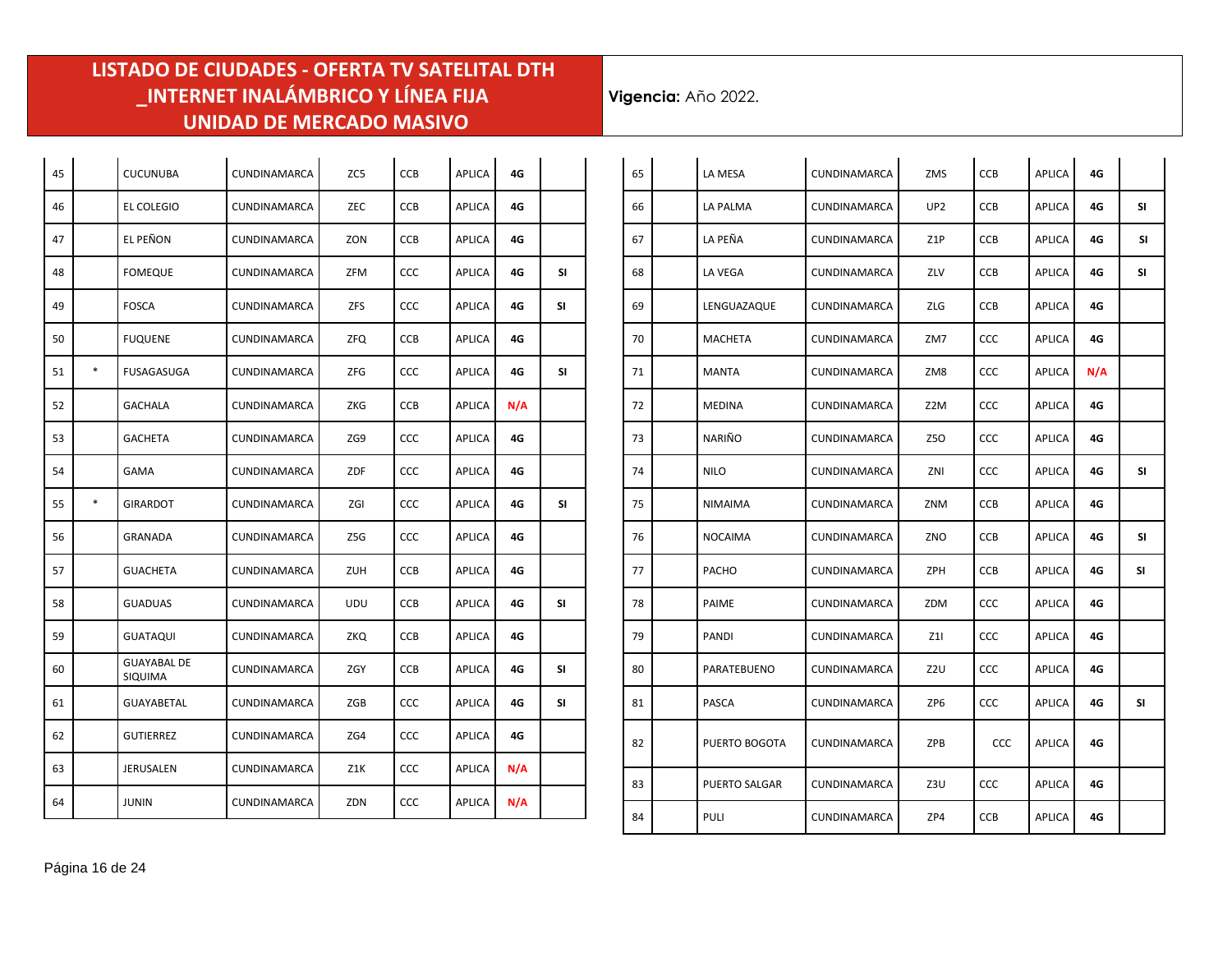| 85  | QUEBRADANEGRA                  | CUNDINAMARCA        | ZQN        | CCB        | <b>APLICA</b> | 4G  | <b>SI</b> |
|-----|--------------------------------|---------------------|------------|------------|---------------|-----|-----------|
| 86  | QUETAME                        | CUNDINAMARCA        | ZQM        | <b>CCC</b> | APLICA        | 4G  | SI        |
| 87  | QUIPILE                        | CUNDINAMARCA        | ZQU        | CCB        | APLICA        | 4G  |           |
| 88  | RICAURTE                       | CUNDINAMARCA        | Z3J        | <b>CCC</b> | APLICA        | 4G  | SI        |
| 89  | SAN ANTONIO DEL<br>TEQUENDAMA  | CUNDINAMARCA        | ZSX        | <b>CCC</b> | APLICA        | 4G  | SI        |
| 90  | SAN BERNARDO                   | CUNDINAMARCA        | ZD1        | <b>CCC</b> | APLICA        | N/A |           |
| 91  | SAN CAYETANO<br>PUEBLO NUEVO   | CUNDINAMARCA        | ZYT        | <b>CCB</b> | APLICA        | N/A |           |
| 92  | SAN FRANCISCO                  | CUNDINAMARCA        | ZFC        | CCC        | APLICA        | 4G  | SΙ        |
| 93  | SAN JUAN DE RIO<br><b>SECO</b> | CUNDINAMARCA        | ZJJ        | <b>CCC</b> | APLICA        | 4G  |           |
| 94  | SANTANDERCITO                  | <b>CUNDINAMARCA</b> | ZXC        | <b>CCC</b> | APLICA        | 4G  |           |
| 95  | SASAIMA                        | CUNDINAMARCA        | ZIM        | <b>CCB</b> | APLICA        | 4G  | SI        |
| 96  | SILVANIA                       | <b>CUNDINAMARCA</b> | Z3S        | CCC        | APLICA        | 4G  |           |
| 97  | SIMIJACA                       | CUNDINAMARCA        | ZS9        | <b>CCB</b> | APLICA        | 4G  |           |
| 98  | SUBIA SILVANIA                 | CUNDINAMARCA        | Z1B        | <b>CCC</b> | APLICA        | N/A |           |
| 99  | <b>SUPATA</b>                  | CUNDINAMARCA        | ZKS        | CCB        | APLICA        | 4G  |           |
| 100 | <b>SUSA</b>                    | CUNDINAMARCA        | ZS8        | CCB        | APLICA        | 4G  |           |
| 101 | <b>SUTATAUSA</b>               | CUNDINAMARCA        | ZS5        | CCB        | APLICA        | 4G  | SI        |
| 102 | <b>TAUSA</b>                   | <b>CUNDINAMARCA</b> | ZT3        | <b>CCB</b> | <b>APLICA</b> | 4G  | SΙ        |
| 103 | <b>TENA</b>                    | <b>CUNDINAMARCA</b> | <b>ZTN</b> | <b>CCB</b> | <b>APLICA</b> | 4G  |           |
| 104 | <b>TIBACUY</b>                 | CUNDINAMARCA        | Z1Y        | CCC        | <b>APLICA</b> | 4G  | SI        |

| 105 | <b>TIBIRITA</b>                | CUNDINAMARCA        | ZDT        | <b>CCC</b> | <b>APLICA</b> | N/A |           |
|-----|--------------------------------|---------------------|------------|------------|---------------|-----|-----------|
| 106 | TOCAIMA                        | CUNDINAMARCA        | ZTC        | <b>CCC</b> | APLICA        | 4G  |           |
| 107 | TOPAIPI                        | CUNDINAMARCA        | <b>UTP</b> | <b>CCB</b> | <b>APLICA</b> | 4G  |           |
| 108 | UBALA                          | CUNDINAMARCA        | ZDS        | CCC        | <b>APLICA</b> | 4G  |           |
| 109 | UBAQUE                         | <b>CUNDINAMARCA</b> | <b>ZUK</b> | <b>CCC</b> | <b>APLICA</b> | 4G  | SI        |
| 110 | UNE                            | CUNDINAMARCA        | ZUN        | <b>CCC</b> | <b>APLICA</b> | 4G  | SI        |
| 111 | UTICA                          | <b>CUNDINAMARCA</b> | <b>UUT</b> | <b>CCB</b> | APLICA        | 4G  | SΙ        |
| 112 | VENECIA                        | <b>CUNDINAMARCA</b> | ZKV        | <b>CCB</b> | APLICA        | N/A |           |
| 113 | VERGARA                        | CUNDINAMARCA        | ZV4        | <b>CCB</b> | <b>APLICA</b> | 4G  | SI        |
| 114 | VIANI                          | <b>CUNDINAMARCA</b> | ZV1        | <b>CCB</b> | <b>APLICA</b> | 4G  |           |
| 115 | VILLA DE SAN DIEGO<br>DE UBATE | <b>CUNDINAMARCA</b> | ZUB        | <b>CCB</b> | <b>APLICA</b> | 4G  | SI        |
| 116 | VILLAGOMEZ                     | <b>CUNDINAMARCA</b> | ZBG        | <b>CCC</b> | <b>APLICA</b> | 4G  |           |
| 117 | VILLAPINZON                    | CUNDINAMARCA        | ZVP        | <b>CCB</b> | <b>APLICA</b> | 4G  |           |
| 118 | VILLETA                        | CUNDINAMARCA        | ZVT        | <b>CCC</b> | <b>APLICA</b> | 4G  | SI        |
| 119 | <b>VIOTA</b>                   | CUNDINAMARCA        | ZV6        | <b>CCC</b> | APLICA        | 4G  | SI        |
| 120 | YACOPI                         | CUNDINAMARCA        | <b>ZYC</b> | <b>CCC</b> | <b>APLICA</b> | 4G  | <b>SI</b> |
| 121 | ALMEIDA                        | <b>BOYACA</b>       | Z4L        | CCC        | <b>APLICA</b> | 4G  |           |
| 122 | AQUITANIA                      | <b>BOYACA</b>       | ZAQ        | CCC        | APLICA        | 4G  | SI        |
| 123 | ARCABUCO                       | <b>BOYACA</b>       | ZAB        | CCC        | APLICA        | 4G  |           |
| 124 | <b>BELEN</b>                   | <b>BOYACA</b>       | ZB5        | CCC        | APLICA        | 4G  |           |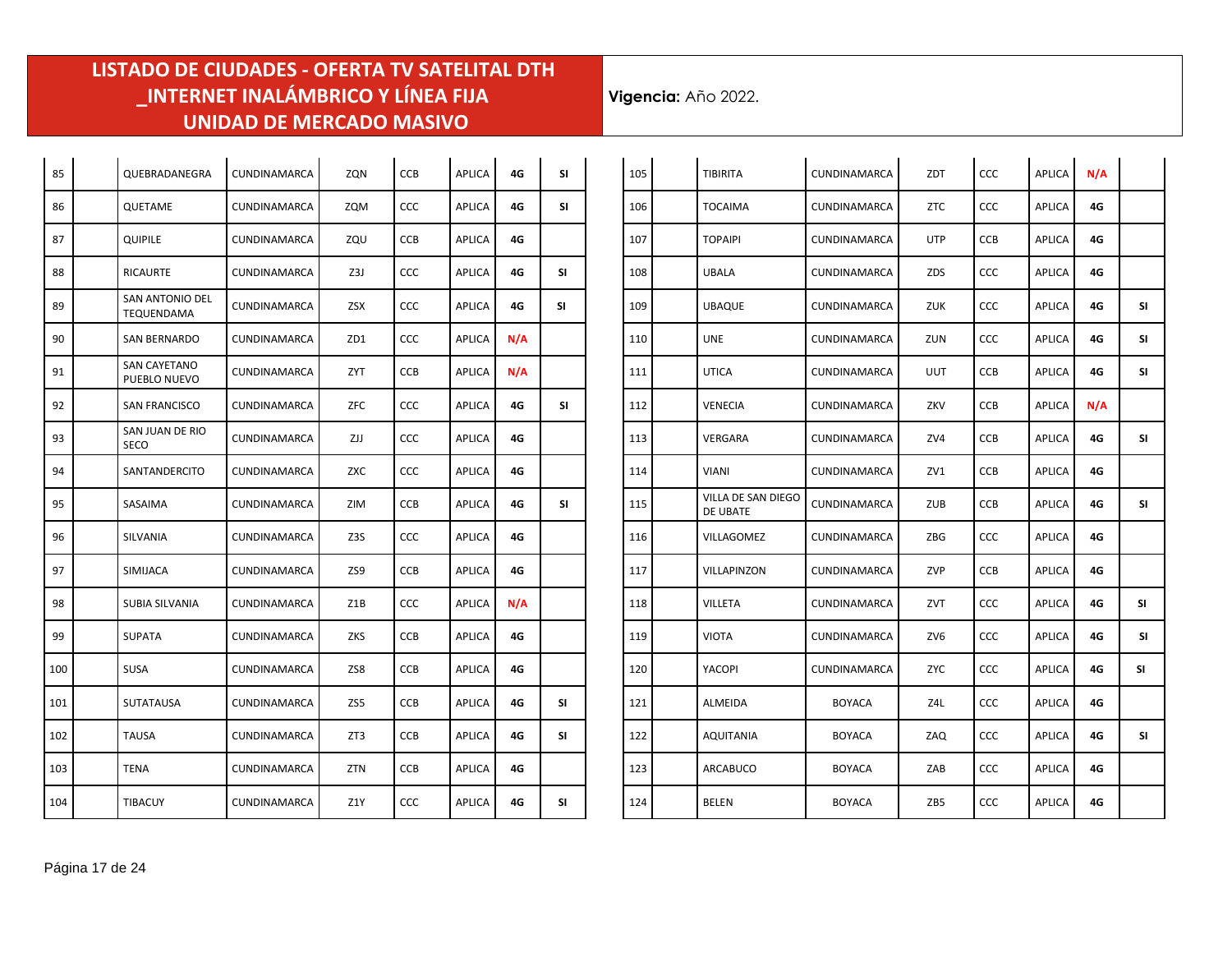÷.

| 125 | <b>BERBEO</b>       | <b>BOYACA</b> | Z7E | CCC | <b>APLICA</b> | 4G  |           |
|-----|---------------------|---------------|-----|-----|---------------|-----|-----------|
| 126 | <b>BOAVITA</b>      | <b>BOYACA</b> | Z3B | CCC | <b>APLICA</b> | 4G  |           |
| 127 | <b>BOYACA</b>       | <b>BOYACA</b> | ZBY | CCC | APLICA        | N/A |           |
| 128 | <b>BRICEÑO</b>      | <b>BOYACA</b> | ZB3 | CCC | <b>APLICA</b> | 4G  |           |
| 129 | <b>BUENAVISTA</b>   | <b>BOYACA</b> | ZB4 | CCC | <b>APLICA</b> | 4G  |           |
| 130 | <b>BUSBANZA</b>     | <b>BOYACA</b> | ZB6 | CCC | <b>APLICA</b> | 4G  |           |
| 131 | <b>CAMPOHERMOSO</b> | <b>BOYACA</b> | ZH5 | CCC | <b>APLICA</b> | N/A |           |
| 132 | CALDAS              | <b>BOYACA</b> | Z4C | CCC | <b>APLICA</b> | N/A |           |
| 133 | CERINZA             | <b>BOYACA</b> | ZXZ | CCC | <b>APLICA</b> | 4G  |           |
| 134 | CHINAVITA           | <b>BOYACA</b> | ZCN | CCC | <b>APLICA</b> | 4G  |           |
| 135 | <b>CHIQUINQUIRA</b> | <b>BOYACA</b> | ZCQ | CCC | APLICA        | 4G  |           |
| 136 | CHIQUIZA            | <b>BOYACA</b> | ZQZ | CCC | APLICA        | 4G  |           |
| 137 | <b>CHISCAS</b>      | <b>BOYACA</b> | Z4H | CCC | <b>APLICA</b> | 4G  |           |
| 138 | <b>CHITA</b>        | <b>BOYACA</b> | Z4I | CCC | <b>APLICA</b> | 4G  |           |
| 139 | CHITARAQUE          | <b>BOYACA</b> | ZQE | CCC | APLICA        | N/A |           |
| 140 | <b>CHIVATA</b>      | <b>BOYACA</b> | ZCV | CCC | <b>APLICA</b> | 4G  |           |
| 141 | <b>CHIVOR</b>       | <b>BOYACA</b> | Z30 | CCC | <b>APLICA</b> | 4G  |           |
| 142 | <b>CIENEGA</b>      | <b>BOYACA</b> | Z3D | CCC | <b>APLICA</b> | 4G  |           |
| 143 | <b>COMBITA</b>      | <b>BOYACA</b> | ZMB | CCC | <b>APLICA</b> | 4G  | <b>SI</b> |
| 144 | CORRALES            | <b>BOYACA</b> | ZOS | CCC | <b>APLICA</b> | 4G  |           |

| 145 |        | <b>CUBARA</b>                 | <b>BOYACA</b> | ZB8 | CCC        | <b>APLICA</b> | 4G  |    |
|-----|--------|-------------------------------|---------------|-----|------------|---------------|-----|----|
| 146 |        | <b>CUCAITA</b>                | <b>BOYACA</b> | ZC8 | CCC        | <b>APLICA</b> | 4G  |    |
| 147 |        | <b>CUITIVA</b>                | <b>BOYACA</b> | ZIV | CCC        | <b>APLICA</b> | 4G  |    |
| 148 | $\ast$ | <b>DUITAMA</b>                | <b>BOYACA</b> | ZDU | CCC        | <b>APLICA</b> | 4G  | SI |
| 149 |        | EL COCUY                      | <b>BOYACA</b> | ZKO | CCC        | APLICA        | 4G  |    |
| 150 |        | EL ESPINO                     | <b>BOYACA</b> | ZEN | <b>CCC</b> | APLICA        | N/A |    |
| 151 |        | <b>FIRAVITOBA</b>             | <b>BOYACA</b> | ZFV | CCC        | <b>APLICA</b> | 4G  |    |
| 152 |        | <b>FLORESTA</b>               | <b>BOYACA</b> | Z4F | CCC        | <b>APLICA</b> | N/A |    |
| 153 |        | <b>GACHANTIVA</b>             | <b>BOYACA</b> | ZGH | <b>CCC</b> | <b>APLICA</b> | 4G  |    |
| 154 |        | GAMEZA                        | <b>BOYACA</b> | ZZA | CCC        | <b>APLICA</b> | 4G  |    |
| 155 |        | GARAGOA                       | <b>BOYACA</b> | ZRG | CCC        | <b>APLICA</b> | 4G  |    |
| 156 |        | <b>GUACAMAYAS</b>             | <b>BOYACA</b> | Z1X | <b>CCC</b> | <b>APLICA</b> | N/A |    |
| 157 |        | <b>GUATEQUE</b>               | <b>BOYACA</b> | ZG3 | <b>CCC</b> | <b>APLICA</b> | 4G  |    |
| 158 |        | <b>GUAYATA</b>                | <b>BOYACA</b> | ZYY | CCC        | <b>APLICA</b> | N/A |    |
| 159 |        | <b>GUICAN DE LA</b><br>SIERRA | <b>BOYACA</b> | ZGK | CCC        | APLICA        | 4G  |    |
| 160 |        | IZA                           | <b>BOYACA</b> | ZIZ | <b>CCC</b> | APLICA        | 4G  |    |
| 161 |        | JENESANO                      | <b>BOYACA</b> | ZJS | <b>CCC</b> | APLICA        | 4G  |    |
| 162 |        | <b>JERICO</b>                 | <b>BOYACA</b> | Z9Y | CCC        | <b>APLICA</b> | 4G  |    |
| 163 |        | LA CAPILLA                    | <b>BOYACA</b> | ZLT | <b>CCC</b> | <b>APLICA</b> | 4G  |    |
| 164 |        | LA UVITA                      | <b>BOYACA</b> | ZUV | CCC        | <b>APLICA</b> | 4G  |    |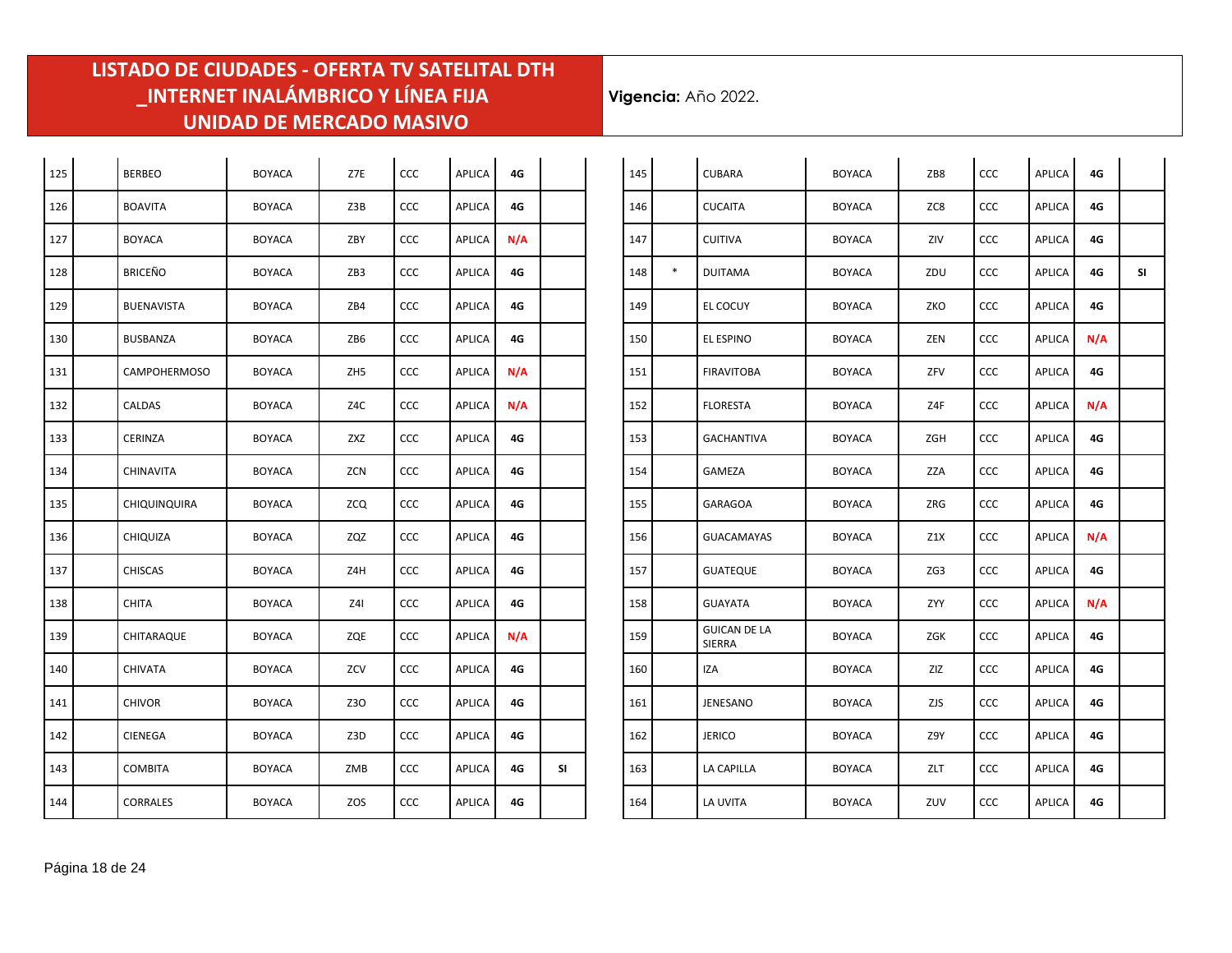| 165 | LABRANZAGRANDE    | <b>BOYACA</b> | <b>ZZG</b>      | CCC | <b>APLICA</b> | 4G  |    |
|-----|-------------------|---------------|-----------------|-----|---------------|-----|----|
| 166 | MACANAL           | <b>BOYACA</b> | Z1N             | CCC | <b>APLICA</b> | 4G  |    |
| 167 | <b>MARIPI</b>     | <b>BOYACA</b> | ZMP             | CCC | <b>APLICA</b> | 4G  |    |
| 168 | <b>MIRAFLORES</b> | <b>BOYACA</b> | Z6M             | CCC | <b>APLICA</b> | 4G  |    |
| 169 | <b>MONGUA</b>     | <b>BOYACA</b> | <b>ZOG</b>      | CCC | <b>APLICA</b> | 4G  |    |
| 170 | <b>MONGUI</b>     | <b>BOYACA</b> | ZM <sub>6</sub> | CCC | <b>APLICA</b> | 4G  |    |
| 171 | MONIQUIRA         | <b>BOYACA</b> | ZMQ             | CCC | <b>APLICA</b> | 4G  |    |
| 172 | <b>MOTAVITA</b>   | <b>BOYACA</b> | ZMV             | CCC | APLICA        | 4G  |    |
| 173 | <b>MUZO</b>       | <b>BOYACA</b> | ZMZ             | CCC | <b>APLICA</b> | 4G  |    |
| 174 | <b>NOBSA</b>      | <b>BOYACA</b> | ZNB             | CCC | <b>APLICA</b> | 4G  |    |
| 175 | NUEVO COLON       | <b>BOYACA</b> | ZNC             | CCC | <b>APLICA</b> | 4G  |    |
| 176 | <b>OICATA</b>     | <b>BOYACA</b> | ZOI             | CCC | <b>APLICA</b> | 4G  |    |
| 177 | <b>OTANCHE</b>    | <b>BOYACA</b> | ZH <sub>6</sub> | CCC | <b>APLICA</b> | 4G  |    |
| 178 | PACHAVITA         | <b>BOYACA</b> | ZP5             | CCC | <b>APLICA</b> | 4G  |    |
| 179 | PAEZ              | <b>BOYACA</b> | Z5Z             | CCC | <b>APLICA</b> | N/A |    |
| 180 | <b>PAIPA</b>      | <b>BOYACA</b> | ZPI             | CCC | APLICA        | 4G  | SI |
| 181 | PANQUEBA          | <b>BOYACA</b> | Z3Q             | CCC | APLICA        | 4G  |    |
| 182 | <b>PAUNA</b>      | <b>BOYACA</b> | ZP1             | CCC | APLICA        | 4G  |    |
| 183 | PAZ DE RIO        | <b>BOYACA</b> | Z3G             | CCC | APLICA        | 4G  |    |
| 184 | <b>PESCA</b>      | <b>BOYACA</b> | ZEA             | CCC | <b>APLICA</b> | 4G  |    |

| 185 | PUERTO BOYACA                   | <b>BOYACA</b> | ZPY             | CCC        | <b>APLICA</b> | 4G  |           |
|-----|---------------------------------|---------------|-----------------|------------|---------------|-----|-----------|
| 186 | RAMIRIQUI                       | <b>BOYACA</b> | ZRA             | CCC        | <b>APLICA</b> | 4G  |           |
| 187 | RAQUIRA                         | <b>BOYACA</b> | ZRQ             | CCC        | <b>APLICA</b> | 4G  |           |
| 188 | <b>RONDON</b>                   | <b>BOYACA</b> | ZRD             | CCC        | <b>APLICA</b> | N/A |           |
| 189 | SABOYA                          | <b>BOYACA</b> | ZSY             | CCC        | <b>APLICA</b> | 4G  |           |
| 190 | <b>SACHICA</b>                  | <b>BOYACA</b> | ZHI             | CCC        | <b>APLICA</b> | 4G  |           |
| 191 | SAN EDUARDO                     | <b>BOYACA</b> | ZEF             | CCC        | <b>APLICA</b> | 4G  |           |
| 192 | SAMACA                          | <b>BOYACA</b> | ZS6             | CCC        | <b>APLICA</b> | 4G  | <b>SI</b> |
| 193 | SAN JOSE DE PARE                | <b>BOYACA</b> | ZJP             | <b>CCC</b> | <b>APLICA</b> | 4G  |           |
| 194 | SAN LUIS DE<br><b>GACENO</b>    | <b>BOYACA</b> | ZL8             | <b>CCC</b> | <b>APLICA</b> | 4G  |           |
| 195 | <b>SAN MATEO</b>                | <b>BOYACA</b> | ZN4             | CCC        | <b>APLICA</b> | N/A |           |
| 196 | SAN MIGUEL DE<br>SEMA           | <b>BOYACA</b> | ZMM             | CCC        | <b>APLICA</b> | 4G  |           |
| 197 | SAN PABLO DE<br><b>BORBUR</b>   | <b>BOYACA</b> | ZDB             | CCC        | <b>APLICA</b> | 4G  |           |
| 198 | SANTA MARIA                     | <b>BOYACA</b> | Z4M             | CCC        | <b>APLICA</b> | 4G  |           |
| 199 | SANTA ROSA DE<br><b>VITERBO</b> | <b>BOYACA</b> | ZRO             | CCC        | <b>APLICA</b> | 4G  |           |
| 200 | <b>SANTA SOFIA</b>              | <b>BOYACA</b> | ZFI             | CCC        | <b>APLICA</b> | N/A |           |
| 201 | SANTANA                         | <b>BOYACA</b> | ZSW             | CCC        | <b>APLICA</b> | 4G  |           |
| 202 | <b>SATIVANORTE</b>              | <b>BOYACA</b> | ZH <sub>8</sub> | CCC        | <b>APLICA</b> | 4G  |           |
| 203 | SATIVASUR                       | <b>BOYACA</b> | ZH <sub>9</sub> | CCC        | APLICA        | 4G  |           |
| 204 | <b>SIACHOQUE</b>                | <b>BOYACA</b> | ZSQ             | CCC        | <b>APLICA</b> | 4G  |           |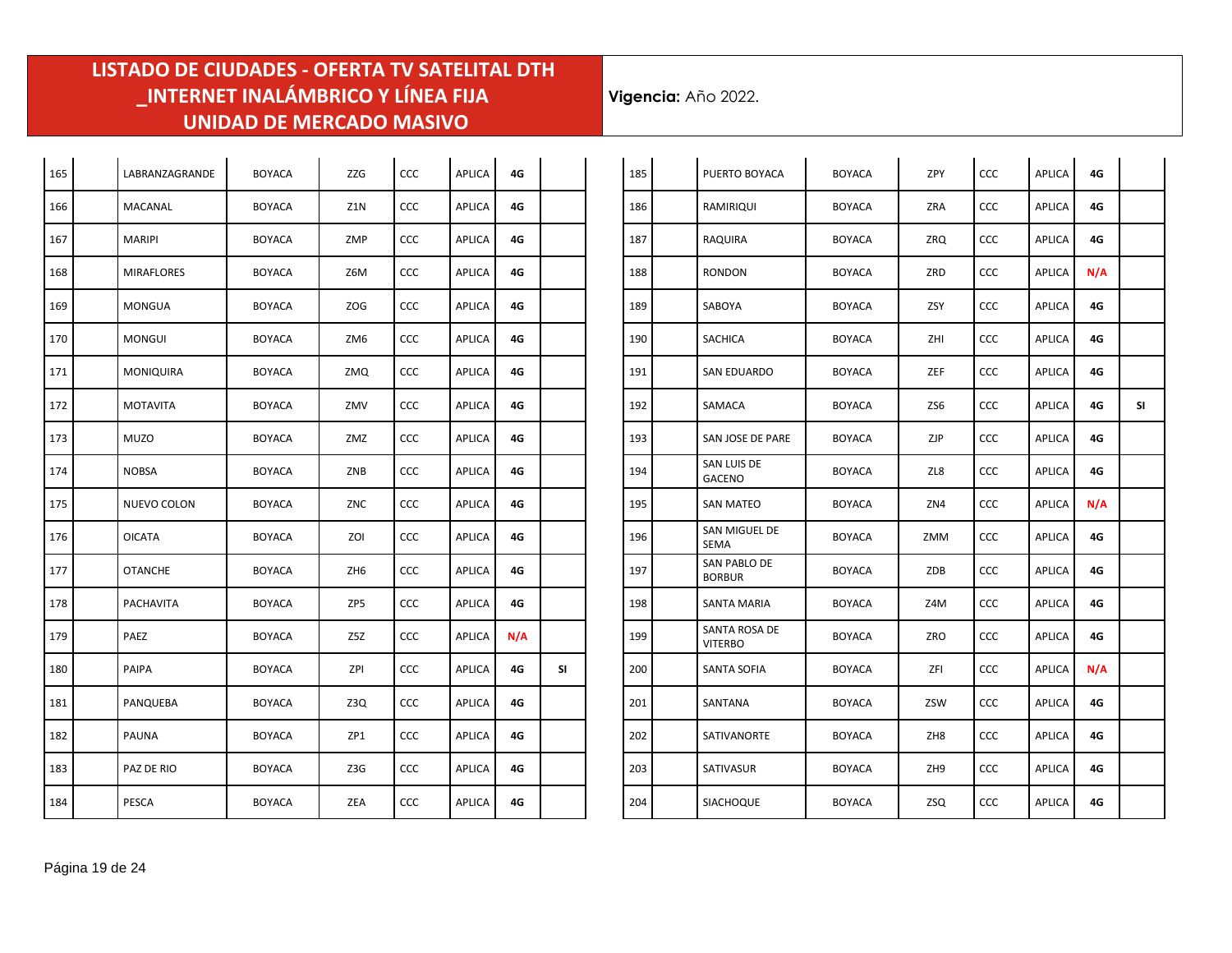$\mathcal{L}^{\mathcal{L}}$ 

| 205 |        | SOATA           | <b>BOYACA</b> | ZXO             | CCC | <b>APLICA</b> | 4G  |    |
|-----|--------|-----------------|---------------|-----------------|-----|---------------|-----|----|
| 206 |        | <b>SOCHA</b>    | <b>BOYACA</b> | Z <sub>10</sub> | CCC | <b>APLICA</b> | 4G  |    |
| 207 |        | SOCOTA          | <b>BOYACA</b> | ZHF             | CCC | <b>APLICA</b> | 4G  |    |
| 208 | $\ast$ | SOGAMOSO        | <b>BOYACA</b> | ZSG             | CCC | <b>APLICA</b> | 4G  | SI |
| 209 |        | SOMONDOCO       | <b>BOYACA</b> | Z2O             | CCC | APLICA        | N/A |    |
| 210 |        | <b>SORA</b>     | <b>BOYACA</b> | ZR1             | CCC | <b>APLICA</b> | 4G  |    |
| 211 |        | SORACA          | <b>BOYACA</b> | ZRC             | CCC | <b>APLICA</b> | N/A |    |
| 212 |        | SOTAQUIRA       | <b>BOYACA</b> | ZQA             | CCC | <b>APLICA</b> | 4G  |    |
| 213 |        | SUTAMARCHAN     | <b>BOYACA</b> | ZUT             | CCC | <b>APLICA</b> | 4G  |    |
| 214 |        | SUTATENZA       | <b>BOYACA</b> | ZU <sub>2</sub> | CCC | APLICA        | 4G  |    |
| 215 |        | SUSACON         | <b>BOYACA</b> | Z7U             | CCC | <b>APLICA</b> | 4G  |    |
| 216 |        | <b>TASCO</b>    | <b>BOYACA</b> | <b>ZTS</b>      | CCC | <b>APLICA</b> | 4G  |    |
| 217 |        | <b>TENZA</b>    | <b>BOYACA</b> | ZT7             | CCC | <b>APLICA</b> | 4G  |    |
| 218 |        | TIBANA          | <b>BOYACA</b> | ZT1             | CCC | <b>APLICA</b> | 4G  |    |
| 219 |        | <b>TIBASOSA</b> | <b>BOYACA</b> | ZBZ             | CCC | <b>APLICA</b> | 4G  | SI |
| 220 |        | TINJACA         | <b>BOYACA</b> | ZTJ             | CCC | APLICA        | 4G  |    |
| 221 |        | <b>TOCA</b>     | <b>BOYACA</b> | ZOA             | CCC | <b>APLICA</b> | 4G  |    |
| 222 |        | <b>TOGUI</b>    | <b>BOYACA</b> | ZUI             | CCC | <b>APLICA</b> | 4G  |    |
| 223 |        | <b>TOPAGA</b>   | <b>BOYACA</b> | ZPG             | CCC | <b>APLICA</b> | 4G  |    |
| 224 |        | <b>TOTA</b>     | <b>BOYACA</b> | ZTT             | CCC | <b>APLICA</b> | 4G  |    |

| 225 | $\ast$ | <b>TUNJA</b>                    | <b>BOYACA</b>   | ZTU             | CCC        | <b>APLICA</b> | 4G  | <b>SI</b> |
|-----|--------|---------------------------------|-----------------|-----------------|------------|---------------|-----|-----------|
| 226 |        | <b>TUNUNGUA</b>                 | <b>BOYACA</b>   | ZT4             | <b>CCC</b> | <b>APLICA</b> | 4G  |           |
| 227 |        | <b>TURMEQUE</b>                 | <b>BOYACA</b>   | ZT <sub>2</sub> | <b>CCC</b> | <b>APLICA</b> | 4G  |           |
| 228 |        | <b>TUTA</b>                     | <b>BOYACA</b>   | ZT6             | CCC        | APLICA        | 4G  | SI        |
| 229 |        | <b>UMBITA</b>                   | <b>BOYACA</b>   | ZUM             | CCC        | APLICA        | N/A |           |
| 230 |        | VENTAQUEMADA                    | <b>BOYACA</b>   | ZVQ             | <b>CCC</b> | <b>APLICA</b> | 4G  | SI        |
| 231 |        | VILLA DE LEYVA                  | <b>BOYACA</b>   | ZVL             | <b>CCC</b> | <b>APLICA</b> | 4G  |           |
| 232 |        | <b>VIRACACHA</b>                | <b>BOYACA</b>   | ZV3             | CCC        | APLICA        | 4G  |           |
| 233 |        | ZETAQUIRA                       | <b>BOYACA</b>   | ZZE             | CCC        | <b>APLICA</b> | 4G  |           |
| 234 |        | <b>INIRIDA</b>                  | <b>GUAINIA</b>  | ZZD             | CCC        | <b>APLICA</b> | N/A |           |
| 235 |        | CALAMAR                         | <b>GUAVIARE</b> | Z2K             | <b>CCC</b> | APLICA        | 4G  |           |
| 236 |        | EL RETORNO                      | <b>GUAVIARE</b> | ZDG             | <b>CCC</b> | APLICA        | 4G  |           |
| 237 |        | SAN JOSE DEL<br><b>GUAVIARE</b> | <b>GUAVIARE</b> | ZJG             | <b>CCC</b> | <b>APLICA</b> | 4G  |           |
| 238 | $\ast$ | <b>ACACIAS</b>                  | <b>META</b>     | ZAC             | CCC        | <b>APLICA</b> | 4G  | <b>SI</b> |
| 239 |        | <b>BARRANCA DE UPIA</b>         | <b>META</b>     | Z2V             | CCC        | APLICA        | 4G  |           |
| 240 |        | CABUYARO                        | <b>META</b>     | Z5R             | <b>CCC</b> | <b>APLICA</b> | 4G  |           |
| 241 |        | CASTILLA LA NUEVA               | META            | Z3C             | <b>CCC</b> | <b>APLICA</b> | 4G  |           |
| 242 |        | <b>CUBARRAL</b>                 | META            | ZQB             | <b>CCC</b> | <b>APLICA</b> | 4G  | SI        |
| 243 |        | <b>CUMARAL</b>                  | <b>META</b>     | ZKM             | <b>CCC</b> | <b>APLICA</b> | N/A |           |
| 244 |        | EL CASTILLO                     | <b>META</b>     | ZIL             | <b>CCC</b> | APLICA        | 4G  | SI        |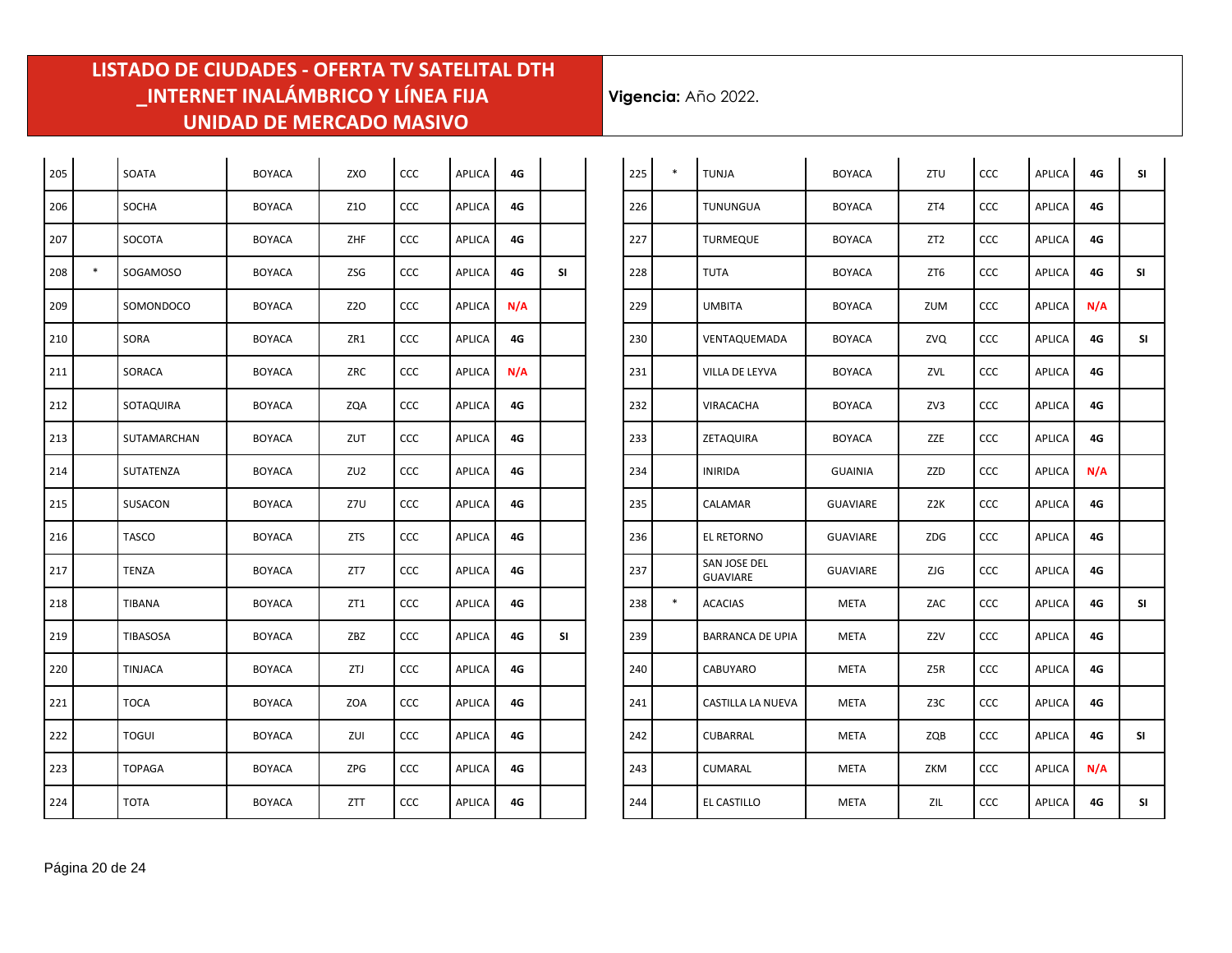| 245 |        | EL DORADO                      | <b>META</b>                  | <b>ZDR</b> | CCC        | <b>APLICA</b> | 4G  |           |
|-----|--------|--------------------------------|------------------------------|------------|------------|---------------|-----|-----------|
| 246 |        | <b>FUENTE DE ORO</b>           | <b>META</b>                  | ZFE        | CCC        | <b>APLICA</b> | N/A |           |
| 247 |        | GRANADA                        | META                         | ZGN        | CCC        | <b>APLICA</b> | 4G  | <b>SI</b> |
| 248 |        | <b>GUAMAL</b>                  | <b>META</b>                  | ZGJ        | CCC        | <b>APLICA</b> | 4G  | SΙ        |
| 249 |        | LEJANIAS                       | <b>META</b>                  | ZU         | CCC        | <b>APLICA</b> | 4G  |           |
| 250 |        | <b>MESETAS</b>                 | META                         | Z4E        | CCC        | <b>APLICA</b> | 4G  |           |
| 251 |        | PUERTO CALDAS                  | META                         | ZP8        | <b>CCC</b> | <b>APLICA</b> | N/A |           |
| 252 |        | <b>PUERTO</b><br>CONCORDIA     | META                         | ZDP        | CCC        | <b>APLICA</b> | 4G  |           |
| 253 |        | PUERTO GAITAN                  | META                         | ZTP        | CCC        | <b>APLICA</b> | 4G  | SI        |
| 254 |        | PUERTO LLERAS                  | META                         | ZAY        | CCC        | <b>APLICA</b> | 4G  |           |
| 255 |        | PUERTO LOPEZ                   | <b>META</b>                  | ZPL        | CCC        | <b>APLICA</b> | 4G  |           |
| 256 |        | PUERTO RICO                    | META                         | ZK3        | CCC        | <b>APLICA</b> | 4G  |           |
| 257 |        | <b>RESTREPO</b>                | <b>META</b>                  | ZR9        | CCC        | <b>APLICA</b> | 4G  | SI        |
| 258 |        | <b>SAN CARLOS DE</b><br>GUAROA | <b>META</b>                  | Z3P        | CCC        | <b>APLICA</b> | 4G  |           |
| 259 |        | SAN JUAN DE<br>ARAMA           | <b>META</b>                  | ZJA        | CCC        | <b>APLICA</b> | 4G  |           |
| 260 |        | <b>SAN MARTIN</b>              | <b>META</b>                  | ZSR        | CCC        | <b>APLICA</b> | 4G  | SI        |
| 261 |        | URIBE                          | <b>META</b>                  | ZEE        | CCC        | <b>APLICA</b> | 4G  |           |
| 262 | $\ast$ | VILLAVICENCIO                  | <b>META</b>                  | ZVI        | <b>CCC</b> | <b>APLICA</b> | 4G  | SI.       |
| 263 |        | <b>VISTAHERMOSA</b>            | <b>META</b>                  | Z3V        | CCC        | <b>APLICA</b> | 4G  |           |
| 264 |        | ABREGO                         | <b>NORTE DE</b><br>SANTANDER | Z5Q        | CCO        | <b>APLICA</b> | 4G  |           |

| 265           | <b>ARBOLEDAS</b>  | NORTE DE<br>SANTANDER        | <b>ZHS</b> | CCO        | <b>APLICA</b> | 4G  |    |
|---------------|-------------------|------------------------------|------------|------------|---------------|-----|----|
| 266           | <b>BOCHALEMA</b>  | <b>NORTE DE</b><br>SANTANDER | ZBH        | CCO        | <b>APLICA</b> | 4G  |    |
| 267           | <b>BUCARASICA</b> | <b>NORTE DE</b><br>SANTANDER | ZK5        | CCO        | <b>APLICA</b> | 4G  |    |
| 268           | CACOTA            | NORTE DE<br>SANTANDER        | ZA5        | CCO        | <b>APLICA</b> | 4G  |    |
| 269           | <b>CACHIRA</b>    | <b>NORTE DE</b><br>SANTANDER | ZFH        | CCO        | <b>APLICA</b> | 4G  |    |
| 270           | <b>CHINACOTA</b>  | <b>NORTE DE</b><br>SANTANDER | ZCI        | <b>CCO</b> | <b>APLICA</b> | 4G  |    |
| 271           | CHITAGA           | <b>NORTE DE</b><br>SANTANDER | <b>ZTG</b> | CCO        | <b>APLICA</b> | 4G  |    |
| 272           | CONVENCION        | <b>NORTE DE</b><br>SANTANDER | Z4N        | CCO        | <b>APLICA</b> | 4G  |    |
| $\ast$<br>273 | <b>CUCUTA</b>     | <b>NORTE DE</b><br>SANTANDER | ZCU        | CCO        | <b>APLICA</b> | 4G  | SI |
| 274           | <b>CUCUTILLA</b>  | <b>NORTE DE</b><br>SANTANDER | ZCC        | CCO        | <b>APLICA</b> | 4G  |    |
| 275           | DURANIA           | <b>NORTE DE</b><br>SANTANDER | ZDD        | CCO        | <b>APLICA</b> | 4G  |    |
| 276           | EL CARMEN         | NORTE DE<br>SANTANDER        | ZJF        | CCO        | <b>APLICA</b> | 4G  |    |
| 277           | <b>EL TARRA</b>   | <b>NORTE DE</b><br>SANTANDER | ZK6        | <b>CCO</b> | <b>APLICA</b> | N/A |    |
| 278           | EL ZULIA          | <b>NORTE DE</b><br>SANTANDER | EZ1        | CCO        | <b>APLICA</b> | 4G  |    |
| 279           | <b>GRAMALOTE</b>  | NORTE DE<br>SANTANDER        | ZY3        | CCO        | <b>APLICA</b> | 4G  |    |
| 280           | <b>HACARI</b>     | NORTE DE<br>SANTANDER        | ZAE        | CCO        | <b>APLICA</b> | 4G  |    |
| 281           | <b>HERRAN</b>     | <b>NORTE DE</b><br>SANTANDER | Z7H        | CCO        | <b>APLICA</b> | N/A |    |
| 282           | LA ESPERANZA      | <b>NORTE DE</b><br>SANTANDER | <b>ZFF</b> | CCO        | <b>APLICA</b> | 4G  |    |
| 283           | <b>LA PLAYA</b>   | <b>NORTE DE</b><br>SANTANDER | ZAF        | CCO        | <b>APLICA</b> | 4G  |    |
| 284           | LABATECA          | <b>NORTE DE</b><br>SANTANDER | ZLB        | CCO        | <b>APLICA</b> | 4G  |    |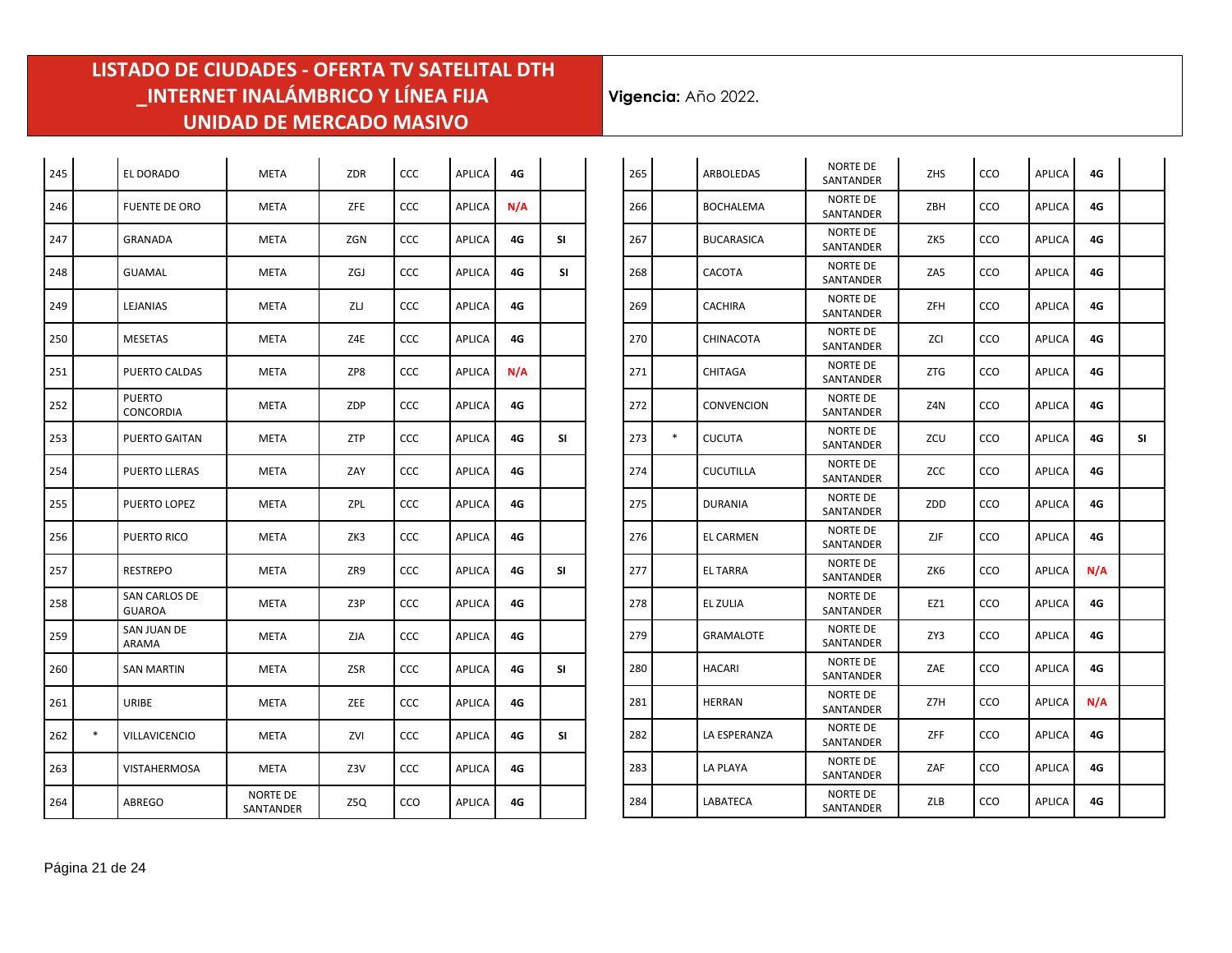$\mathcal{L}^{\mathcal{L}}$ 

| 285 | $\ast$ | <b>LOS PATIOS</b>               | <b>NORTE DE</b><br>SANTANDER        | ZLP             | CCO | <b>APLICA</b> | 4G  | <b>SI</b> |
|-----|--------|---------------------------------|-------------------------------------|-----------------|-----|---------------|-----|-----------|
| 286 |        | <b>LOURDES</b>                  | <b>NORTE DE</b><br>SANTANDER        | ZHD             | CCO | <b>APLICA</b> | N/A |           |
| 287 |        | <b>MUTISCUA</b>                 | <b>NORTE DE</b><br>SANTANDER        | ZMU             | ZMU | <b>APLICA</b> | 4G  |           |
| 288 |        | OCAÑA                           | <b>NORTE DE</b><br>SANTANDER        | ZOC             | CCO | APLICA        | 4G  |           |
| 289 |        | <b>PAMPLONA</b>                 | <b>NORTE DE</b><br>SANTANDER        | ZPA             | CCO | <b>APLICA</b> | 4G  |           |
| 290 |        | <b>PAMPLONITA</b>               | NORTE DE<br>SANTANDER               | Z4R             | CCO | <b>APLICA</b> | 4G  | SI        |
| 291 |        | <b>PUERTO</b><br>SANTANDER      | <b>NORTE DE</b><br>SANTANDER        | Z2A             | CCO | APLICA        | 4G  |           |
| 292 |        | RAGONVALIA                      | NORTE DE<br>SANTANDER               | ZR3             | CCO | <b>APLICA</b> | 4G  |           |
| 293 |        | SALAZAR DE LAS<br><b>PALMAS</b> | <b>NORTE DE</b><br>SANTANDER        | ZFT             | CCO | <b>APLICA</b> | 4G  |           |
| 294 |        | <b>SAN CALIXTO</b>              | <b>NORTE DE</b><br>SANTANDER        | Z5K             | CCO | APLICA        | 4G  |           |
| 295 |        | <b>SAN CAYETANO</b>             | <b>NORTE DE</b><br><b>SANTANDER</b> | Z6Y             | CCO | <b>APLICA</b> | 4G  |           |
| 296 |        | SANTIAGO                        | <b>NORTE DE</b><br>SANTANDER        | ZG8             | CCO | <b>APLICA</b> | 4G  |           |
| 297 |        | SARDINATA                       | <b>NORTE DE</b><br>SANTANDER        | ZIS             | CCO | <b>APLICA</b> | 4G  |           |
| 298 |        | <b>SILOS</b>                    | <b>NORTE DE</b><br>SANTANDER        | ZSS             | CCO | <b>APLICA</b> | 4G  |           |
| 299 |        | <b>TEORAMA</b>                  | <b>NORTE DE</b><br>SANTANDER        | ZO <sub>3</sub> | CCO | <b>APLICA</b> | N/A |           |
| 300 |        | TIBU                            | <b>NORTE DE</b><br>SANTANDER        | Z5I             | CCO | <b>APLICA</b> | 4G  |           |
| 301 |        | <b>TOLEDO</b>                   | <b>NORTE DE</b><br>SANTANDER        | Z2L             | CCO | <b>APLICA</b> | N/A |           |
| 302 |        | <b>VILLA CARO</b>               | <b>NORTE DE</b><br>SANTANDER        | ZIA             | CCO | <b>APLICA</b> | 4G  |           |
| 303 | $\ast$ | VILLA DEL ROSARIO               | <b>NORTE DE</b><br>SANTANDER        | ZVR             | CCO | <b>APLICA</b> | 4G  | SI        |
| 304 |        | <b>ARATOCA</b>                  | SANTANDER                           | ZRT             | CCO | <b>APLICA</b> | 4G  |           |

| 305 |        | <b>BARBOSA</b>                 | SANTANDER | Z6B              | CCO | <b>APLICA</b> | 4G  |    |
|-----|--------|--------------------------------|-----------|------------------|-----|---------------|-----|----|
| 306 |        | <b>BARICHARA</b>               | SANTANDER | <b>ZRK</b>       | CCO | <b>APLICA</b> | 4G  |    |
| 307 | $\ast$ | BARRANCABERMEJA                | SANTANDER | ZBA              | CCO | <b>APLICA</b> | 4G  | SI |
| 308 |        | <b>BETULIA</b>                 | SANTANDER | ZBT              | CCO | <b>APLICA</b> | 4G  |    |
| 309 |        | <b>BOLIVAR</b>                 | SANTANDER | ZJL              | CCO | <b>APLICA</b> | 4G  |    |
| 310 | $\ast$ | BUCARAMANGA                    | SANTANDER | ZBU              | CCO | <b>APLICA</b> | 4G  | SI |
| 311 |        | CALIFORNIA                     | SANTANDER | ZCF              | CCO | <b>APLICA</b> | 4G  |    |
| 312 |        | CAPITANEJO                     | SANTANDER | ZDJ              | CCO | APLICA        | 4G  |    |
| 313 |        | <b>CERRITO</b>                 | SANTANDER | Z6C              | CCO | <b>APLICA</b> | 4G  |    |
| 314 |        | CHARALA                        | SANTANDER | ZIH              | CCO | <b>APLICA</b> | 4G  |    |
| 315 |        | CHARTA                         | SANTANDER | ZH <sub>3</sub>  | CCO | <b>APLICA</b> | 4G  |    |
| 316 |        | <b>CIMITARRA</b>               | SANTANDER | Z <sub>2</sub> C | CCO | <b>APLICA</b> | 4G  |    |
| 317 |        | <b>CONCEPCION</b>              | SANTANDER | ZRM              | CCO | <b>APLICA</b> | N/A |    |
| 318 |        | COROMORO                       | SANTANDER | ZK7              | CCO | <b>APLICA</b> | 4G  |    |
| 319 |        | <b>CURITI</b>                  | SANTANDER | ZRI              | CCO | <b>APLICA</b> | 4G  |    |
| 320 |        | EL CARMEN DE<br><b>CHUCURI</b> | SANTANDER | ZQC              | CCO | APLICA        | 4G  |    |
| 321 |        | EL PEÑON                       | SANTANDER | ZIE              | CCO | APLICA        | 4G  |    |
| 322 |        | EL PLAYON                      | SANTANDER | Z7Y              | CCO | <b>APLICA</b> | 4G  |    |
| 323 |        | <b>ENCISO</b>                  | SANTANDER | ZJE              | CCO | <b>APLICA</b> | 4G  |    |
| 324 |        | <b>FLORIAN</b>                 | SANTANDER | ZF <sub>2</sub>  | CCO | APLICA        | 4G  |    |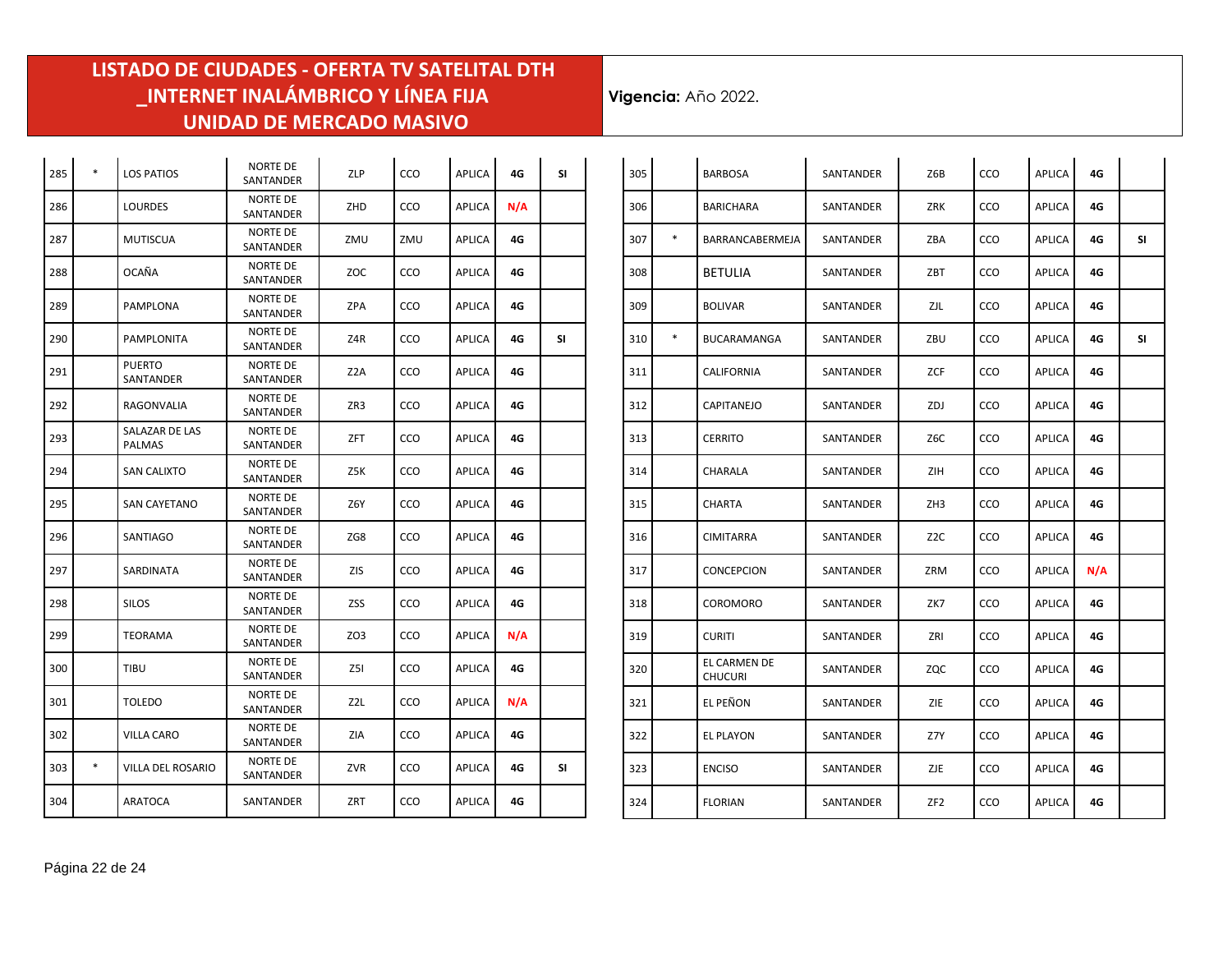| 325 | $\ast$ | FLORIDABLANCA         | SANTANDER | ZFB        | CCO | <b>APLICA</b> | 4G  | <b>SI</b> |
|-----|--------|-----------------------|-----------|------------|-----|---------------|-----|-----------|
| 326 |        | GALAN                 | SANTANDER | ZIJ        | CCO | <b>APLICA</b> | 4G  |           |
| 327 | $\ast$ | <b>GIRON</b>          | SANTANDER | ZGR        | CCO | <b>APLICA</b> | 4G  | <b>SI</b> |
| 328 |        | <b>GUACA</b>          | SANTANDER | ZGC        | CCO | <b>APLICA</b> | 4G  |           |
| 329 |        | <b>GUADALUPE</b>      | SANTANDER | ZID        | CCO | <b>APLICA</b> | N/A |           |
| 330 |        | <b>GUAPOTA</b>        | SANTANDER | ZIR        | CCO | APLICA        | N/A |           |
| 331 |        | <b>GUAVATA</b>        | SANTANDER | ZGV        | CCO | <b>APLICA</b> | N/A |           |
| 332 |        | <b>GUEPSA</b>         | SANTANDER | Z6G        | CCO | <b>APLICA</b> | 4G  |           |
| 333 |        | <b>JESUS MARIA</b>    | SANTANDER | <b>ZJM</b> | CCO | <b>APLICA</b> | 4G  |           |
| 334 |        | LANDAZURI             | SANTANDER | ZLY        | CCO | <b>APLICA</b> | 4G  |           |
| 335 |        | LEBRIJA               | SANTANDER | ZRJ        | CCO | <b>APLICA</b> | 4G  |           |
| 336 |        | <b>LOS SANTOS</b>     | SANTANDER | ZLS        | CCO | <b>APLICA</b> | 4G  | SI        |
| 337 |        | MALAGA                | SANTANDER | ZMG        | CCO | <b>APLICA</b> | 4G  |           |
| 338 |        | MATANZA               | SANTANDER | ZTH        | CCO | APLICA        | 4G  | SI        |
| 339 |        | <b>MOGOTES</b>        | SANTANDER | ZEG        | CCO | APLICA        | 4G  |           |
| 340 |        | <b>OCAMONTE</b>       | SANTANDER | ZK8        | CCO | APLICA        | 4G  |           |
| 341 |        | <b>OIBA</b>           | SANTANDER | <b>ZIO</b> | CCO | <b>APLICA</b> | 4G  |           |
| 342 |        | PALMAR                | SANTANDER | Z7L        | CCO | <b>APLICA</b> | 4G  |           |
| 343 |        | PALMAS DEL<br>SOCORRO | SANTANDER | ZFP        | CCO | <b>APLICA</b> | 4G  |           |
| 344 | *      | PIEDECUESTA           | SANTANDER | ZPC        | CCO | <b>APLICA</b> | 4G  | SI        |

| 345 | <b>PINCHOTE</b>                         | SANTANDER | Z1A        | CCO | <b>APLICA</b> | 4G  |  |
|-----|-----------------------------------------|-----------|------------|-----|---------------|-----|--|
| 346 | PUENTE NACIONAL                         | SANTANDER | ZNT        | CCO | <b>APLICA</b> | 4G  |  |
| 347 | <b>PUERTO PARRA</b>                     | SANTANDER | <b>ZPP</b> | CCO | <b>APLICA</b> | 3G  |  |
| 348 | PUERTO WILCHES                          | SANTANDER | ZWL        | CCO | <b>APLICA</b> | 3G  |  |
| 349 | RIONEGRO                                | SANTANDER | Z6S        | CCO | <b>APLICA</b> | N/A |  |
| 350 | <b>SABANA DE TORRES</b>                 | SANTANDER | ZTV        | CCO | <b>APLICA</b> | N/A |  |
| 351 | <b>SAN ANDRES</b>                       | SANTANDER | ZDE        | CCO | <b>APLICA</b> | 4G  |  |
| 352 | <b>SAN GIL</b>                          | SANTANDER | ZG5        | CCO | <b>APLICA</b> | 4G  |  |
| 353 | SAN JOSE DE<br><b>MIRANDA</b>           | SANTANDER | Z6N        | CCO | <b>APLICA</b> | 4G  |  |
| 354 | <b>SAN VICENTE DE</b><br><b>CHUCURI</b> | SANTANDER | ZHU        | CCO | <b>APLICA</b> | 4G  |  |
| 355 | SIMACOTA                                | SANTANDER | ZSC        | CCO | <b>APLICA</b> | 4G  |  |
| 356 | SOCORRO                                 | SANTANDER | ZZO        | CCO | <b>APLICA</b> | 4G  |  |
| 357 | <b>SUAITA</b>                           | SANTANDER | ZJU        | CCO | APLICA        | 4G  |  |
| 358 | <b>SUCRE</b>                            | SANTANDER | ZIC        | CCO | APLICA        | 4G  |  |
| 359 | SURATA                                  | SANTANDER | Z2T        | CCO | APLICA        | N/A |  |
| 360 | VALLE DE SAN JOSE                       | SANTANDER | ZZJ        | CCO | <b>APLICA</b> | 4G  |  |
| 361 | VELEZ                                   | SANTANDER | Z6V        | CCO | <b>APLICA</b> | 4G  |  |
| 362 | <b>VETAS</b>                            | SANTANDER | ZVS        | CCO | <b>APLICA</b> | 4G  |  |
| 363 | VILLANUEVA                              | SANTANDER | ZLL        | CCO | <b>APLICA</b> | N/A |  |
| 364 | ZAPATOCA                                | SANTANDER | ZZC        | CCO | APLICA        | 4G  |  |